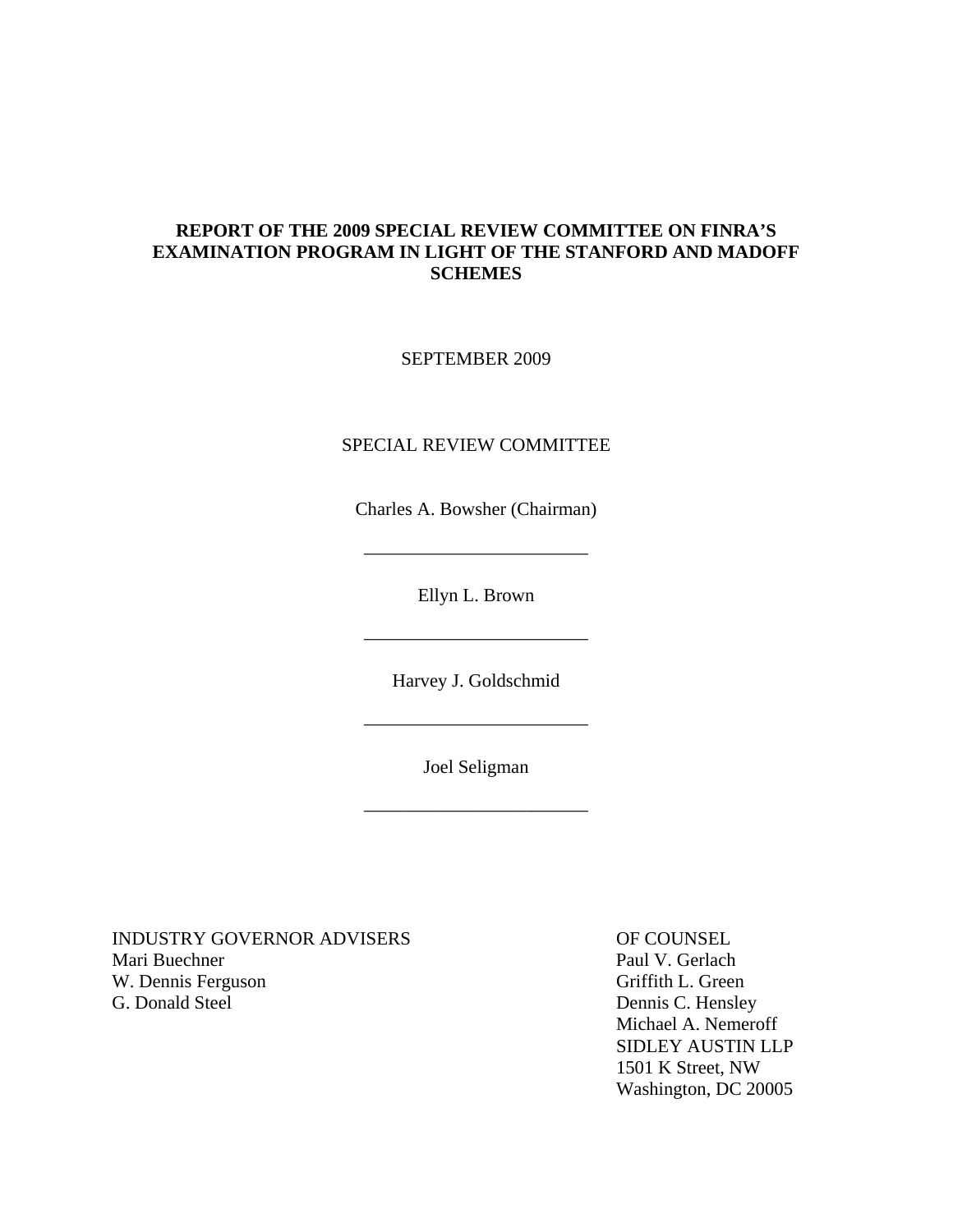# **TABLE OF CONTENTS**

| I.   |                                                     |     |                                                                 |  |  |  |
|------|-----------------------------------------------------|-----|-----------------------------------------------------------------|--|--|--|
|      | A.                                                  |     |                                                                 |  |  |  |
|      | <b>B.</b>                                           |     |                                                                 |  |  |  |
|      | $\mathbf{C}$ .                                      |     |                                                                 |  |  |  |
| II.  |                                                     |     |                                                                 |  |  |  |
| III. | <b>EXAMINATIONS OF MEMBER FIRMS INVOLVED IN THE</b> |     |                                                                 |  |  |  |
|      | A.                                                  |     |                                                                 |  |  |  |
|      |                                                     | 1.  |                                                                 |  |  |  |
|      |                                                     | 2.  |                                                                 |  |  |  |
|      |                                                     | 3.  |                                                                 |  |  |  |
|      |                                                     | 4.  | Basagoitia Arbitration and Notice of SEC Investigation 17       |  |  |  |
|      |                                                     | 5.  |                                                                 |  |  |  |
|      |                                                     | 6.  |                                                                 |  |  |  |
|      |                                                     | 7.  |                                                                 |  |  |  |
|      |                                                     | 8.  |                                                                 |  |  |  |
|      |                                                     | 9.  |                                                                 |  |  |  |
|      |                                                     | 10. | 2007 Miami Branch Examination and 2009 Unannounced Branch<br>39 |  |  |  |
|      | <b>B.</b>                                           |     |                                                                 |  |  |  |
|      |                                                     | 1.  |                                                                 |  |  |  |
|      |                                                     | 2.  | Registration of the Madoff Firm as an Investment Adviser  50    |  |  |  |
|      |                                                     | 3.  |                                                                 |  |  |  |
|      |                                                     | 4.  |                                                                 |  |  |  |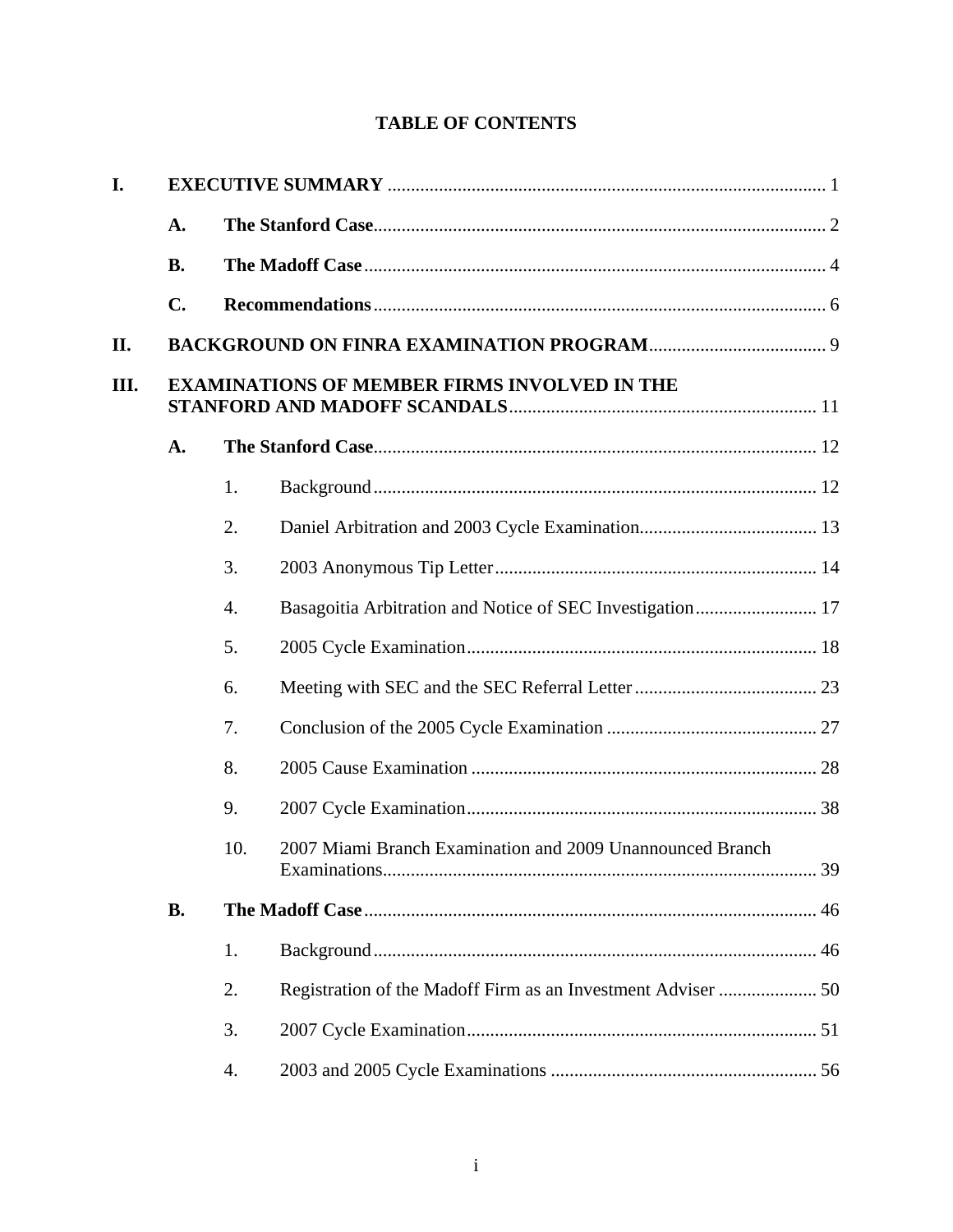|               |         | 5. |                                                                |  |
|---------------|---------|----|----------------------------------------------------------------|--|
|               |         | 6. |                                                                |  |
| IV.           |         |    |                                                                |  |
| $V_{\bullet}$ |         |    | <b>FINRA ACTIONS SINCE THE STANFORD AND MADOFF SCHEMES  69</b> |  |
| VI.           |         |    |                                                                |  |
|               | $1_{-}$ |    |                                                                |  |
|               | 2.      |    |                                                                |  |
|               | 3.      |    |                                                                |  |
|               | 4.      |    |                                                                |  |
|               | 5.      |    |                                                                |  |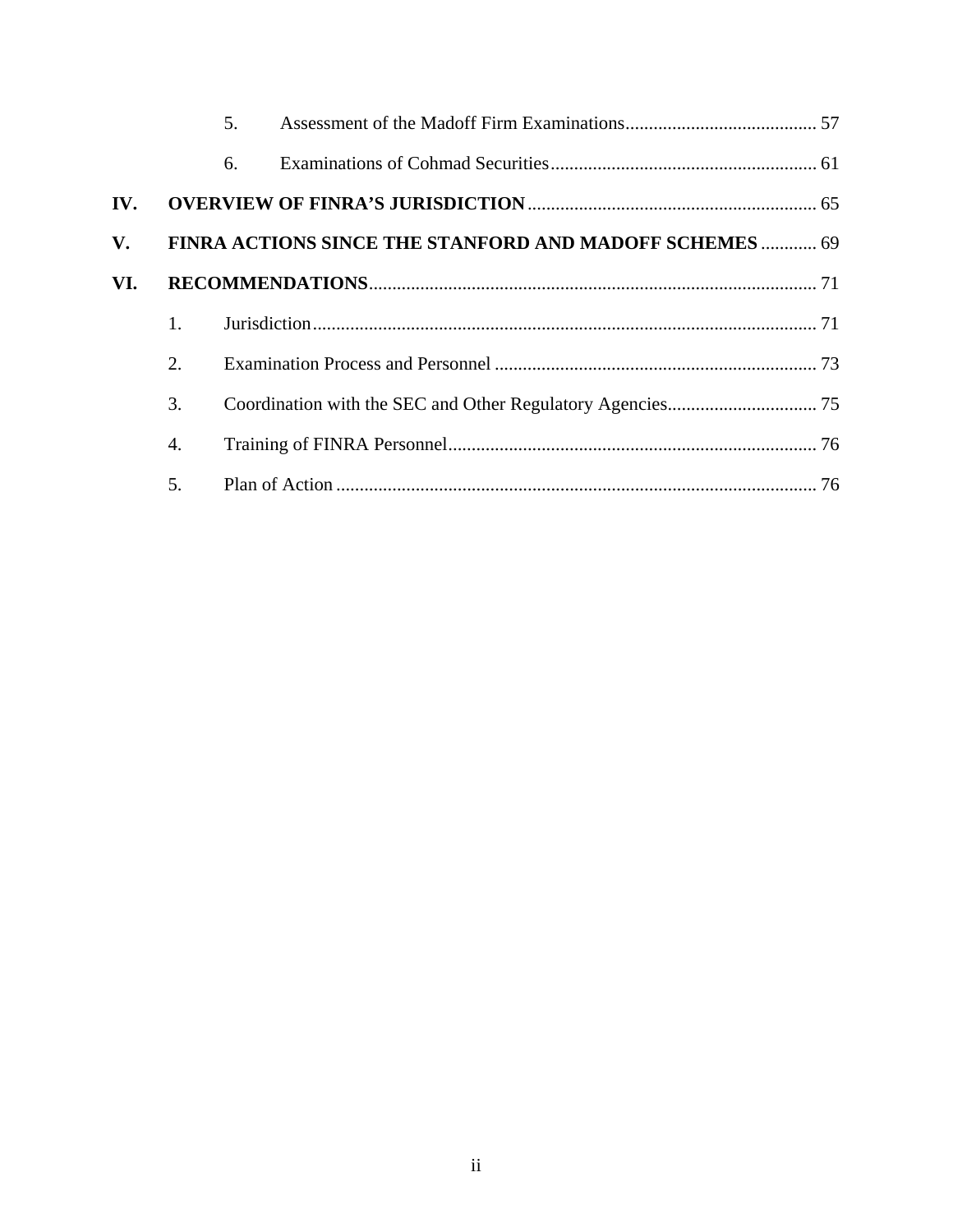### **I. EXECUTIVE SUMMARY**

On April 13, 2009, the Board of Governors ("Board") of the Financial Industry Regulatory Authority, Inc. ("FINRA") established a Special Review Committee ("Special Committee")<sup>1</sup> to review FINRA's examination program, with particular emphasis on the examinations of FINRA member firms associated with R. Allen Stanford and Bernard L. Madoff. The Board was particularly concerned by the significant harm to investors caused by Stanford and Madoff. Pursuant to a resolution approved by the Board, the Special Committee was asked to "recommend ... changes in the examination program, where appropriate, to improve member oversight and FINRA's fraud detection capability," and to consider management's "monitoring [of] compliance with examination program policies."

The Special Committee, acting through outside counsel, reviewed relevant examination files from 2003 to 2009 of the principal member firms associated with Stanford and Madoff. Interviews were conducted with the examiners, supervisors, and managers still employed by FINRA who were involved in the examinations. In addition, outside counsel interviewed numerous headquarters staff and senior management to enable the Special Committee to develop factual findings and recommendations.<sup>3</sup> In total, outside counsel conducted 60 interviews of FINRA staff. Because of ongoing civil and criminal actions involving the Stanford and Madoff schemes, counsel did not interview persons other than current FINRA employees or obtain information directly from the implicated firms or from the Securities and Exchange Commission ("SEC").

<sup>&</sup>lt;sup>1</sup> All members of the Special Committee are public governors of FINRA.

 $2^2$  The Charter of the Special Committee is attached as Appendix A to this report. In making its recommendations regarding FINRA's examination program, the Special Committee was not asked to comment on personnel matters.

 $3$  The Special Committee solicited the input of FINRA senior executive staff prior to finalizing the recommendations presented in this report.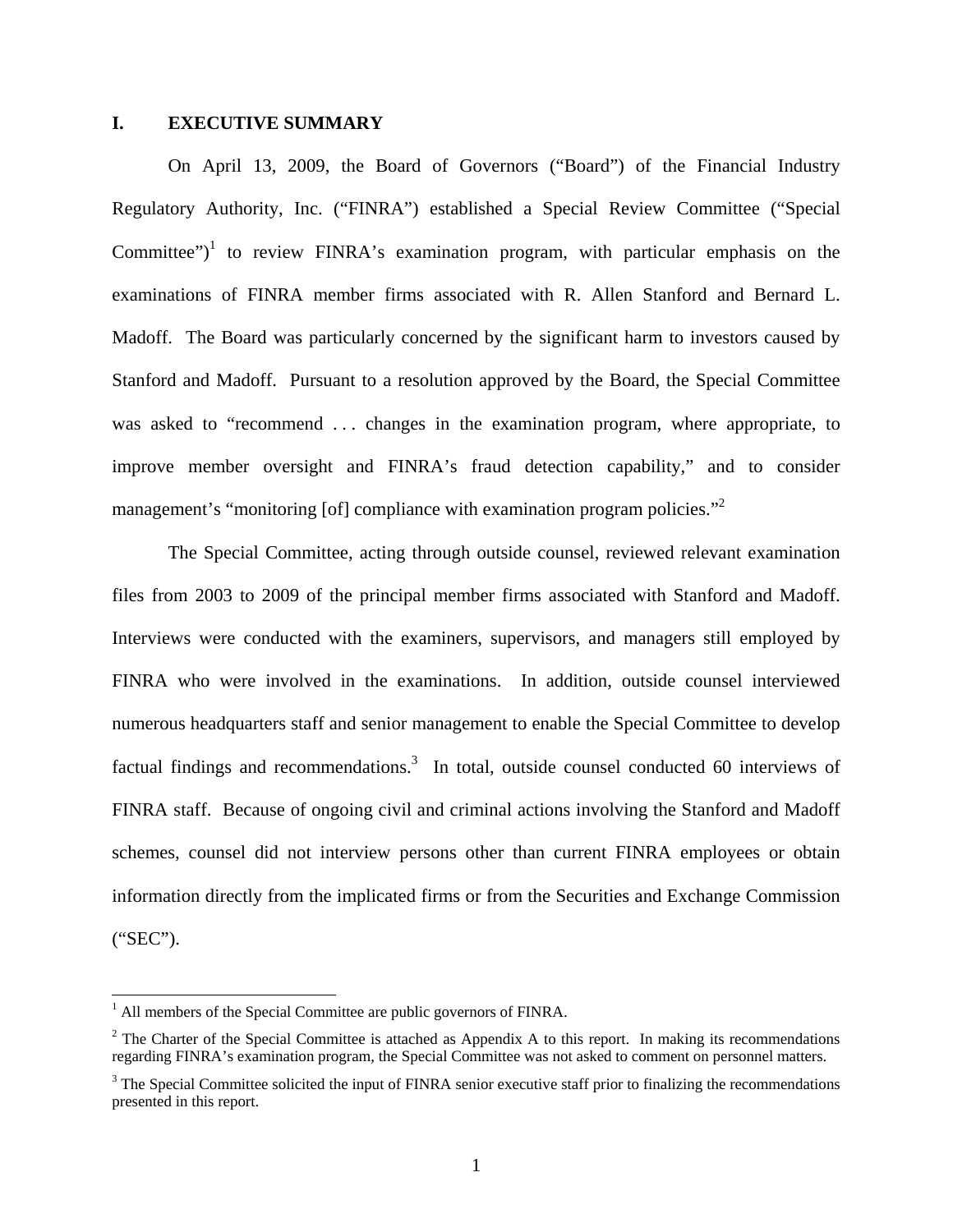The Ponzi schemes allegedly perpetrated by Stanford and admitted to by Madoff are striking because of their size and duration.<sup>4</sup> Madoff's scheme spanned decades, defrauded thousands of investors, and caused an estimated \$64 billion in investor losses. According to the SEC, Stanford sold numerous investors approximately \$7.2 billion of fraudulent products, purported to be certificates of deposit ("CDs"), over at least a decade.

FINRA's examinations of the Madoff and Stanford firms did not uncover these frauds. The histories of the examinations of these firms present distinct lessons for improving FINRA's examination program.

### **A. The Stanford Case**

Between 2003 and 2005, the National Association of Securities Dealers—FINRA's predecessor entity—received credible information from at least five different sources claiming that the Stanford CDs were a potential fraud. The most striking was a July 2005 five-page referral letter from the SEC's Fort Worth office that explained in detail why the purported investment strategy of the offshore bank could not have produced the consistently high returns being paid by the CDs. The letter stated that the CD program was a "possible fraudulent" scheme" and that the returns were "too good to be true." According to this letter, "as of October 2004, [the Stanford firm's] customers held approximately \$1.5 billion of CDs." Despite the existence of this "red flag" and others described in the body of this report, FINRA did not launch an investigation of whether the Stanford CD program was a fraud until January  $2008$ .<sup>5</sup> By the time the CD program was shut down by the SEC in February 2009, the alleged amount of

<sup>&</sup>lt;sup>4</sup> Bernard Madoff has confessed and pled guilty. As of the publication of this report, Allen Stanford is contesting the charges against him.

<sup>&</sup>lt;sup>5</sup> As discussed in the body of the report, FINRA's 2005 cause examination did result in a charge against the Stanford firm for advertising violations relating to the CD program and a \$10,000 fine.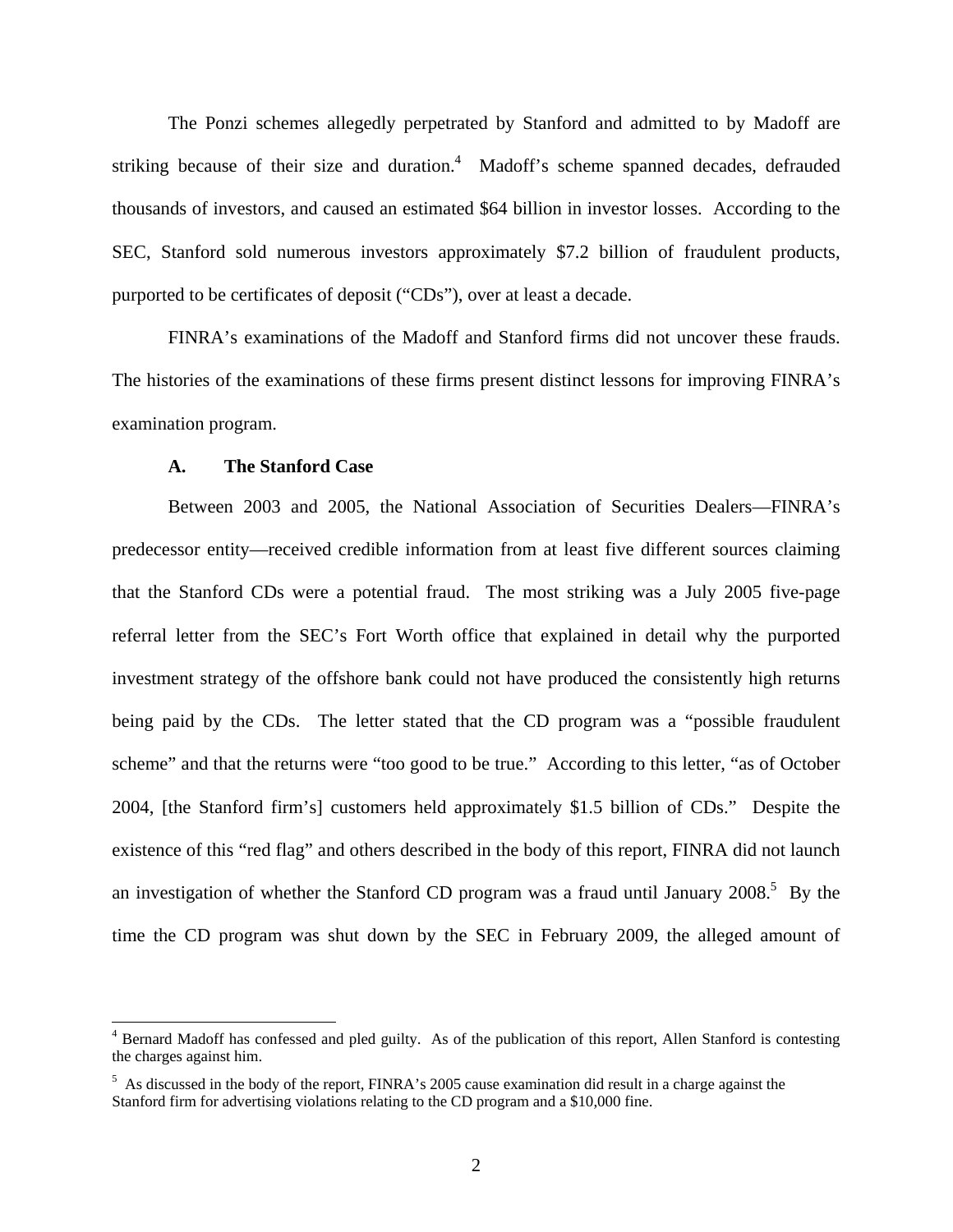investor funds had grown to approximately \$7.2 billion. According to the court appointed receiver in the Stanford matter, the vast majority of these funds will never be recovered.

FINRA missed a number of opportunities to investigate the Stanford firm's role in the CD scheme. First, FINRA's Dallas office staff curtailed a 2005 investigation prompted by the SEC referral letter because of a concern that the offshore CDs were not "securities" regulated under federal securities laws. Facts surrounding the decision not to pursue the fraud investigation indicate that certain of FINRA's examination staff were then, and may remain, unsure of the full scope of the organization's investigative authority, are reluctant to pursue investigations where jurisdiction questions arise, and are not adequately trained to identify alternate bases of jurisdiction.

Second, although the CD program involved billions of dollars of investor funds, FINRA procedures, at the time and now, do not set forth criteria for escalation of a matter to senior management or the use of specially-trained investigators based on the gravity and substance of the fraud allegations. The Dallas staff did not provide the SEC referral letter to senior management in Washington, DC, until December 2008.

Third, FINRA's member examination program focuses the majority of member regulation resources on routine "cycle" exams. Although SEC-required cycle exams play a role in ensuring that member firms are adequately capitalized and compliant with regulatory requirements, they are not an effective means for uncovering complex frauds such as the alleged CD scheme.

Fourth, FINRA's Dallas staff did not adequately document communications with the SEC, or discussions within FINRA itself, regarding the CD program. As a result, critical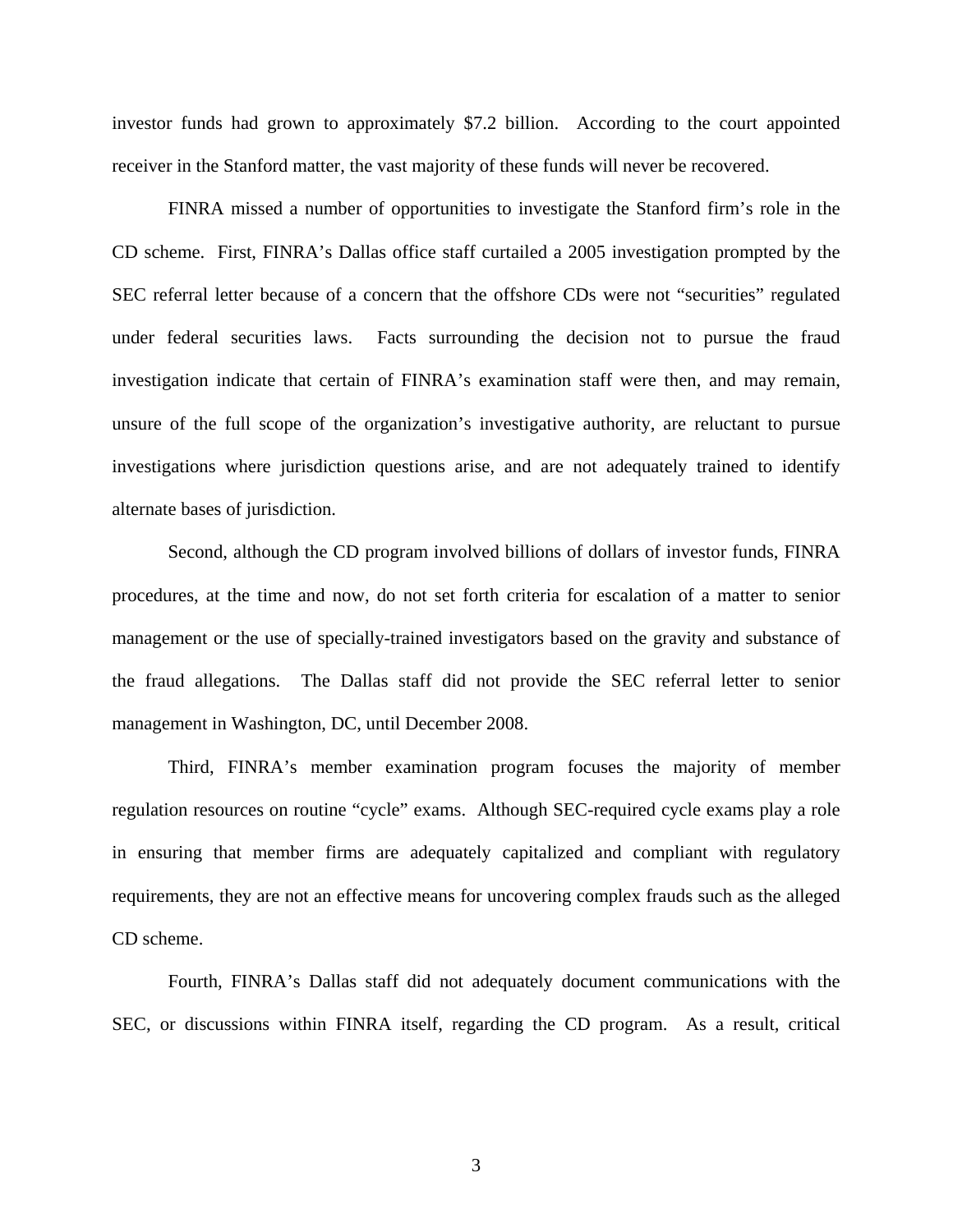decisions regarding the course of examinations were influenced by misunderstandings and incomplete exchanges of information.

Finally, FINRA did not—and still does not—have a centralized database that gives examiners direct, electronic access to all relevant complaints and referrals associated with a member firm. As a result, no single FINRA staff member was ever aware of all of the "red flags" related to the Stanford firm that are discussed in this report.

The Special Committee recommends that FINRA's examination program should be revamped to ensure that fraud detection and prevention are core elements. This is particularly critical when the potential fraud poses risk of significant harm to investors. Allegations of the magnitude and gravity of those in the Stanford case should be given the highest priority, immediately escalated to FINRA senior management, and vigorously pursued by well-trained FINRA staff with all necessary investigative tools and techniques. The Special Committee agrees with and supports the plan of FINRA senior management to create a dedicated fraud detection unit. The Special Committee believes the unit should centrally manage fraud cases involving potentially significant investor losses and ensure that cause exams involving significant allegations of fraud receive the highest priority in terms of staffing and resources.

#### **B. The Madoff Case**

The Madoff case provides a different perspective on FINRA's examination program. In contrast to the Stanford matter, the Special Committee did not find evidence that FINRA received any whistleblower complaints regarding the Madoff scheme or that the SEC shared any concerns or specific allegations about Madoff with FINRA prior to the time when Madoff admitted his fraud. Indeed, the broker-dealer records provided to FINRA contained no indication that the Madoff firm was operating an investment advisory business. Madoff maintained separate bank accounts, cordoned off the investment advisory business to a separate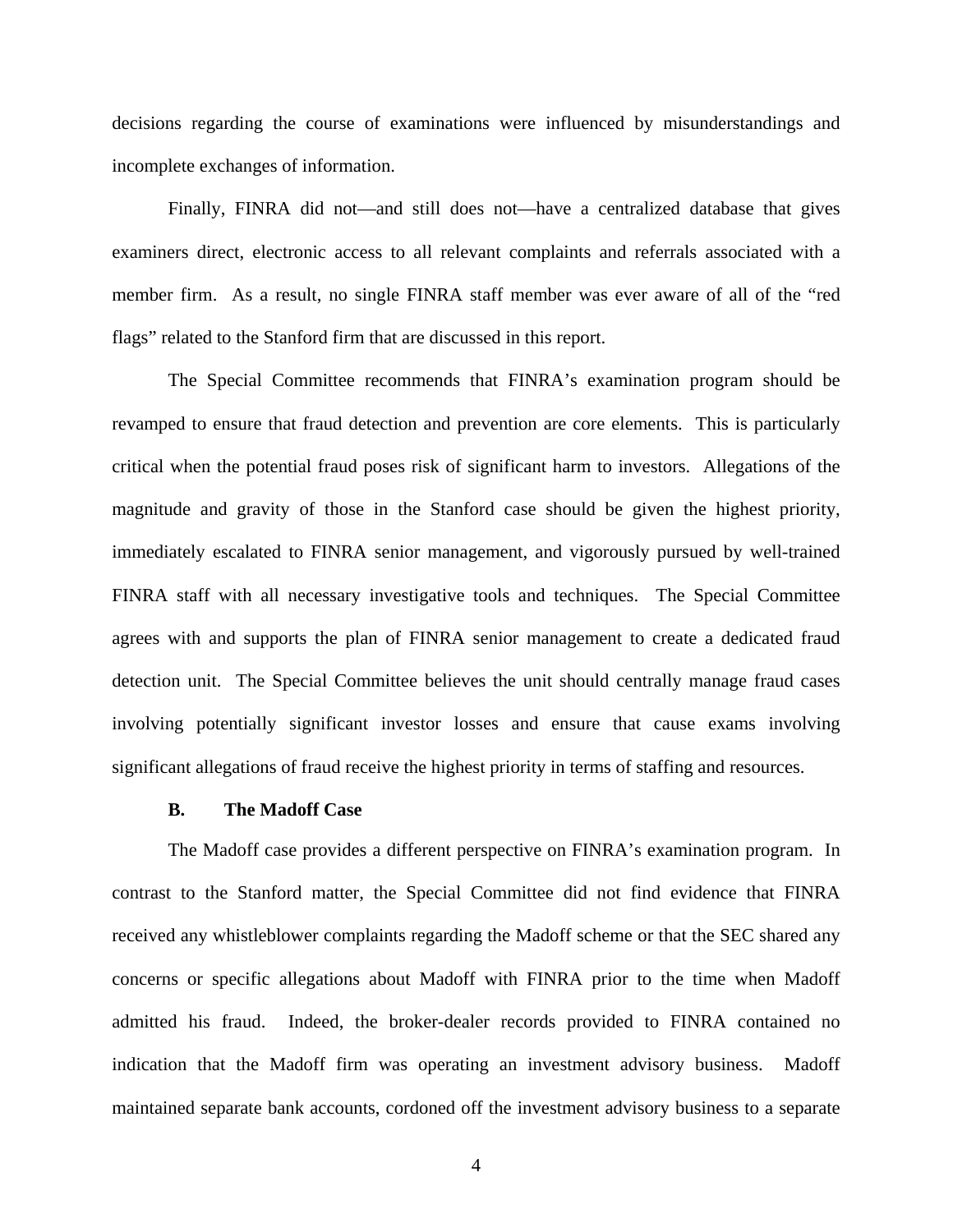floor of his firm's office space, and deliberately failed to disclose his investment advisory activity in broker-dealer forms submitted to FINRA.

In 2006, the SEC caused the Madoff firm to register as an investment adviser and to submit information on its advisory business to the Investment Adviser Registration Depository ("IARD"), a system operated by FINRA pursuant to a contract with the SEC. The Madoff firm continued to represent to FINRA that it was not involved in investment advisory activity, and more generally—that it did not maintain any customer accounts. FINRA examiners did not have direct access to the Madoff firm's IARD entries.

In the course of their cycle examinations, FINRA examiners did come across several facts worthy of inquiry associated with the Madoff scheme that, with the benefit of hindsight, should have been pursued. Most notably, in the course of examining a related firm—Cohmad Securities Corporation<sup>6</sup>—that brought investors into the Madoff Ponzi scheme, FINRA staff observed records of substantial, recurring payments from the Madoff firm to Cohmad. In addition, in a 2007 examination of the Madoff firm, FINRA staff uncovered commissions from a London affiliate that now appear to have served as a money laundering operation for Madoff's investment advisory business. If FINRA's examiners had fully investigated these transactions, it is possible that they would have developed suspicions and investigated further regarding Madoff's business.

In the final analysis, however, the most notable fact about the Madoff case is that FINRA's ability to effectively examine firms registered as both broker-dealers and investment advisers would be greatly enhanced if FINRA had jurisdiction to enforce the requirements of the

<sup>&</sup>lt;sup>6</sup> As explained in the report, Cohmad was partially owned by Madoff and was located in the offices of the Madoff firm. On June 22, 2009, the SEC filed a lawsuit against Cohmad accusing it and its principals of "participating in Bernard L. Madoff's Ponzi scheme by raising billions of dollars from hundreds of investors under a shroud of secrecy." Complaint in *SEC v. Cohmad Securities Corp. et al.*, S.D.N.Y. 09 Civ. 5680.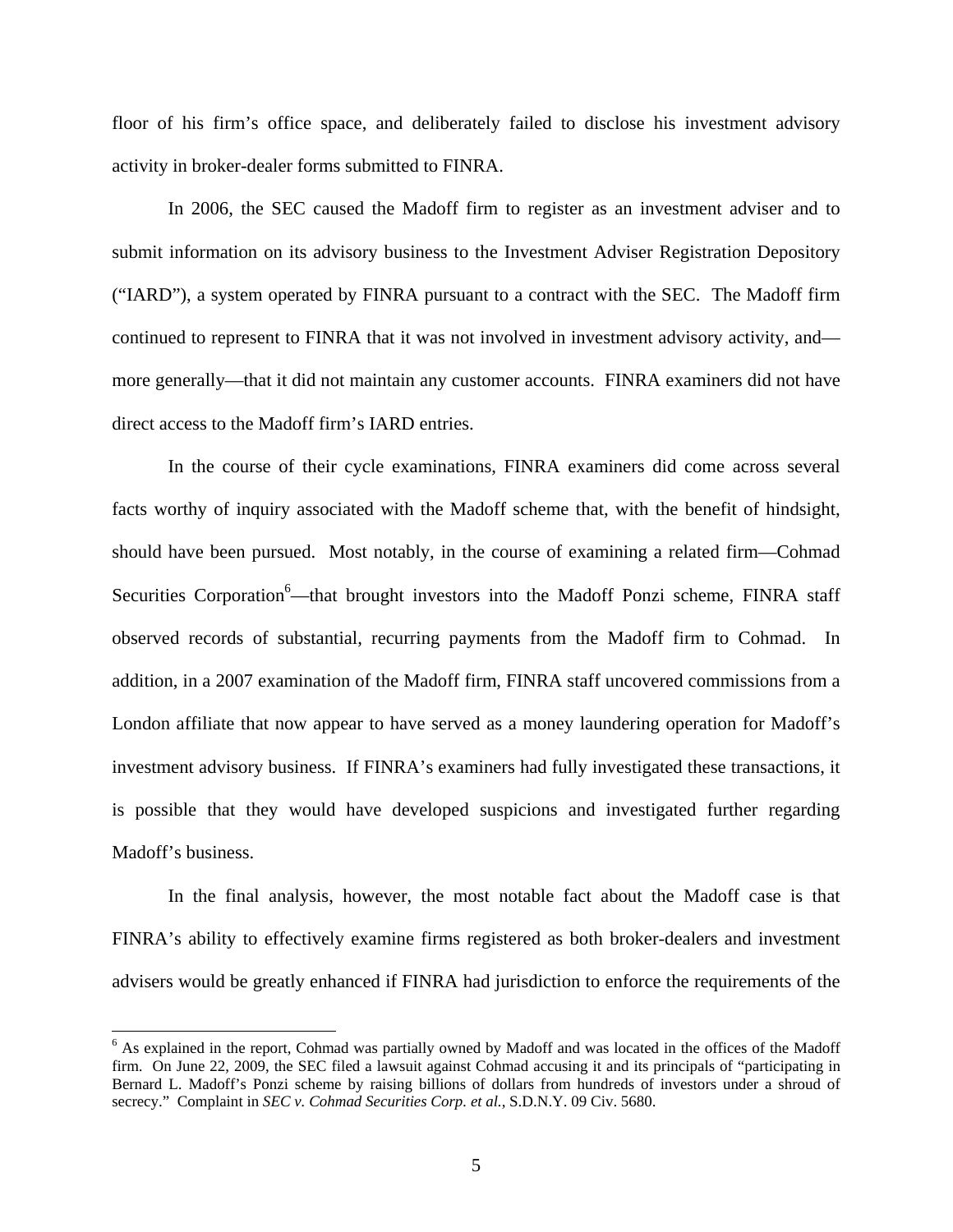Investment Advisers Act of 1940 ("Investment Advisers Act"). This additional jurisdiction would enable FINRA to be more effective in detecting fraud in both broker-dealers and investment advisers. In addition, to uncover frauds such as that perpetrated by Madoff, FINRA must amend and improve its examination process and examiner training. The Madoff case underscores the need for FINRA's examination program to develop means to verify independently the data submitted by member firms. At present, cycle exams principally rely on the representations of member firms, and, thus, are heavily dependent on the honesty and completeness of the member firm's response. The Madoff case also highlights the need to improve the exchange of information within FINRA and between the SEC and FINRA, including the sharing of information about potentially fraudulent conduct at member firms. Finally, the Madoff case demonstrates the need for FINRA to clarify the extent of its jurisdiction, and to more aggressively exercise that jurisdiction.

### **C. Recommendations**

The issues identified above and further described in this report are the basis for the recommendations of the Special Committee. The recommendations are described in detail in this report at pages 71-76. Virtually all of these recommendations will require FINRA management and the Board to make key decisions on resource allocations. Some of these recommendations will require action by the SEC or Congress. The most important of these recommendations include:

FINRA should clarify and expand its jurisdiction to enable it to be more effective in detecting fraud and protecting investors. FINRA is fundamentally hampered by its lack of jurisdiction over investment advisory activities. FINRA should proactively seek new jurisdiction from Congress to regulate activities under the Investment Advisers Act to give it more effective means to detect future Madoff-like situations. FINRA also should clarify its current jurisdiction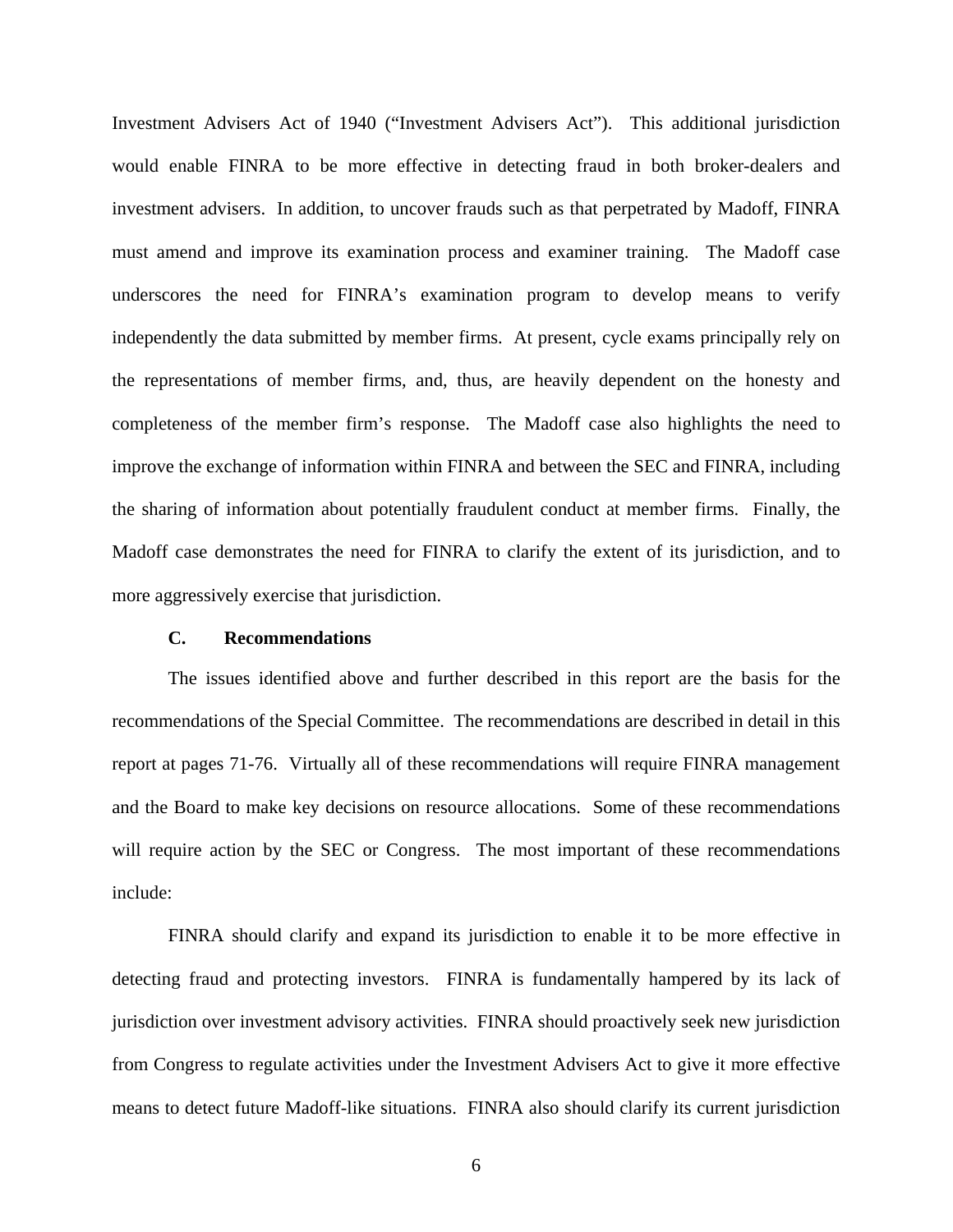to regulate member firms and associated persons and more aggressively seek information, especially where there are indications of fraud. FINRA should expand its jurisdiction to enable it to obtain information from affiliates of member firms in its enforcement of the Securities Exchange Act of 1934 and FINRA rules when it believes there is evidence of fraud.

FINRA should restructure its examination program to make fraud detection a core element. The Special Committee supports FINRA management's plan to create a dedicated fraud detection unit. Examinations should be prioritized to expedite any investigation involving potential fraud, serious harm to investors, or continuing serious misconduct. This restructuring should strengthen the cause examination program and revise the cycle examination program. In taking these steps to improve its examination program, FINRA will need to make greater use of personnel with specialized skills and improve its internal exam-related procedures. In particular, FINRA should improve its documentation of legal and regulatory issues, including its internal communications and communications with other regulators.

FINRA should improve the technology available to its examination staff, enhancing systems and access so that examiners are empowered to easily locate and analyze all data and documents within FINRA regarding a member firm. Such tools could have significantly improved the staff's ability to grasp the pattern of complaints against Stanford.

FINRA should end its virtual total reliance on data provided by member firms. FINRA should adopt procedures to test and confirm certain member-provided data against third-party sources such as independent auditors and non-affiliated banks. FINRA also should cross-check data provided to FINRA in various submissions by the same firm. Third-party verification and cross-checking could have provided examiners additional means to uncover the Madoff fraud.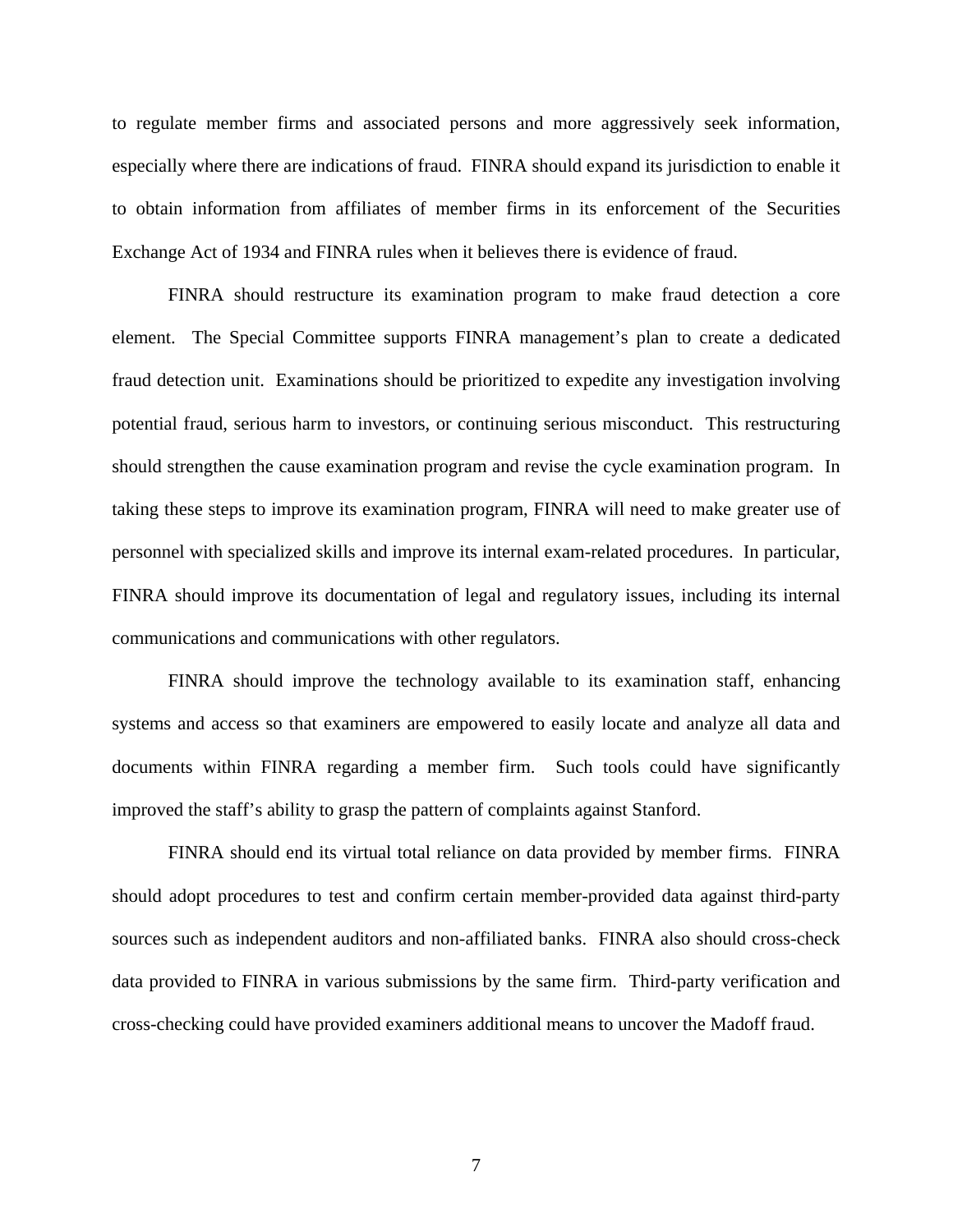FINRA should work with the SEC and other regulators to expand FINRA's access to and use of available data about member firms and their associated persons. Such data sharing will assist FINRA in obtaining more complete information on those that it regulates. FINRA also should enhance its training program for the examination staff, focusing on fraud training and requiring formal continuing education and training.

The Special Committee believes the recommendations above should be implemented by means of a Plan of Action developed by FINRA management and presented for consideration by the Board. Management has agreed to present a Plan of Action for approval or ratification at the December 2009 Board meeting.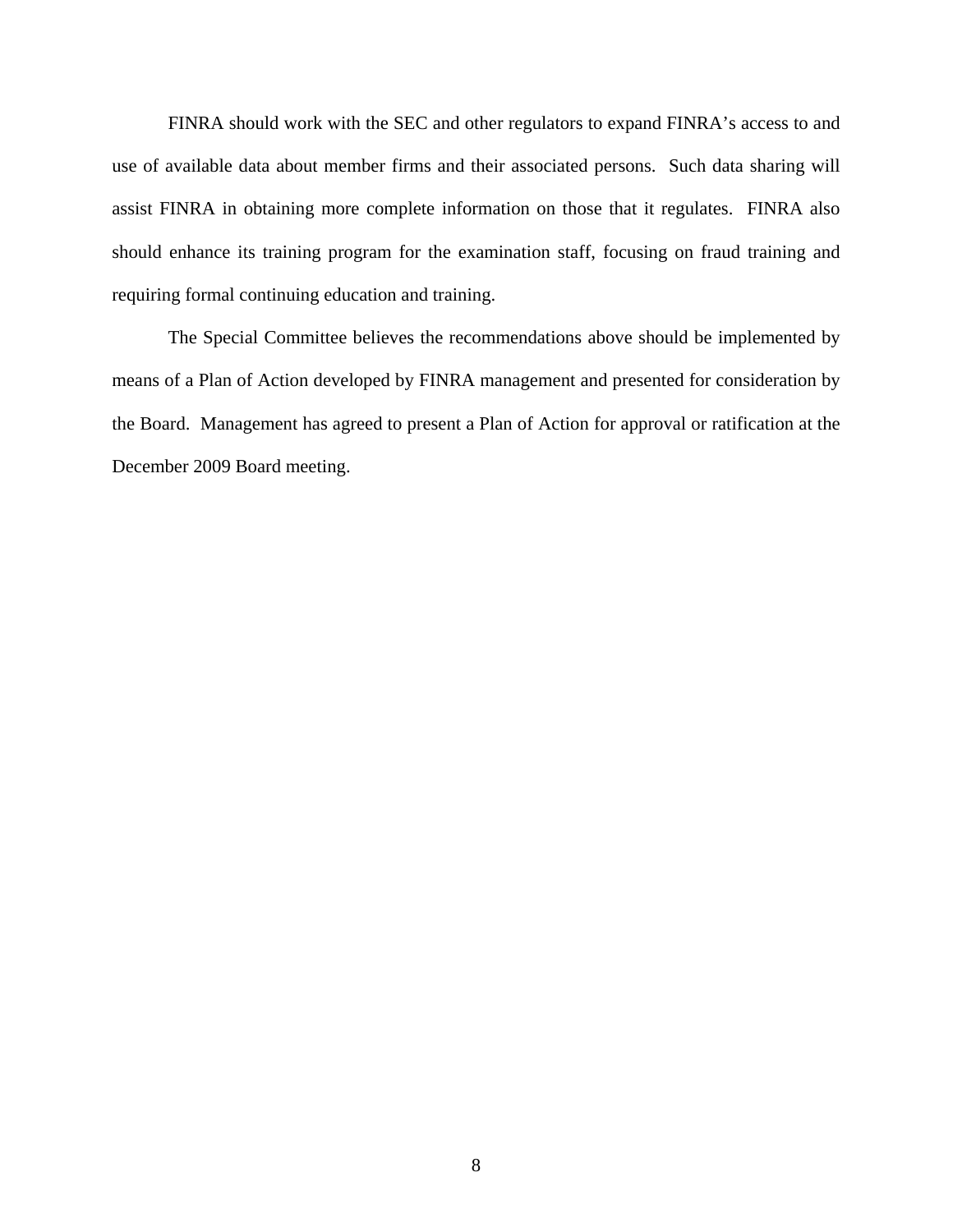### **II. BACKGROUND ON FINRA EXAMINATION PROGRAM**

FINRA is a non-governmental, self-regulatory organization subject to SEC oversight under Section 15A of the Securities Exchange Act of 1934 ("Exchange Act"). It was created in 2007 through the merger of the National Association of Securities Dealers ("NASD") and the member regulation, enforcement, and arbitration functions of New York Stock Exchange Regulation, Inc. ("NYSE"). It is responsible for overseeing broker-dealers, who must register with the SEC and become members of FINRA, and registered representatives, who must pass examinations demonstrating their knowledge and expertise. As of December 31, 2008, there were 4,895 broker-dealers and 664,975 registered representatives subject to FINRA's oversight. FINRA also engages in oversight of various securities markets and facilities. FINRA has approximately 2,800 employees and operates from Washington, DC, and New York, NY, as well as from 15 district offices around the nation.

FINRA has an active enforcement program designed to promote compliance with the Exchange Act and FINRA rules. In each year between 2004 and 2008, FINRA and its predecessors, NASD and NYSE, expelled an average of 21 firms and banned an average of 433 registered representatives from the industry. In each of these years, FINRA also suspended 396 registered representatives, collected approximately \$97.4 million in fines, and obtained restitution for broker-dealer customers amounting to \$105 million on average. In 2008, the settlement of its auction-rate securities cases returned \$1.172 billion to investors. Each year FINRA receives about 25,000 complaints, tips, and similar items, which are processed by an organization called Central Review Group-Front End Cause. This organization handles about 20,000 of these items and refers the remaining 5,000 to district offices for processing.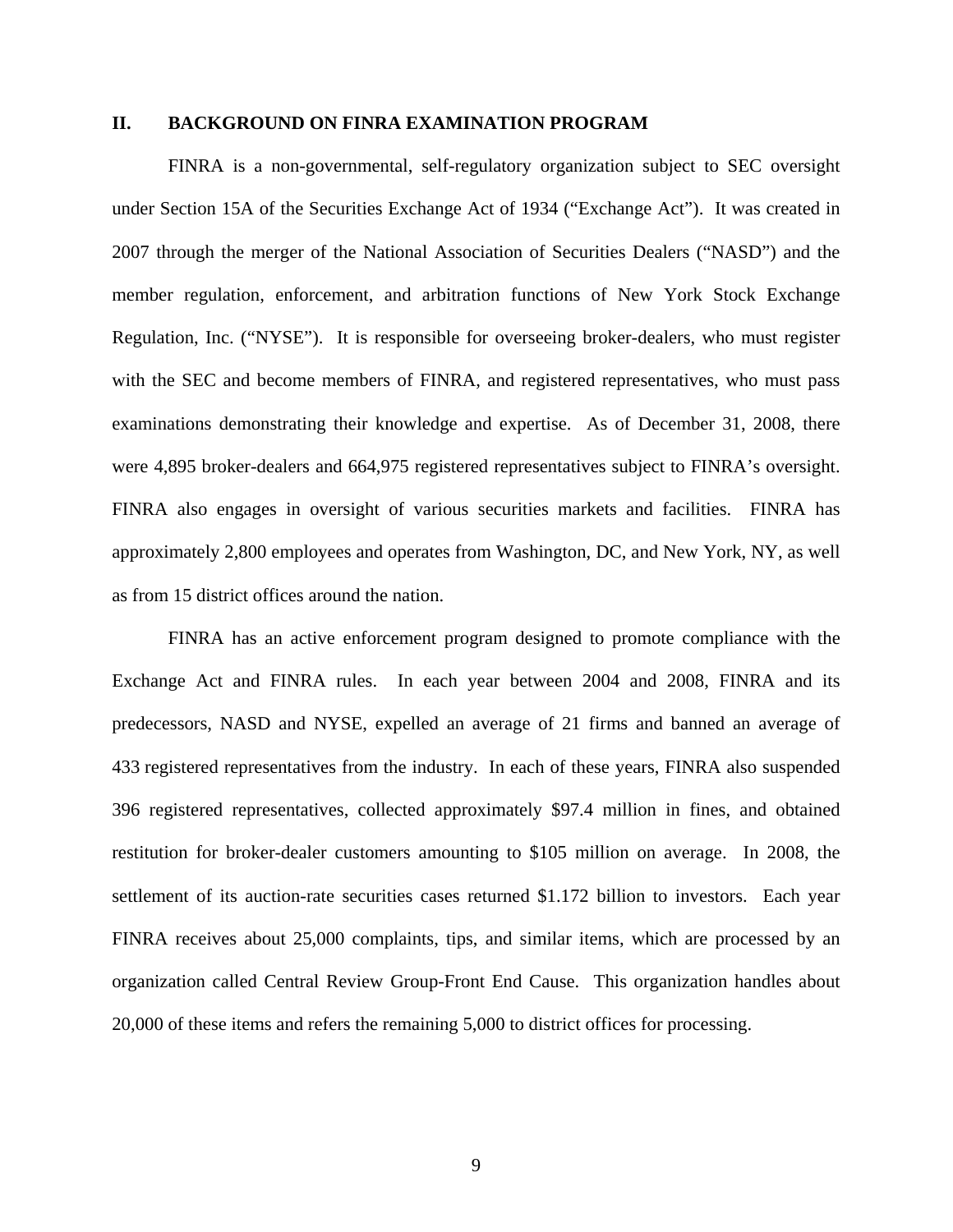FINRA's examination program is presently organized into two basic departments: Member Regulation and Market Regulation. Market Regulation, the smaller of the two departments, is not considered in this report because its responsibilities are not relevant to the Stanford and Madoff schemes.

The Member Regulation department is charged with oversight of FINRA member firms and is subdivided into Sales Practice, Risk Oversight and Operational Regulation ("Risk Oversight"), and Shared Services. Sales Practice is the largest of these three groups. It is charged with the oversight of about 4,800 member firms. It had about 560 examiners and 106 supervisors as of December 31, 2008, located in 15 district offices across the United States. The examiners are supported by enforcement lawyers also located in the district offices who report separately to the Enforcement department.

Sales Practice is responsible for conducting onsite examinations of financial operations and sales practices—called "cycle exams"—as well as "cause exams," which stem from customer complaints, anonymous tips, referrals from the SEC and other sources. Sales Practice conducts more that 2,100 cycle exams each year. Sales Practice's policy is to complete all cycle exams each year, although this goal is not always met. Firms are scheduled for cycle examinations every year, every two years, or every four years based on an annual risk assessment that incorporates numerous factors. Firms judged to be the most prone to regulatory concerns are examined each year. Sales Practice district offices also complete about 5,000 cause examinations each year.

Risk Oversight is responsible for overseeing the financial solvency of approximately 500 of the largest FINRA member firms and those with the most complex operations. For example, almost all clearing and carrying firms are examined by Risk Oversight. Risk Oversight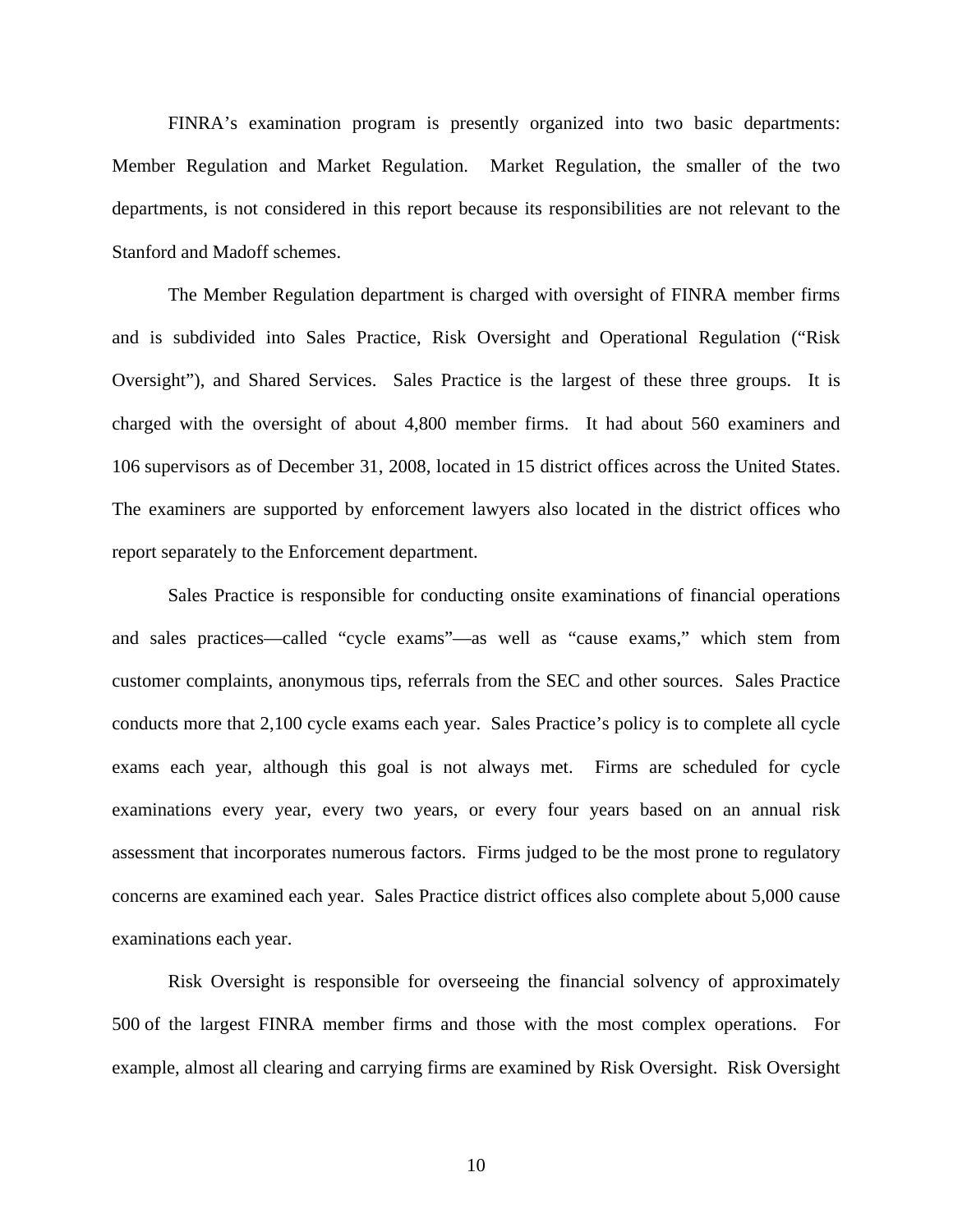also is assigned large proprietary trading firms with over \$100 million in annual revenues. The Madoff firm was scheduled to be examined by Risk Oversight in March 2009, but this exam was obviated by Madoff's confession. Most firms examined by Risk Oversight are located in the New York metropolitan area, and most of the subdivision's 140-person examination staff is located in its office in New York City.

Shared Services is primarily responsible for planning the annual cycle examination program and for developing policies that control both cycle and cause examinations. This includes detailed monitoring and budgeting of examination hours. Shared Services also is responsible for the quality assurance program, Sales Practice policies, training for Sales Practice examiners and other staff, and the administration of Member Regulation.

Prior to FINRA's formation in 2006, the member firms associated with Stanford and Madoff that are discussed in this report were members of NASD. For ease of reference, except where otherwise noted, this report generally refers to both NASD and FINRA as "FINRA."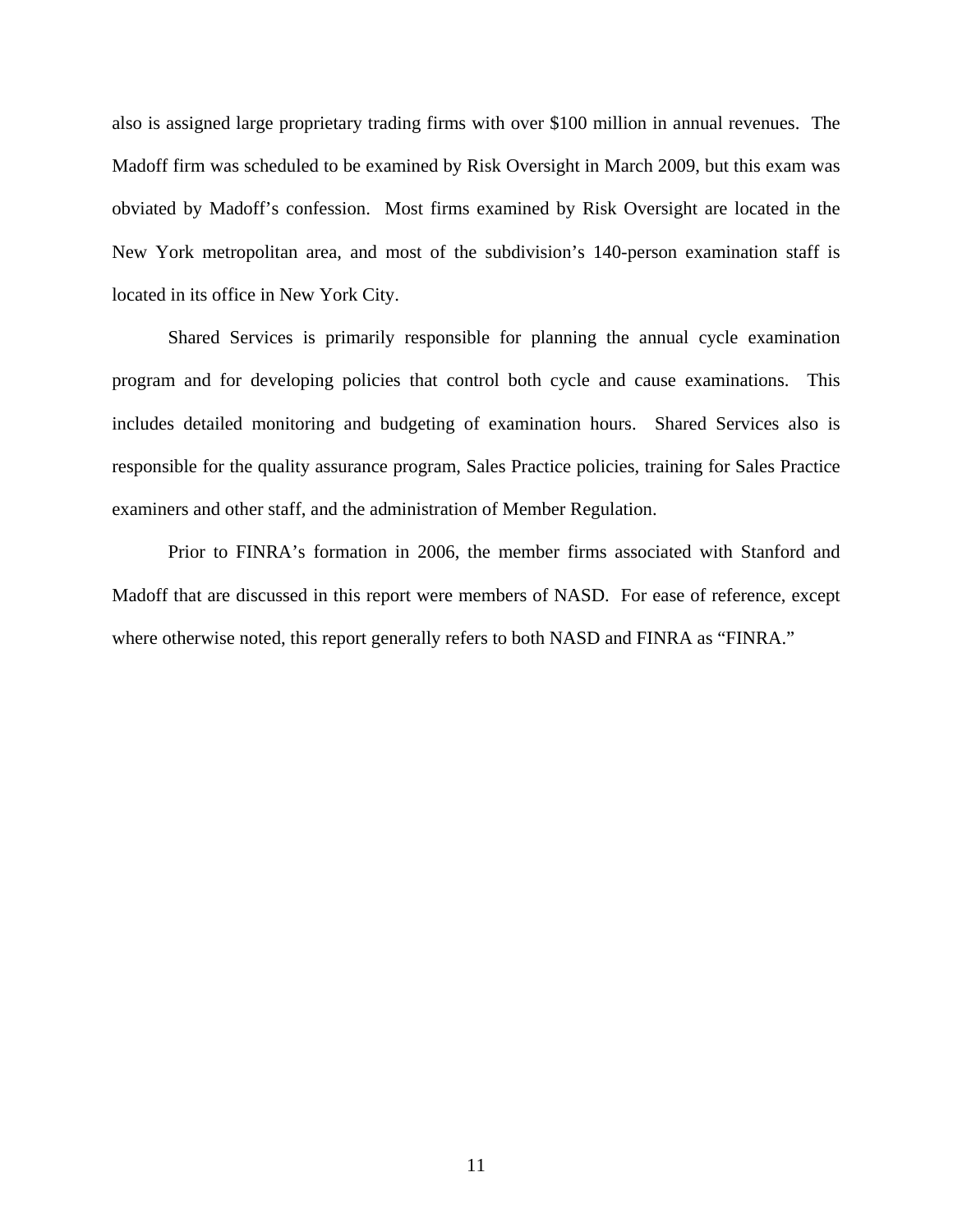## **III. EXAMINATIONS OF MEMBER FIRMS INVOLVED IN THE STANFORD AND MADOFF SCANDALS**

#### **A. The Stanford Case**

#### 1. Background

According to civil and criminal actions brought in 2009 by the SEC and the United States Department of Justice, respectively, R. Allen Stanford ("Stanford") and his closest associates have engaged in a massive and long-running fraudulent scheme. Acting through a series of companies under their control, Stanford and his co-defendants are alleged to have sold financial products, purported to be CDs, and to have diverted investors' funds to illiquid, high-risk investments. As evidenced by sales brochures provided to FINRA and the SEC, the Stanford companies issuing and marketing the CDs represented to investors that their money was being placed in safe and liquid investments. These companies also claimed consistent double digit rates of return for the purported CDs. According to allegations in the SEC's case against Stanford, the claimed rates of return were virtually impossible under the Stanford bank's stated investment strategy, and were fabricated out of whole cloth by Stanford and his co-defendants. The defendants allegedly defrauded investors of approximately \$7.2 billion.

The purported CDs, issued by Stanford International Bank, Ltd. ("the Stanford bank"),<sup>7</sup> were marketed by, among other entities, Stanford Group Company ("the Stanford firm"), a Houston-based company with numerous offices in the United States. The Stanford firm was established in 1995, registered with the SEC as a broker-dealer, and became a member of FINRA. As a FINRA member, the Stanford firm was subject to periodic cycle and cause exams. Because the firm's home office is located in Texas, many of these exams were conducted by

<sup>7</sup> The Stanford bank was founded in Montserrat and, since 1985, has been based in Antigua and Barbuda ("Antigua").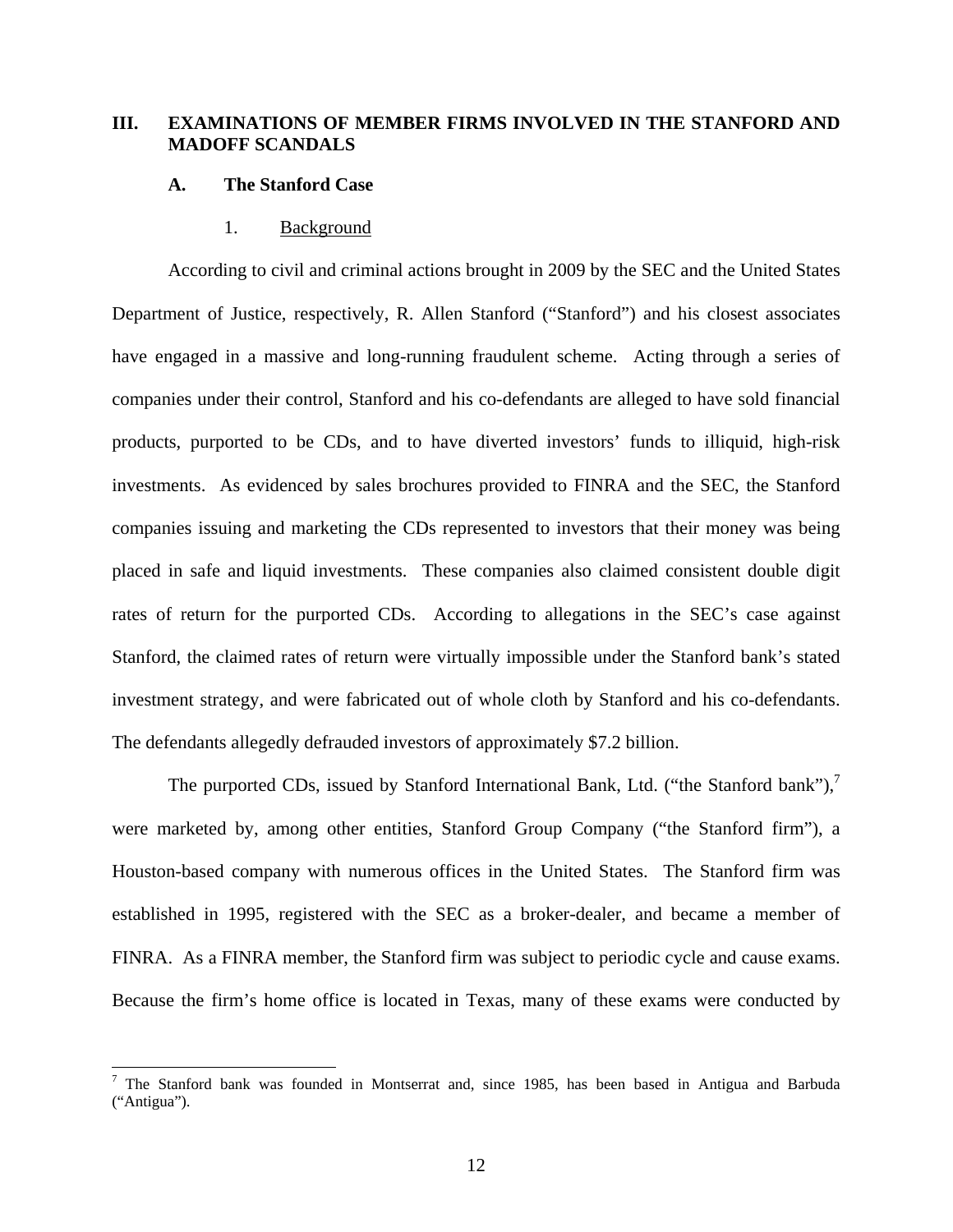FINRA's Dallas office.<sup>8</sup> Between 2003 and 2008, commissions from the sales of offshore CDs constituted from 38 to 68 percent of the Stanford firm's total revenues reported to FINRA.<sup>9</sup>

### 2. Daniel Arbitration and 2003 Cycle Examination

In June 2003, a FINRA arbitration took place between the Stanford firm and Gregory Daniel, a former employee of the firm. Mr. Daniel alleged that he was wrongfully terminated, that he "was pressured to direct [his] clients['] assets to the off shore bank in Antigua," and that he was forced to sell "proprietary managed money products with no track record, cash inflows or clear investment objective." The arbitration concluded in a settlement between the parties, but the arbitrators referred the matter to FINRA's Enforcement department in August 2003 for investigation of possible rule violations by the firm or, alternately, possible abuse of the arbitration process by Daniel.

FINRA's Enforcement department, in November 2003, referred the Daniel matter to the then-Associate Director of the Dallas office, "for your review and whatever action you deem appropriate." According to email records from 2003, the Associate Director informed the examiners involved in the 2003 cycle exam of the Stanford firm about the allegations raised by Daniel. When interviewed, however, neither the Associate Director nor the Dallas Director recalled inquiring about the disposition of the Daniel arbitration referral until 2009, when news

<sup>&</sup>lt;sup>8</sup> FINRA's Dallas office is a long-standing NASD-legacy office. From 1999 to 2003, the office was headed by Bernerd Young. In 2003, Young was replaced. The new Dallas Director implemented new procedures to increase both productivity and the diligence of examiners. Witnesses noted that Young's departure and the changes implemented by the new Director precipitated a significant change in personnel within the Dallas office approximately half of the staff, including many examiners and exam managers, resigned their positions shortly after Young left. The office remained understaffed for some period of time. Witnesses noted that, by 2005, the staffing situation stabilized due to new hires and transfers from other FINRA offices.

After serving for a period of time as a securities industry consultant, Young was hired as the Managing Director of Compliance for the Stanford firm in June 2006, a position he held through 2009. The interviews of current FINRA employees and review of exam files identified no information to suggest that Young's presence at the firm compromised FINRA's subsequent examinations of the firm discussed in this report.

<sup>&</sup>lt;sup>9</sup> These commissions are reported in FINRA's cycle exam reports of the Stanford firm under the heading "Solicitor of time deposits in a financial institution."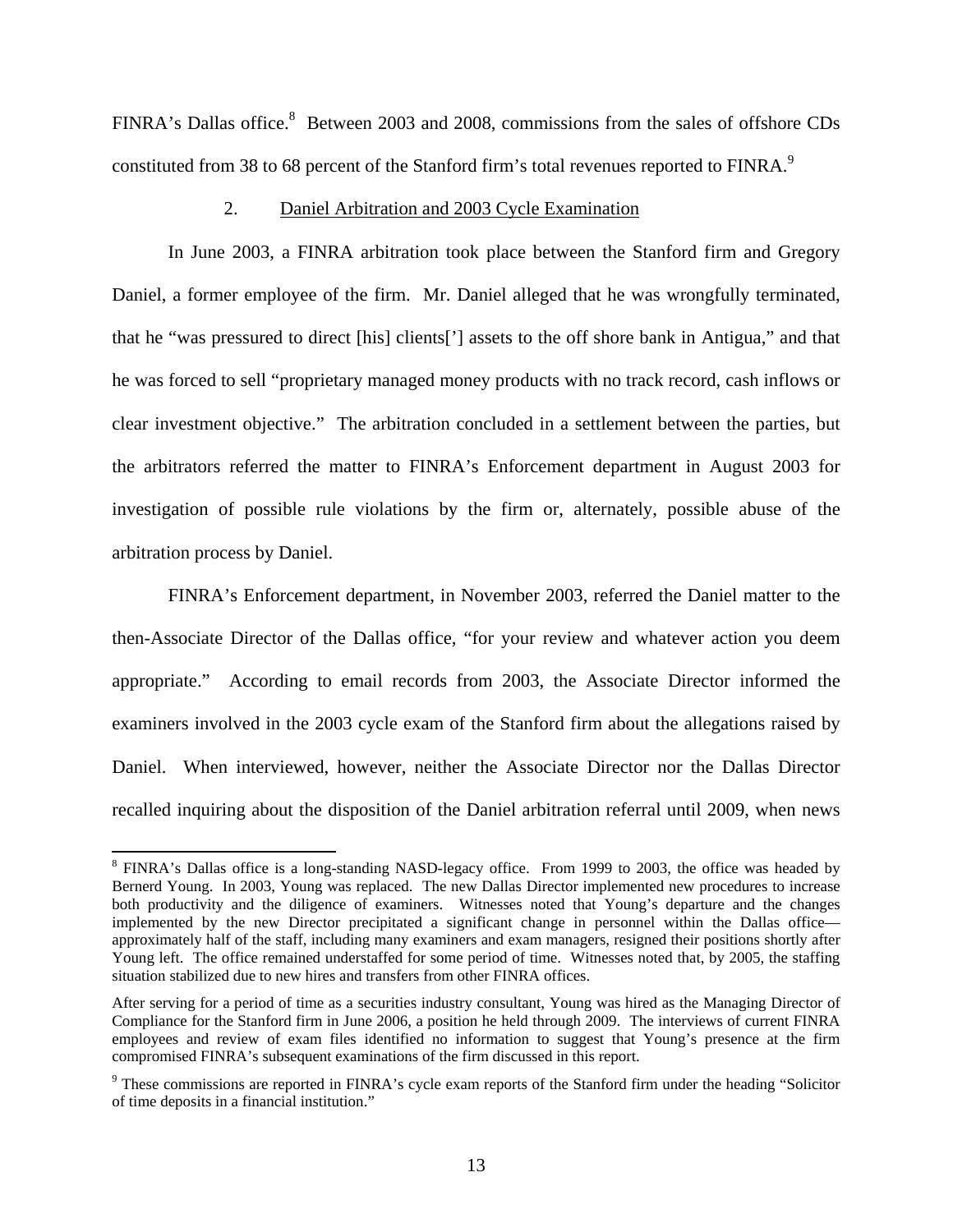of the Stanford scandal broke and the Dallas Director sought to identify all files related to the firm.

The 2003 cycle exam of the Stanford firm was completed on December 15, 2003. The exam file contains no indication that Daniel was contacted by anyone on the exam team to determine what he knew about the CDs, or that FINRA took any action against the firm based on Daniel's allegations. The 2003 exam report indicated that 68 percent of the firm's revenues were generated from commissions from the sale of Stanford bank CDs. The 2003 exam file does not indicate that any of the examiners questioned the Stanford firm about the fact that it generated upwards of two thirds of its total revenue from the sale of these CDs.

#### 3. 2003 Anonymous Tip Letter

In September 2003, FINRA received an anonymous letter describing an ongoing fraud within Stanford's business empire. The author claimed to be an insider. In bold capital font, the letter stated that Stanford Financial Group, the parent company of the Stanford bank and firm, "**IS THE SUBJECT OF A LINGERING CORPORATE FRAUD SCANDAL PERPETUATED AS A 'MASSIVE PONZI SCHEME' THAT WILL DESTROY THE LIFE SAVINGS OF MANY, DAMAGE THE REPUTATION OF ALL ASSOCIATED PARTIES, RIDICULE SECURITIES AND BANKING AUTHORITIES, AND SHAME THE UNITED STATES OF AMERICA.**" The letter continues as follows:

The Stanford Financial Group of Houston, Texas has been selling to the people of the United States and Latin America, offshore certificates of deposit issued by Stanford International Bank, a wholly owned unregulated subsidiary. With the mask of a regulated US Corporation and by association with Wall Street giant Bear Stearns, investors are led to believe these CD's are absolutely safe investments. Not withstanding this promise, investor proceeds are being directed into speculative investments like stocks, options, futures, currencies, real estate, and unsecured loans.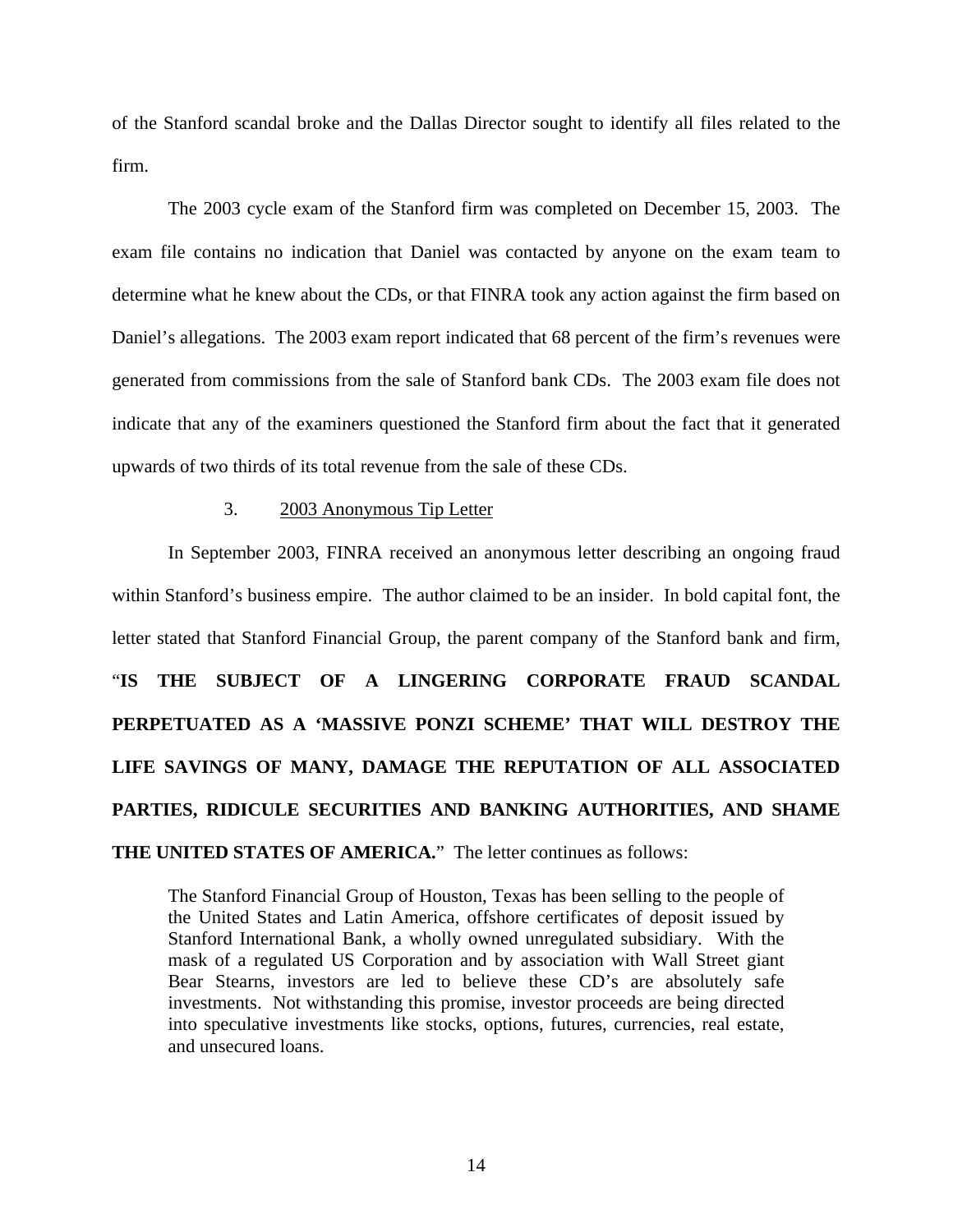For the past seventeen years or so, Stanford International Bank has reported to clients in perfect format and beautifully printed material of the highest quality, consistent high returns on the bank's portfolio, with never a down year, regardless of the volatile nature of the investments. By showing these unbelievable returns, Stanford has justified the expense spent on luxury, lavish styles of management, high bonuses, and generous contributions to all sorts of causes.

The questionable activities of the bank have been covered up by an apparent clean operation of a US Broker-Dealer affiliate with offices in Houston, Miami, and other cities that clears through Bear Stearns Securities Corporation. Registered Representatives of the firm, as well as many unregistered representatives that office within the B-D, are unreasonably pressured into selling the CD's. Solicitation of these high risk offshore securities occurs from the United States and investors are misled about the true nature of the securities.

The offshore bank has never been audited by a large reputable accounting firm, and Stanford has never shown verifiable portfolio appraisals. The bank portfolio is invested primarily in high risk securities, which is not congruent with the nature of safe CD investments promised to clients.

A copy of the Stanford bank's annual financial statement was attached to the letter, which also described Stanford's close association with Antigua, and referenced certain investigations and press articles suggesting that Stanford had engaged in bribery and money laundering. The letter concluded by urging regulators to focus on the "real market value" of the Stanford bank's investment portfolio, "*which is believed to be significantly below the bank's obligations*." (Emphasis in original.) A carbon copy notation indicated that, in addition to FINRA, copies of the letter were sent to the SEC, a U.S. Senate Committee, the Office of the Comptroller of the Currency, and various media outlets.

The anonymous letter was processed by FINRA's Central Review Group-Front End Cause department in Washington, DC.<sup>10</sup> An analyst in that department determined that FINRA lacked jurisdiction over the matter, and referred the letter to the SEC. When interviewed, the analyst explained that he had concluded that FINRA lacked jurisdiction because he had been

 $10<sup>10</sup>$  At the time, the department was known simply as "Front End Cause."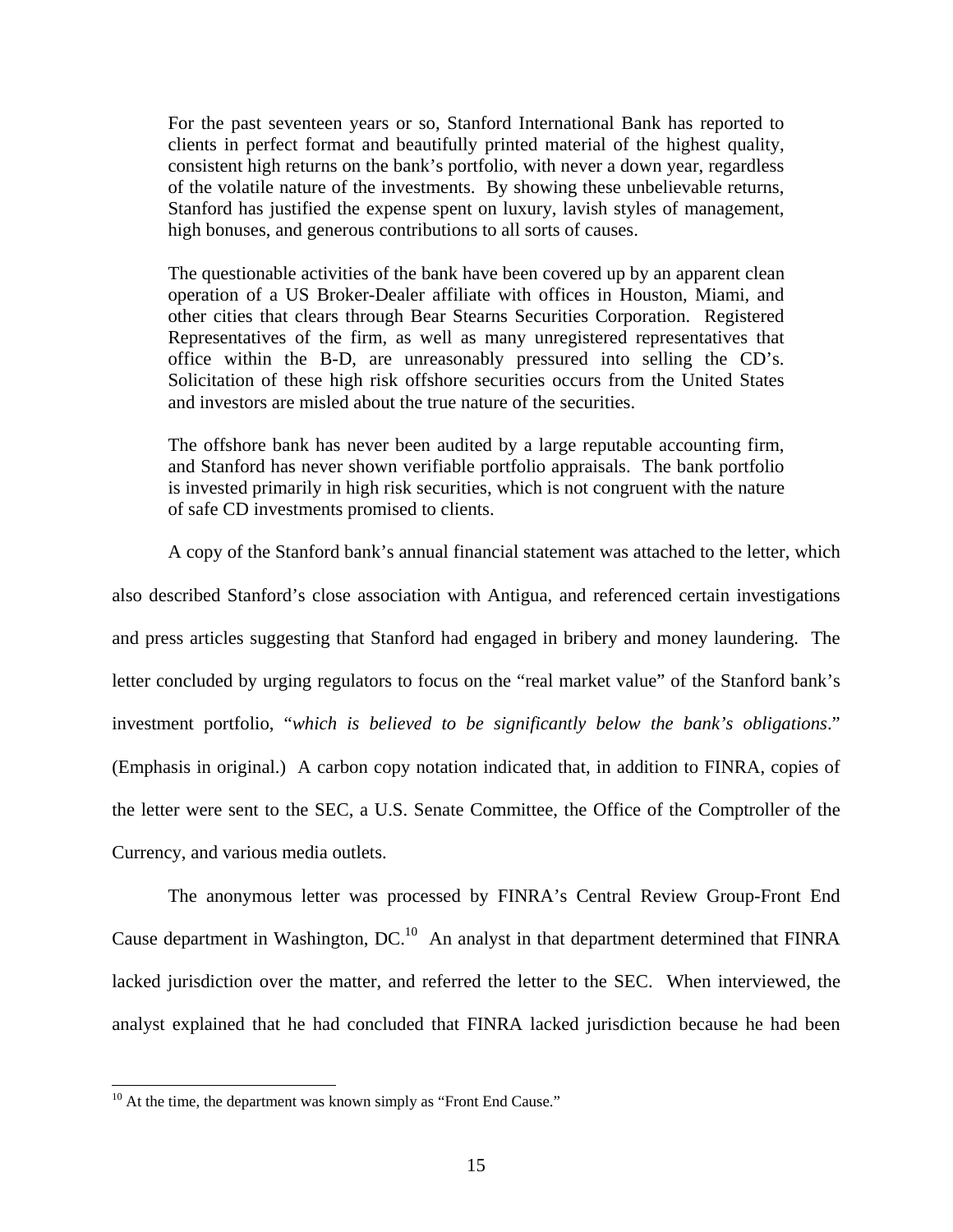instructed, as part of his training, that CDs generally were not "securities" as defined under the Exchange Act. In reaching this determination, the analyst did not focus on the offshore nature of the Stanford bank's CD program, nor did he consider alternate bases of FINRA jurisdiction. The conclusion whether an offshore CD will be considered a security is not self-evident and depends, in large part, on the specific protections provided by the regulatory system in the jurisdiction in which the product is issued. $11$ 

The analyst wrote a short description of his handling of the matter in FINRA's internal electronic records database (in 2003, known as "MERIT"; now known as "STAR"). The description notes that "Product listed is 'offshore CDs' and Certificates of Deposit" and that the investigation concluded with "No Juris[diction]. Referred to SEC, 10/20/2003." This comment is the only substantive description regarding the Front End Cause investigation that anyone in the Dallas office would have seen when searching for files related to the Stanford firm in the MERIT or STAR databases. The MERIT and STAR databases did not contain a copy of the anonymous insider letter, although staff would have seen a reference to the letter and could have obtained a copy from the office where the entry was made.<sup>12</sup>

In her interview, the Dallas Director noted that her staff typically consulted the STAR database in preparing for an upcoming exam, but that, after seeing an entry finding no

<sup>&</sup>lt;sup>11</sup> For a discussion of the SEC's position that the Stanford CD are "securities," see pages  $24-25$  and footnote  $52$ below.

 $12$  STAR is a matter tracking system used by FINRA to track investigations, examinations, alerts, sweeps, reviews, referrals, membership applications, filings, disclosures, tips and complaints. The primary users of STAR are FINRA's Enforcement, Market Regulation and Member Regulation departments. Advertising and Corporate Finance also track matters in STAR. Departments such as Office of Disciplinary Affairs, Registration and Disclosure and Finance update matters in STAR as well with information relevant to their business practices.

Numerous matter-related data elements are tracked in STAR. These include the following: matter type, staff, source or origin, contacts (firms, individuals, registered representatives, entities), securities products, markets, comments, correspondence (including relevant dates), high level allegations, rule violations, milestone or matter dates, dispositions or resolutions, billable entities, disciplinary actions (appeals, decisions, sanctions, fines, undertakings, restitution), information requests to firms as well as responses, time and activities. Those with access to the system are able to track down related documentation by contacting the person or office that input the relevant information.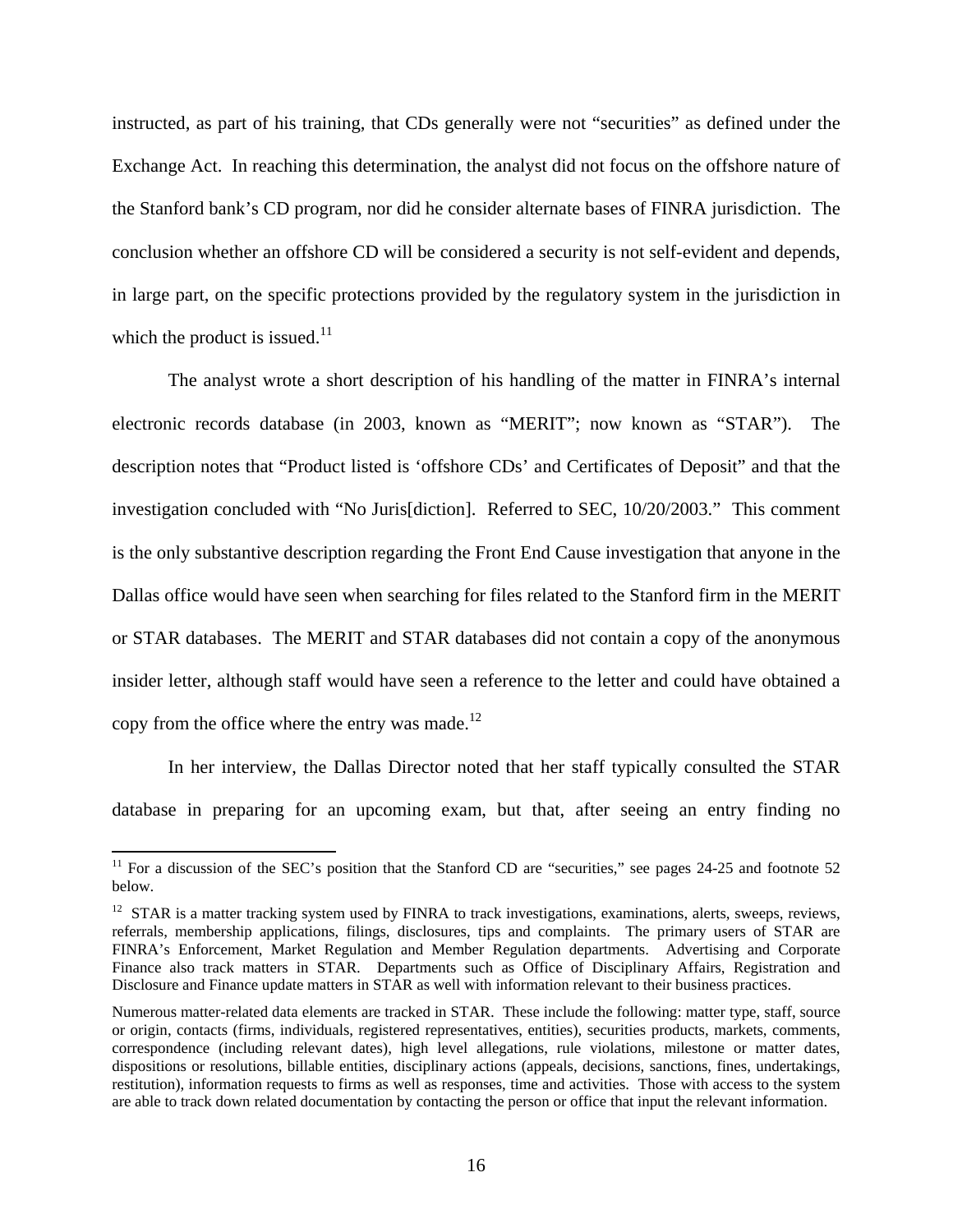jurisdiction, they likely would not have attempted to retrieve the anonymous letter. According to email records, no one in the Dallas office saw the letter until May 2009, when it was mentioned in newspaper articles regarding Stanford. At that time, Dallas staff searched various FINRA databases and uncovered a copy of the letter. $^{13}$ 

### 4. Basagoitia Arbitration and Notice of SEC Investigation

In December 2004, the Associate Director of the Dallas office received an email from a FINRA enforcement attorney. The email referenced an arbitration between the Stanford firm and Leyla Basagoitia, a former Stanford financial adviser based in Texas. The Stanford firm had terminated Basagoitia and brought the arbitration to recover a balance on an employment promissory note issued to her. Basagoitia countered by alleging that she was improperly terminated. The email also indicated that the FINRA enforcement official had received a call from an SEC attorney from Fort Worth regarding the matter. The email further indicates that the SEC attorney

is involved in the investigation of the claimant firm (Stanford Group Company) involving, among other things, the firm's coercion of representatives to sell Antigua CD's—Respondent's claim is that she was fired because she refused to sell the CD's without documentation and due diligence. [The SEC attorney] wanted to let [FINRA] know that [the SEC Attorney—*sic*, likely Basagoitia] has provided much assistance to the SEC in their investigation and that they believe there is a problem with selling the CD's—that the instruments are and were securities, etc.

The Associate Director forwarded the FINRA enforcement attorney's email to the Dallas Director and to four exam managers in the Dallas office, stating that he "was not aware of the SEC investigation re: Sale of Antigua CDs," and that he would call the SEC unless the Dallas Director or the managers already knew something about the investigation. When interviewed,

 $13$  The system described in footnote 12 does not give staff direct, electronic access to all regulatory information related to a member firm.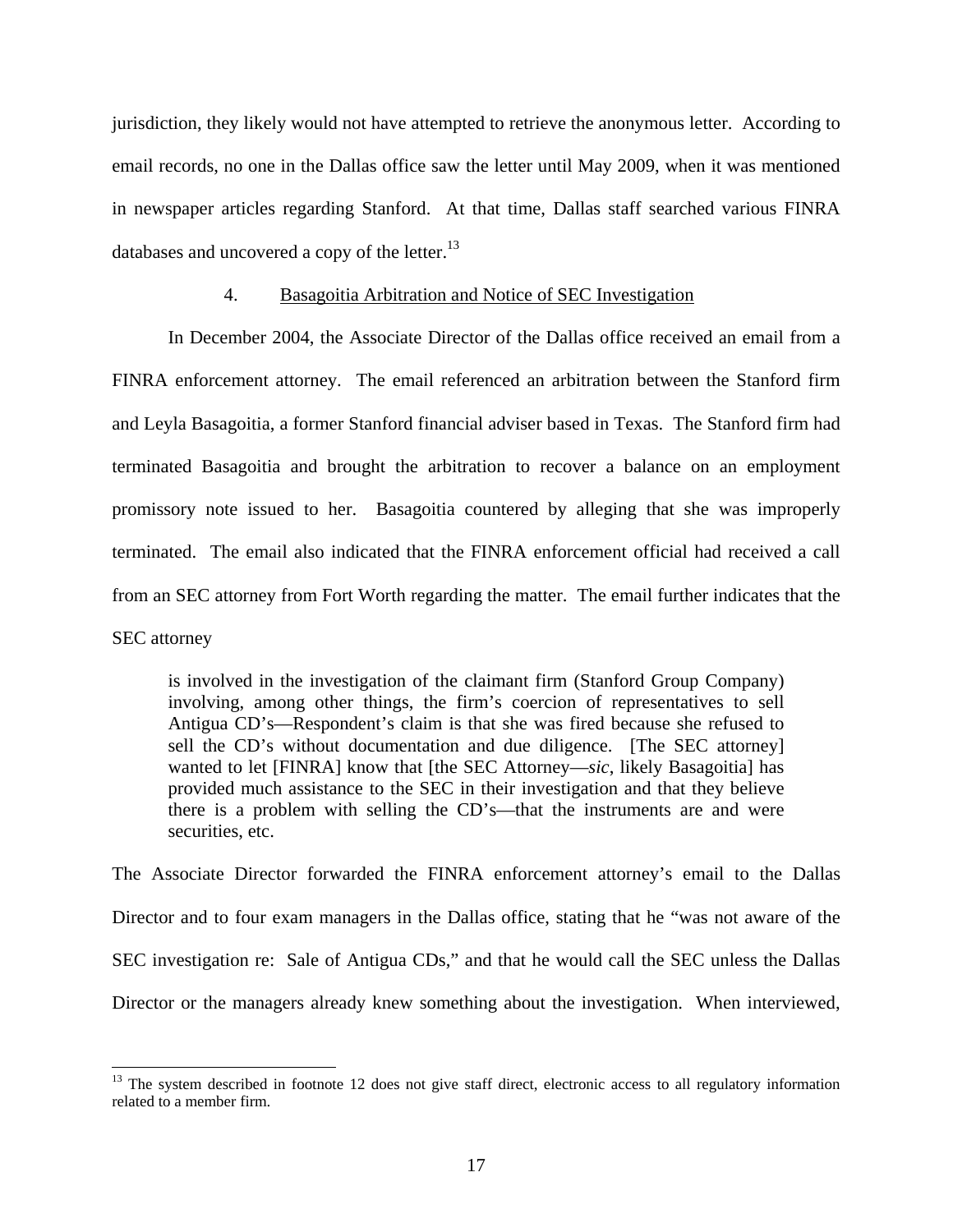however, the Associate Director had no recollection of the above email and did not recall calling the SEC about the matter. $^{14}$ 

A March 2005 email from an attorney in the SEC's Fort Worth office indicates that the Associate Director of FINRA's Dallas office was communicating with SEC staff regarding the Stanford firm. In the email, the SEC attorney wrote: "If you have any thoughts about the suitability issue I raised in connection with Stanford, or ideas about the firm generally, I would love to hear from you." The Associate Director has no recollection of this email or the referenced communication with the SEC attorney.

### 5. 2005 Cycle Examination

FINRA performed its next cycle exam of the Stanford firm in 2005. The exam team consisted of a lead examiner and three junior examiners. The lead examiner had been with FINRA's Dallas office since 2000. Each of the junior examiners had less than a year of experience with FINRA.

For approximately a year leading up to the 2005 cycle exam, the lead examiner had been assigned as the Stanford firm's core examiner. At the time, a core examiner was responsible for reviewing a firm's FOCUS<sup>15</sup> reports and its annual audited financial statements. The core examiner was also FINRA's primary contact with the member firm.

When interviewed, the lead examiner noted that he had developed numerous concerns about the Stanford firm in his capacity as its core examiner. In particular, he noted that most of the firm's revenues were derived from the sale of CDs issued by the Stanford bank. He also indicated being troubled by the size of the commissions paid by the bank to the firm for CD

<sup>&</sup>lt;sup>14</sup> Other than an occasional email reference and one reference in an internal memorandum, based on interviews and records provided, the Dallas office did not memorialize its communications with the SEC about the Stanford matter.

<sup>&</sup>lt;sup>15</sup> The Financial and Operational Combined Uniform Single ("FOCUS") report is a basic financial and operational report required of broker-dealers subject to minimum net capital requirements set forth in SEC Rule 15c3-1. The report contains figures on capital, earnings, and other financial details.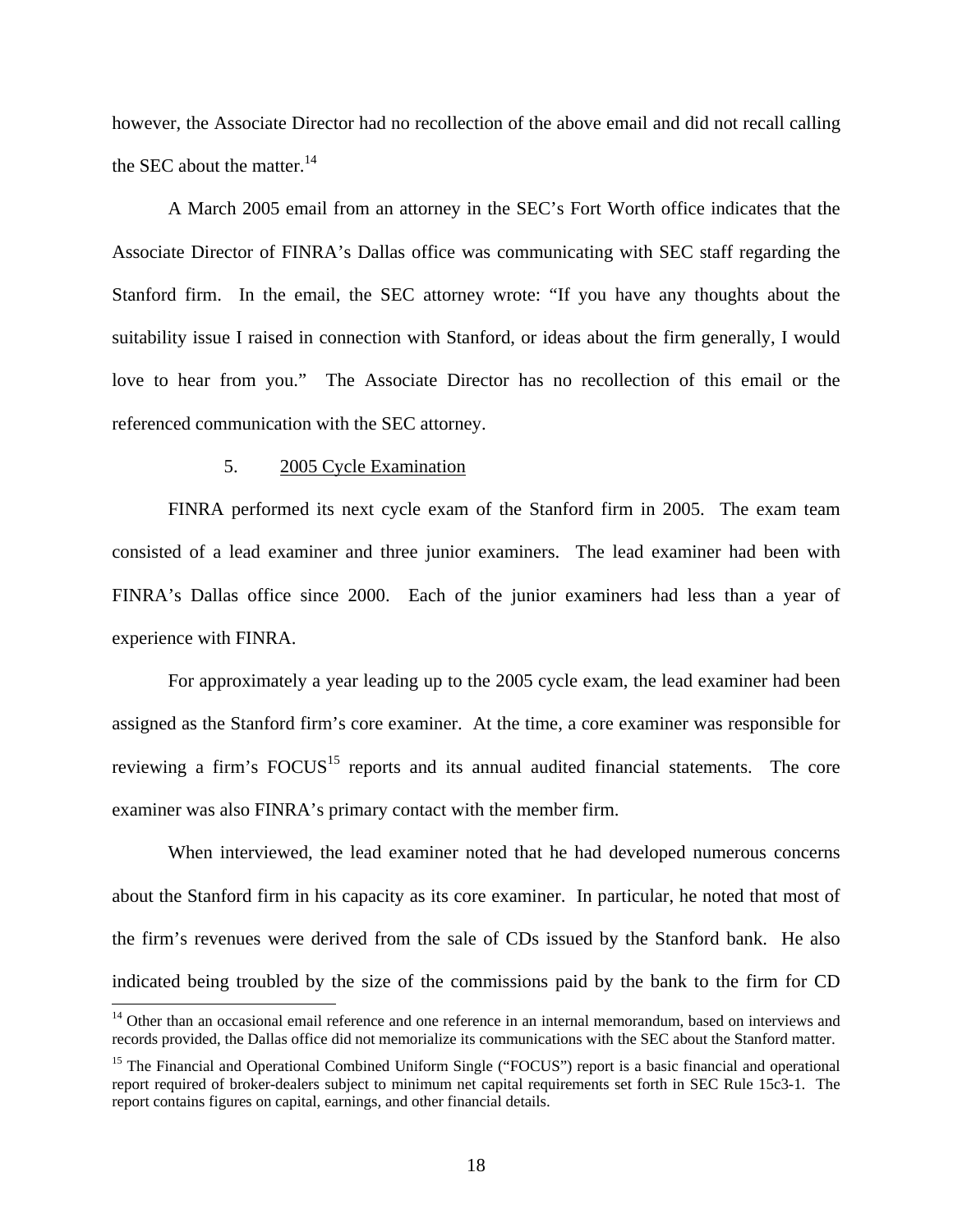referrals. In his experience, commissions typically were not paid for CD referrals, and if a commission was paid, it was generally no more than \$50 per referral. By contrast, the Stanford bank paid the Stanford firm an *annual* fee equal to *three percent of the deposit sum* for every CD account referred by the firm.

The lead examiner also reported having had concerns about the Stanford firm's net capital position, and he noted that the firm had received periodic capital contributions from Stanford. He also indicated that, about every two to three months, the firm's FOCUS report generated an "exception"—an event caused by data the FOCUS system deems irregular associated with these capital infusions. The lead examiner further expressed the opinion that the firm was "hemorrhaging" money and was being kept afloat with capital contributions. He stated that he periodically questioned the firm's Chief Financial Officer about these capital infusions. The Chief Financial Officer tried to reassure him by noting that Stanford was a prominent and wealthy individual, as evidenced by his inclusion in the Forbes 400. The lead examiner never asked the Stanford firm to provide a personal financial statement from Stanford.<sup>16</sup>

Finally, when reviewing FINRA's files prior to the 2005 exam, the lead examiner came across a memorandum from the Texas State Securities Board and a *Wall Street Journal* article. The Texas State Securities Board memorandum was written in the mid-1990s and expressed concern that the high return rates and commissions for CDs made it difficult for the Stanford bank to make a legitimate profit on the CDs. The *Wall Street Journal* article reported that

<sup>&</sup>lt;sup>16</sup> Based on representations in the Stanford firm's filings with FINRA, R. Allen Stanford was identified to the staff as the firm's sole director. In particular, in connection with the capital contributions made to the firm by Stanford, the firm submitted to FINRA corporate resolutions approving the contributions. These resolutions were executed by Stanford and identify Stanford as the sole director of the firm, as well as the sole shareholder of a holding company that owned 100 percent of the Stanford firm. As a director of the firm, Stanford would be deemed to be an "associated person," and FINRA accordingly had jurisdiction over Stanford individually. Thus, the staff could have questioned Stanford personally about the CD program, including the composition of the bank's portfolio and the accuracy of the marketing materials distributed by the Stanford firm.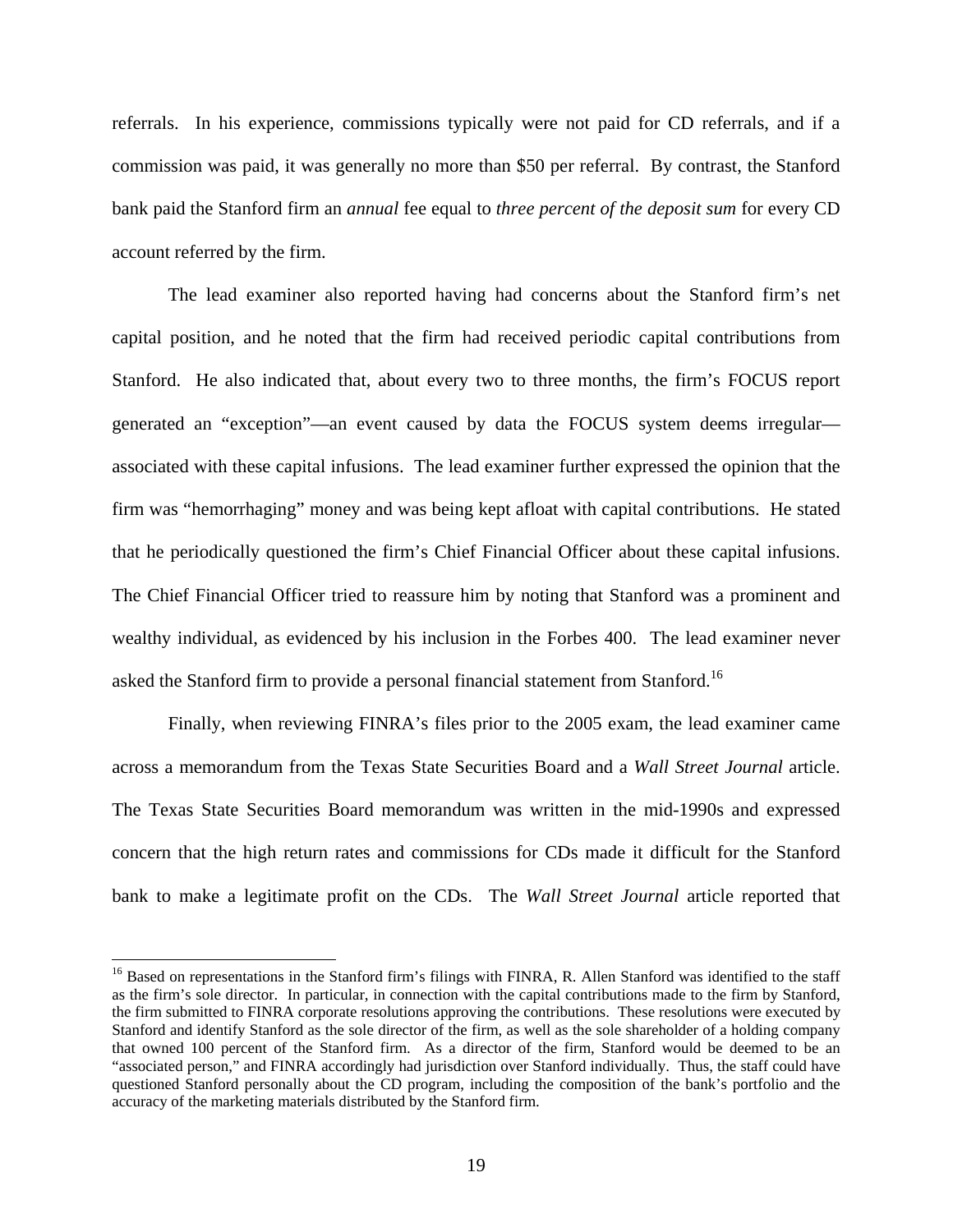Stanford possessed immense influence in Antigua. The lead examiner indicated that the Securities Board memorandum and the *Wall Street Journal* article were not the kinds of items typically found in a FINRA case file.

The lead examiner represented that he decided to inspect virtually every area of the Stanford firm's business in the 2005 cycle exam, but to give special attention to the CD issue. He believed that prior examiners had not paid sufficient attention to the CD program. His supervisor—an exam manager in the Dallas office—agreed with this approach. According to the manager, there were substantial concerns in the Dallas office regarding the Stanford firm and the CD program in particular. According to the lead examiner, he and his manager decided that it made sense to take a broad look and "see what we reel in."<sup>17</sup>

While the exam team was preparing for the 2005 cycle exam, an enforcement attorney in the Dallas office joined the discussion on the CD issue. The enforcement attorney had worked for the SEC prior to joining FINRA. When interviewed, she indicated that, during her time with the SEC, she had worked on a matter involving Stanford's CD program. She also reported working on cases involving brokered CDs, which had tested the bounds of the SEC's (and FINRA's) jurisdiction under the federal securities laws. From the moment she became involved in discussions regarding the CD aspect of the 2005 Stanford cycle exam, the enforcement attorney reportedly expressed the view that the Stanford CDs were *not* "securities" regulated under the federal securities laws, and were therefore outside of FINRA's jurisdiction.

As part of the pre-exam process for the 2005 cycle exam, the lead examiner sent the Stanford firm a questionnaire. In response to a question about underwriting, the firm indicated that it was offering the CDs under the SEC's Regulation D ("Reg. D"), which exempts securities

<sup>&</sup>lt;sup>17</sup> The manager was one of the individuals who, in late 2004, had received a copy of the email discussing the Basagoitia arbitration and the SEC's investigation of the Stanford firm. Prior to the 2005 cycle exam, the manager informed the lead examiner for the 2005 cycle exam that the SEC was looking into the CD program.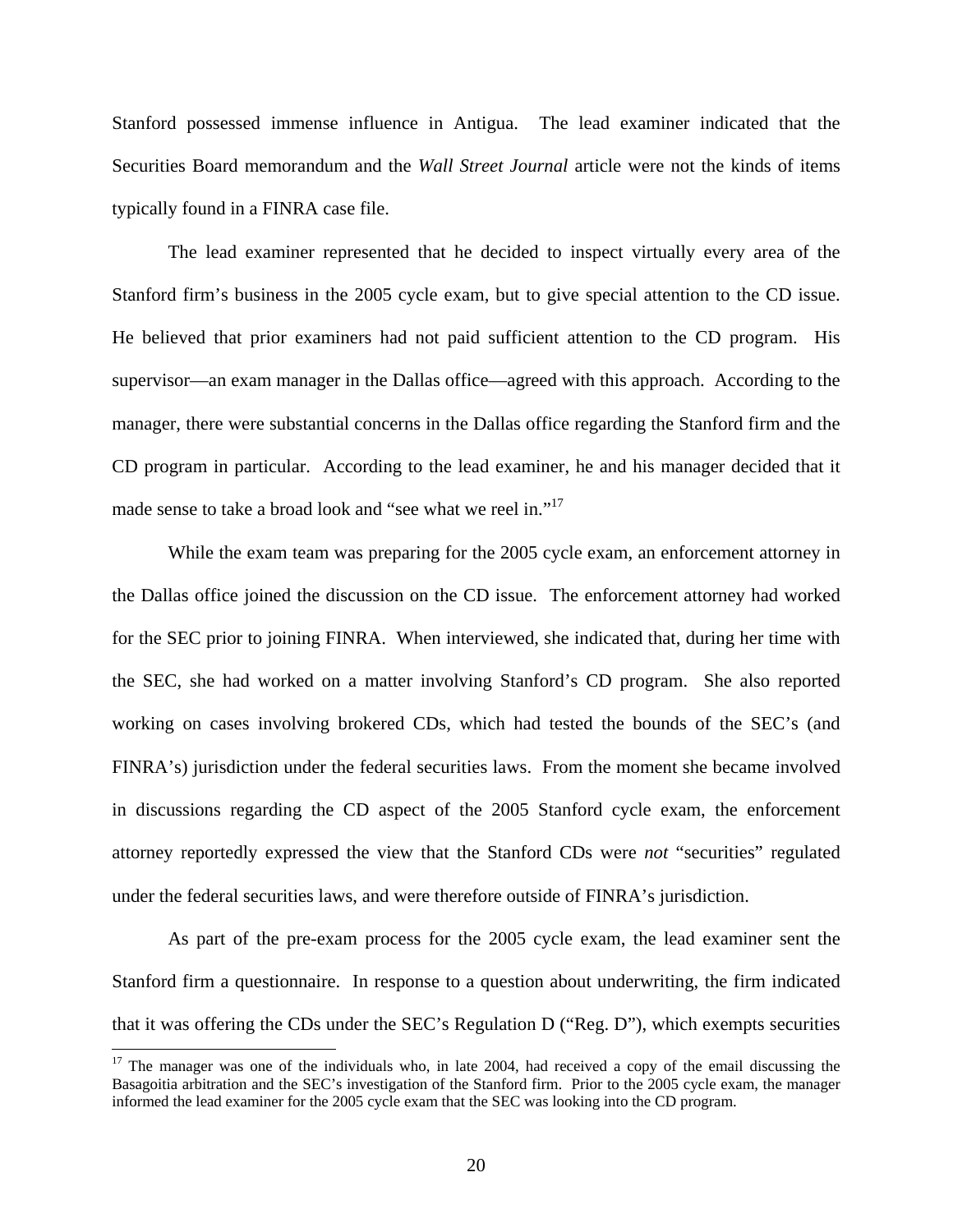offered in private placements to specified investors from the registration requirements of the Securities Act of 1933. The examiner noted that he decided to further investigate the Reg. D claim during the onsite portion of the exam.

The onsite portion of the cycle exam took place in late April and early May 2005. The lead examiner focused his time on the CD program, and delegated other portions of the exam to the junior examiners on the team. He asked the Stanford firm to provide due diligence materials on the Stanford bank and the CDs. In response, the firm supplied only the bank's annual report. The examiner noted that he was surprised to learn that, according to the annual report, commercial loans constituted less than five percent of the bank's assets. He asked the Stanford firm about this fact and was told that the bank's profits came from trading operations and investments. Given the advertised rates of return on the CDs, he stated that he found this hard to believe. Although it might have been possible to make high returns on investments in developing markets, according to the annual report, the Stanford bank mostly invested in developed markets. In his interview, the examiner expressed the opinion that, if the Stanford firm was really making the high return rates on the CDs through investments in developed markets, then they were "smarter than Goldman Sachs."

Junior members of the exam team reviewed certain Stanford customer accounts, but did not come across any evidence of funds going directly from a customer account at the brokerdealer to a CD purchase.<sup>18</sup> The exam team did not, however, look for evidence that customers of the Stanford firm were liquidating securities to buy into the CD program; for instance, they did

 $18$  FINRA's 2001 cycle exam report on the Stanford firm indicates that, "For existing broker dealer clients, funds are wired by Bear Stearns from the client's brokerage account to [the Stanford bank]." While this is not direct evidence that customers of the firm were liquidating securities to purchase CDs, it is an issue that should have been investigated. It is unclear whether any of the examiners for the 2005 cycle exam ever reviewed the 2001 exam file. For a description of how the SEC ultimately asserted jurisdiction over the Stanford CDs based, in part, on the argument that Stanford firm customers sold securities in connection with the purchase of CDs, see footnotes 20 and 52.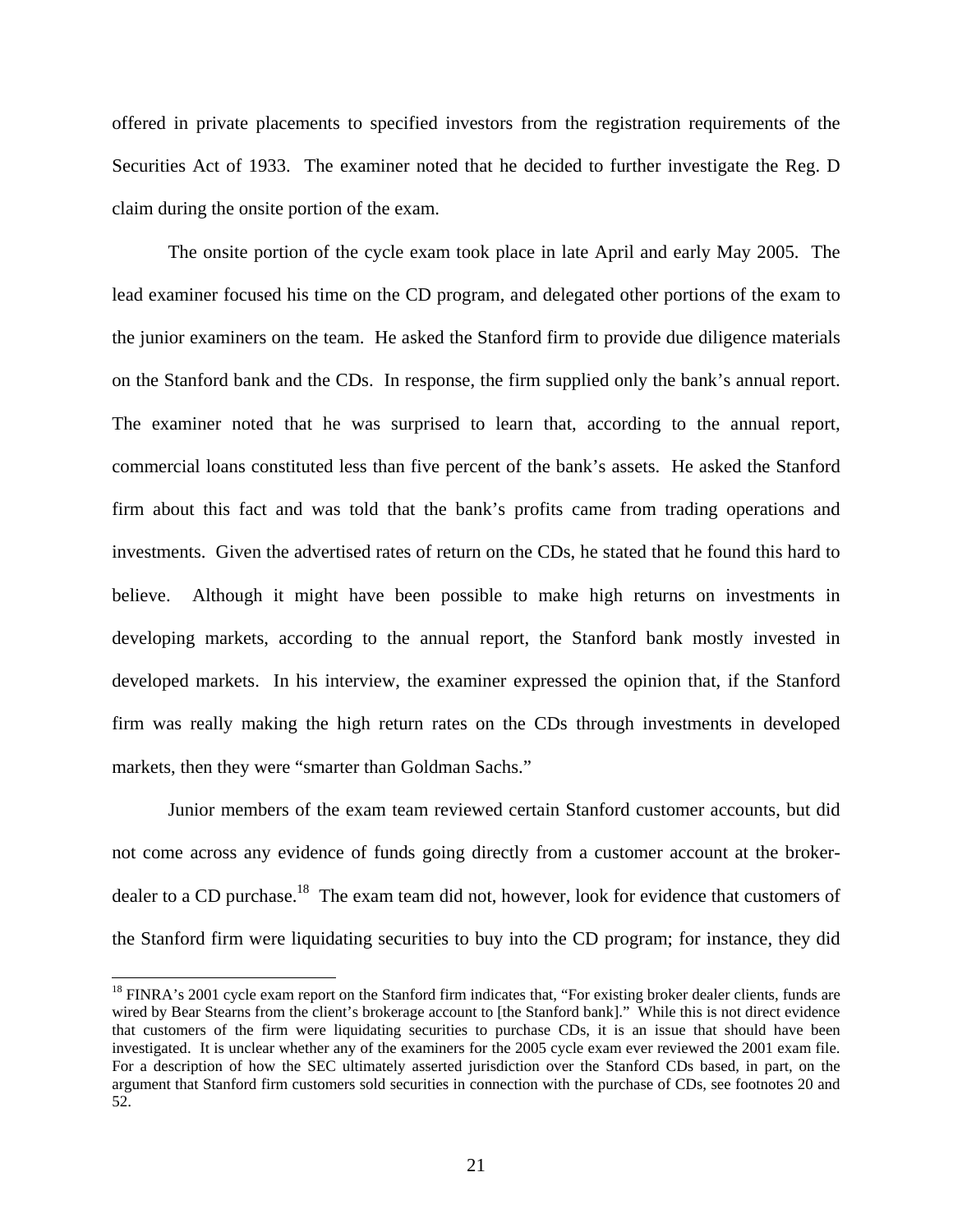not cross-check CD purchases with sales of securities by the same customers. Such checks would have identified customers who sold securities and bought CDs through an intermediary step such as depositing the proceeds of securities sales in a bank. A showing that the firm's customers were liquidating securities in order to buy into the CD program would have provided FINRA's staff with jurisdiction<sup>19</sup> to proceed against the firm under the antifraud provisions of the federal securities laws, regardless of whether the CDs themselves constituted "securities."20

The lead examiner also looked into the firm's claim that the CDs were a Reg. D private offering. As a general matter, SEC rules prohibit companies from engaging in a general solicitation for Reg. D offerings. However, the examiner noted that the website of the Stanford bank contained a significant amount of information about the CDs, including interest rates. He asked the Stanford firm about this and was told that the firm had no control over the content on the bank's website. The examiner did not believe that the firm's lack of control over the bank excused the apparent violation of the Reg. D restrictions, and requested that the firm provide a written statement explaining why the bank's website was not a general solicitation.<sup>21</sup>

On June 9, 2005, the Stanford firm responded to the lead examiner's concerns, asserting that "[w]e believe that the descriptions of CD Products on the website of Stanford International

 $19$  See footnote 52 below.

 $20$  In late 2008, FINRA's Boca Raton office obtained records during their exam of the Stanford firm's Miami office that indicated that a number of Stanford firm customers sold securities and simultaneously purchased CDs. Similarly, the SEC's motion in support of a temporary restraining order against Stanford indicates that "From August 2008 through December 2008 alone, approximately 50 [Stanford firm] clients liquidated approximately \$10.7 million in stocks, bonds, and other similar securities and invested that money in [the Stanford bank's] CDs." Memorandum In Support of Motion for TRO, Prelim. Injunction and Other Emergency Relief, *SEC v. Stanford International Bank, Ltd. et al.*, N.D. Tex. 3:09-cv-0298-N.

 $21$  As referenced in the Stanford firm's audited financial statements dating back to at least fiscal year 2003, the firm had entered into a joint marketing arrangement with the Stanford bank. Specifically, the firm's annual audited financial statements indicate that "Pursuant to joint marketing agreements, the Company and an affiliated foreign financial institution agreed to jointly market and offer fixed income and trust products to their respective customers. In connection therewith, the Company is entitled to referral fees based upon percentages of the referred portfolio as defined in the respective agreements." It does not appear that FINRA staff confronted the Stanford firm with the existence of this joint marketing agreement.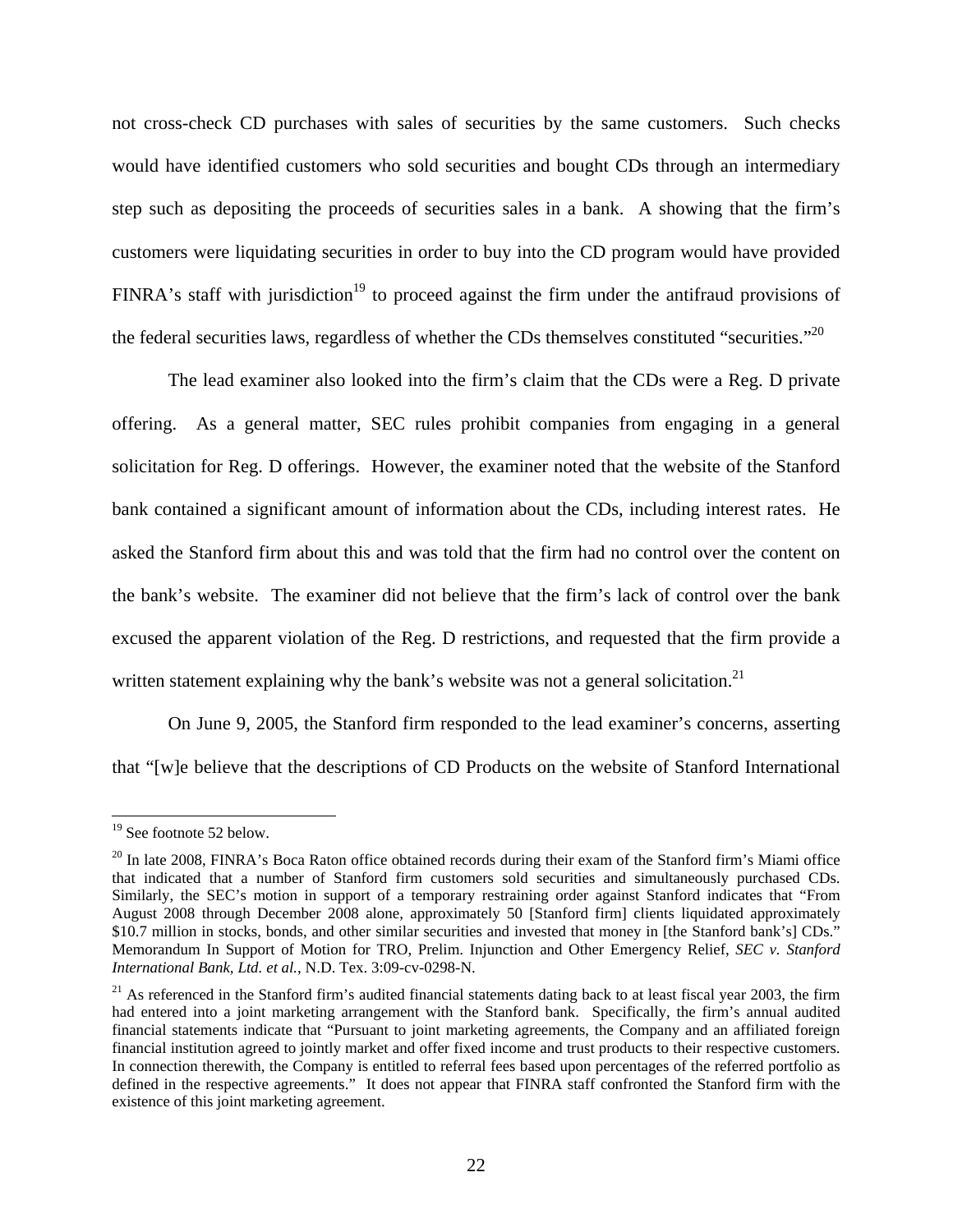Bank do not constitute a form of general solicitation. This is only general information on the Bank and its products and no current interest rates are posted on this site. An investor cannot purchase any CD product via the website." The letter also indicated that the firm did not believe the CDs to be securities subject to U.S. federal or state laws, and that the firm elected to treat the CDs as a Reg. D offering "because of the possibility that the CD deposits or CD certificates could be deemed to be 'securities' by US regulatory or judicial authority." The examiner was not persuaded by the firm's assertion that the CDs were not securities; however, he was uncertain as to whether FINRA could show that they were securities. This issue was not pursued further in the 2005 cycle exam. $^{22}$ 

### 6. Meeting with SEC and the SEC Referral Letter

Shortly after the onsite portion of the 2005 cycle exam, on June 21, 2005, the Dallas Director and Associate Director attended a general meeting at the SEC's Fort Worth office. At that meeting, the SEC Assistant District Administrator informed the Dallas Director that the SEC was concerned about Stanford but was having difficulty pursuing the matter. The Assistant District Administrator then told the Dallas Director that the SEC would send FINRA a letter to see if it could help with the investigation.

When interviewed, the Dallas Director indicated that she was shocked that the SEC would refer the Stanford case to FINRA. If the SEC, with its subpoena power, was having problems bringing the case, she said she failed to understand how FINRA—which does not have

 $22$  There is no indication that the Dallas staff made any formal requests to identify the assets comprising the investment portfolio that allegedly supported the performance of the CDs or to interview Stanford firm employees regarding their knowledge of the CDs or the investment portfolio.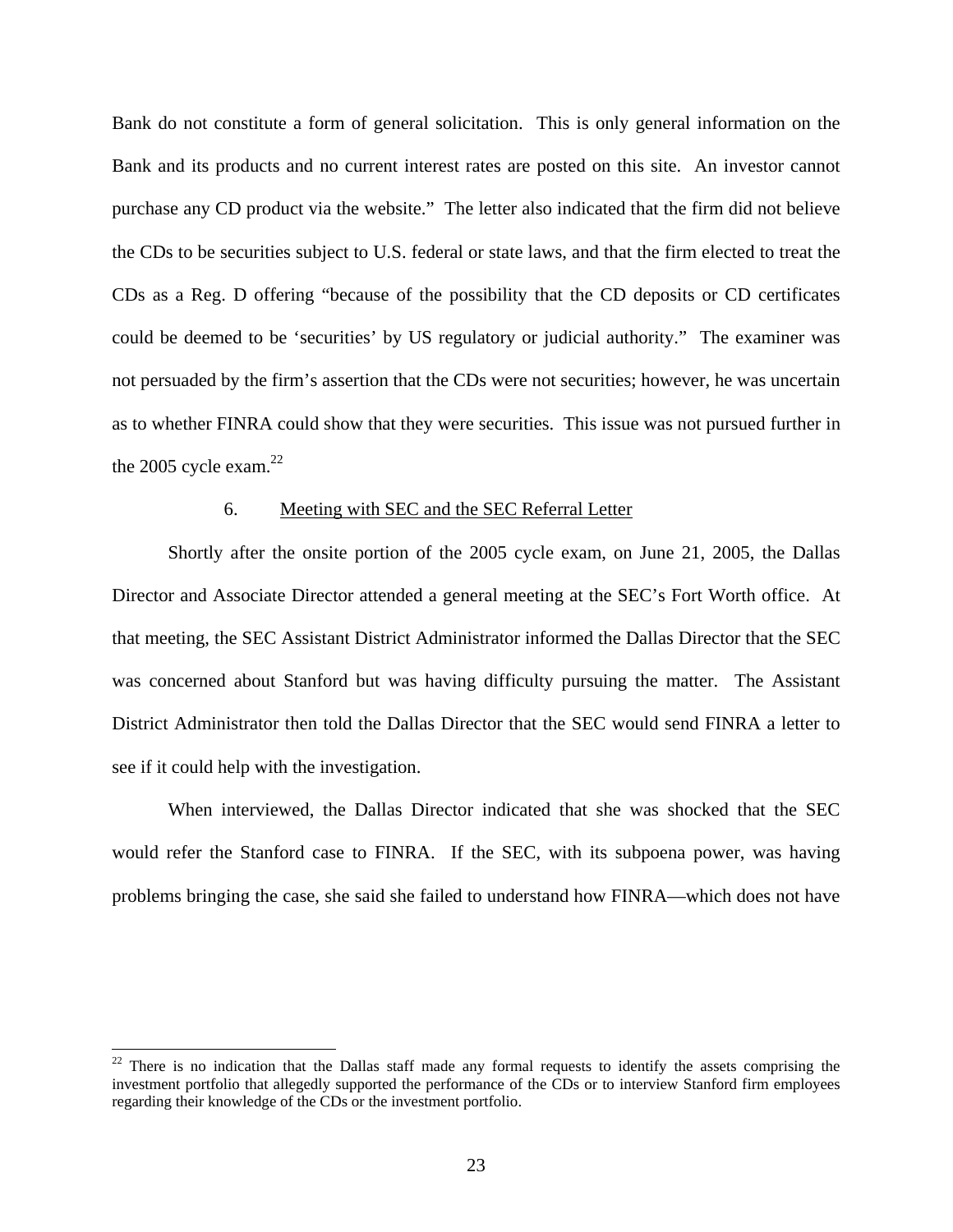subpoena power—could be more successful. She did not, however, inform the SEC of these concerns at the time of the meeting. $23$ 

According to email records, in the days after the June meeting, Fort Worth SEC staff and the Dallas Director and Associate Director participated in at least one, and possibly several, telephone calls regarding the Stanford CD program. The Dallas Director could not recall whether she personally participated in the call(s), and noted that it was not unusual for the SEC to contact her staff directly. The Associate Director had no recollection of the substance of the call $(s)$ <sup>24</sup>

On July 21, 2005, an attorney in the SEC's Fort Worth office sent a five-page letter to the Associate Director of FINRA's Dallas office. The letter began by referencing "our phone conversation," and provided "further information from [the SEC's] October 2004 examination of Stanford Group Company." The SEC letter also noted that, in the latter part of 2004, approximately 63 percent of the Stanford firm's revenues were derived from the sale of the CDs, and that the firm's customers held approximately \$1.5 billion of the CDs as of October 2004. The SEC letter also indicated that, despite the dependence of its business on the CD sales, the Stanford firm "claims that it keeps no records regarding the portfolios into which [the Stanford bank] places investor funds and that it can not get this information from [the bank].... [The Stanford firm's] admitted inability to get information from [the bank] about the investments underlying the CDs suggests that [the firm] may be violating NASD Rule 2310 (Suitability)."

The letter went on to indicate that, while the firm and the bank claimed that the investments offered were CDs, "[i]n reality, the offerings are either an investment contract or

 $^{23}$  As discussed further at pages 36 and 65 of this report, FINRA Rule 2010 provides authority for FINRA to sanction member firms and registered representatives for conduct that fails to meet "just and equitable principles of trade," which can involve conduct that does not involve securities.

 $24$  No record of the substance of these calls was maintained by the Dallas office.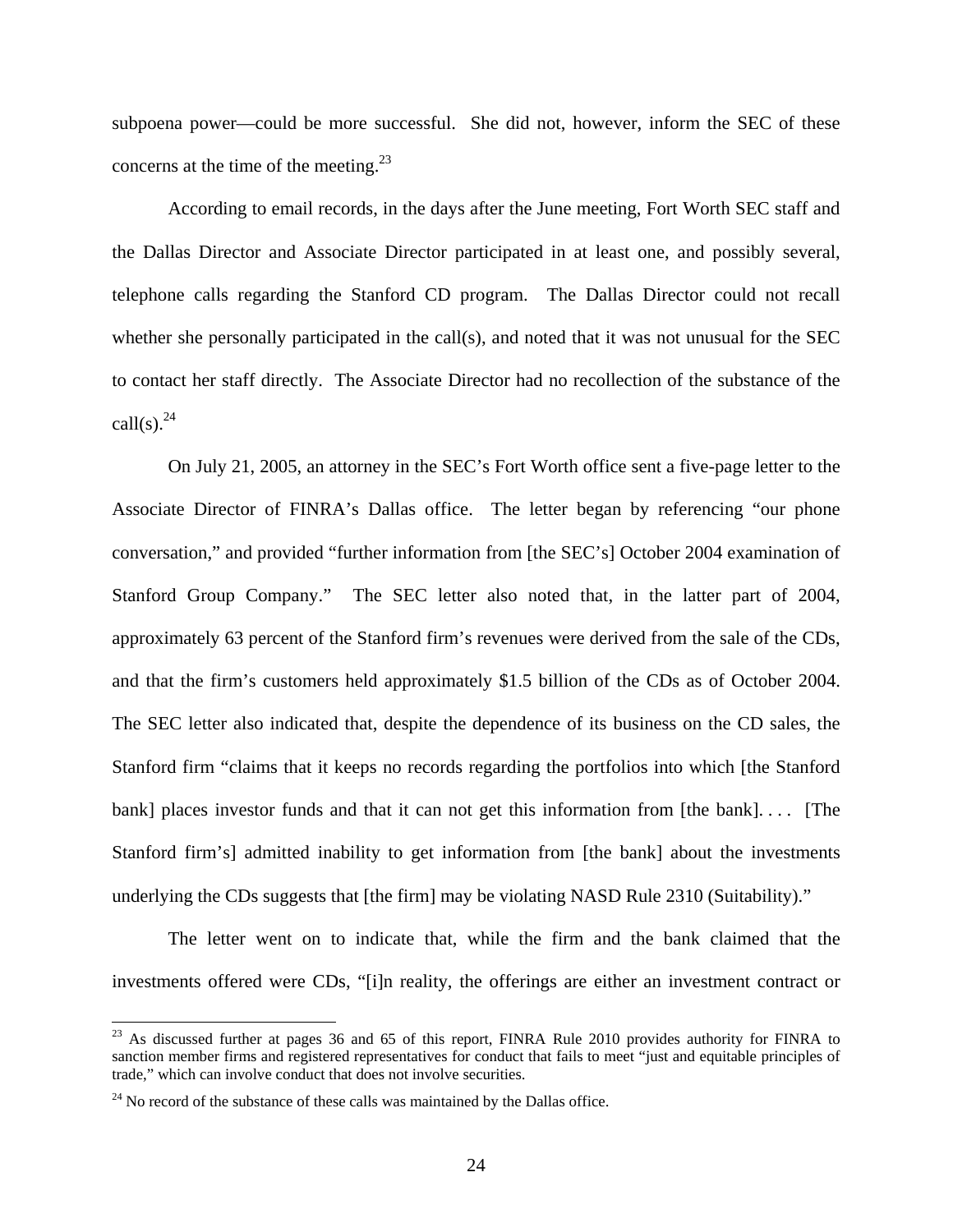interests in an unregulated investment company." In a footnote, the letter set forth the SEC's

legal argument as to why the CDs are securities subject to the federal securities laws:

Neither [the bank] nor [the firm] are entitled to rely upon certain United States case law that holds that a certificate of deposit is not a security. First, [the bank], which is located in Antigua, does not meet the definition of a bank under Section 3 of the Securities Act of 1933 ("Securities Act"). Certainly [the bank] is not subject to regulatory oversight in the U.S. Although there are cases that have held that CDs issued by foreign banks may not be securities, (*Wolfe* [*sic*] *v. Banco Nacional de Mexico*, 739 F.2d 1458 (1984)) *these cases turn on the degree of protection offered by the bank regulatory system of the country of the issuing bank. . . . It is unlikely that Antigua's bank regulatory structure offers depositors a degree of protection from loss that corresponds to that which exists in the United States*. In contrast to bank CDs offered by banks in the United States, it appears that funds invested in [the bank's] CDs bear a significant risk of loss. Indeed, one document in [the bank's] marketing materials (as discussed below) notes that the investor's entire investment is at risk and that [the bank's] ability to continue to pay back principal and interest is dependent on [the bank] "continuing to make consistently profitable investment decisions."

### (Emphasis added.)

Another section of the letter, under the heading "Possible Fraudulent Scheme," indicated that "[t]he CDs being offered appear too good to be true." The section also chronicled a variety of concerns associated with the CD program, including the highly unusual three percent annual concession paid for each CD referral, and the consistently high reported performance of the Stanford bank's investments during periods when most of the markets in which the bank claimed to invest were down substantially. The section also indicated that the Stanford firm engaged in sales practices commonly associated with fraudulent schemes, including "push[ing] its [registered representatives] to sell the CDs by engaging in aggressive sales contests," and possibly terminating representatives for refusing to sell the CDs.

In the final section of the letter, under the heading "Possible Misrepresentations/Omissions," the SEC indicated that it had requested, but was never provided with, specific information regarding how the Stanford bank's funds are invested. The SEC letter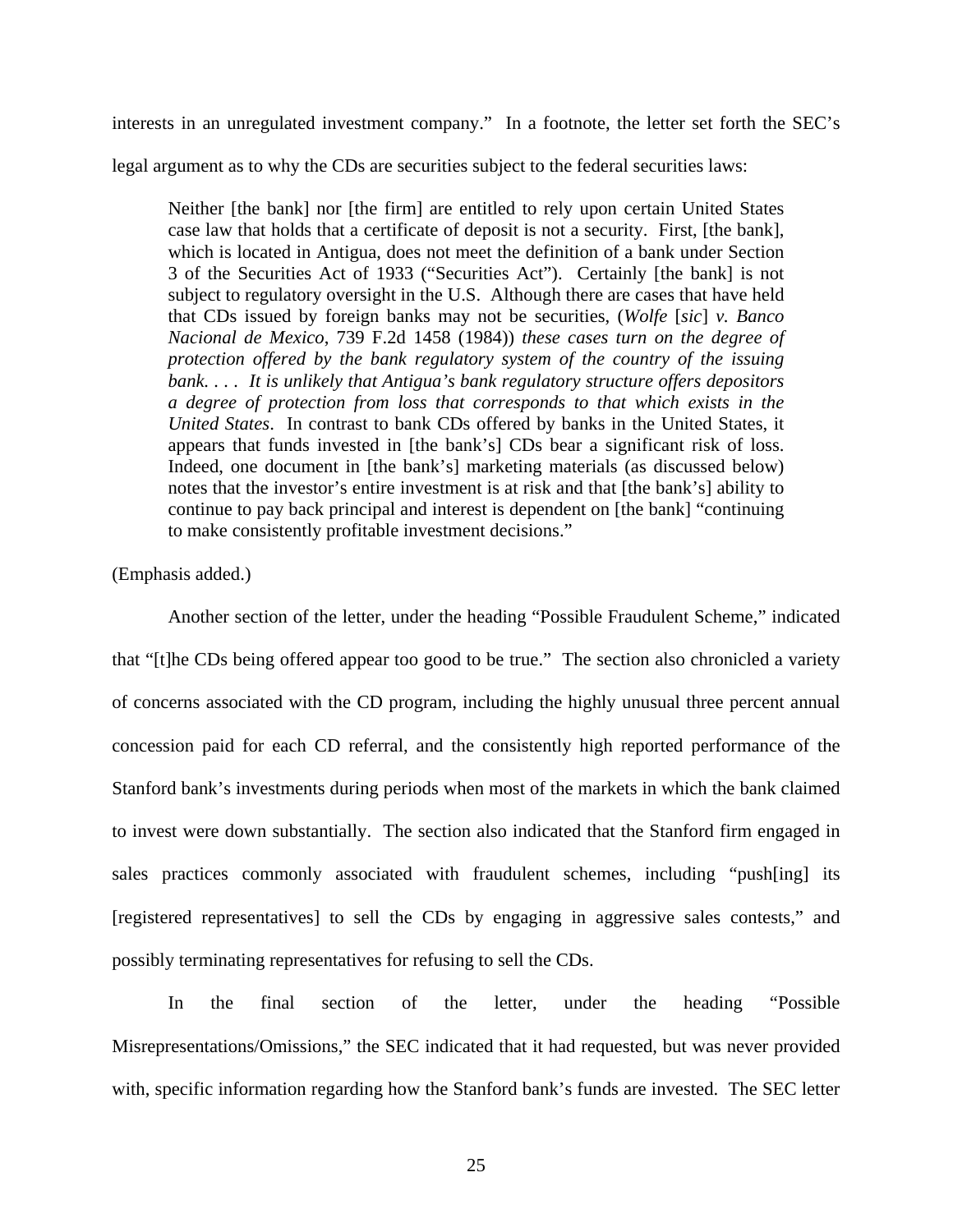also noted that the Stanford firm provides U.S. investors with only a limited—and potentially misleading—disclosure statement regarding the bank's investment portfolio and associated risks, while foreign investors receive even less information on the risks associated with their investments.

When interviewed, every member of the Dallas office who was asked about the SEC letter agreed that it was unlike any letter they had received in the past. Ordinary SEC referrals bear a referral number, contain little factual information, and begin with the phrase "we are referring the following matter." Despite the absence of this boilerplate language, the Dallas office staff understood the SEC letter to be a referral.

The leadership of the Dallas office decided to open a cause exam to investigate the allegations in the SEC referral letter. On August 5, 2005, the Dallas Director wrote to the SEC's Forth Worth office, acknowledging receipt of the SEC's letter, and indicating that FINRA had opened an examination to look into the matter. The August 5, 2005 letter also indicated that FINRA would notify the SEC's Fort Worth office of the outcome of its investigation.

On September 12, 2005, the SEC's Fort Worth office sent a request letter to the President of the Stanford firm. The letter indicated that the SEC staff believed the "CDs sold by the firm to be securities," and outlined a number of areas related to the CD program that required corrective action by the firm.<sup>25</sup> The letter also demanded that the firm halt and correct these violations, and report in writing how this was to be achieved. The letter expressly instructed that

 $25$  These included misrepresentations and omissions in statements to investors (in violation of SEC Rule 10b-5), excessive commissions (in violation of NASD Rules 2440, 2810, and 2830), failure to establish, maintain, and enforce written supervisory procedures (NASD Rule  $3010(b)(1)$ ), failure to conduct periodic reviews of customer account activity (NASD Rule 3010(c)), failure to develop and implement an adequate anti-money-laundering program (NASD Rule 3011), failure to file Treasury form 90-22.1 (Bank Secrecy Act), and failure to meet continuing education requirements (NASD Conduct Rule 1120).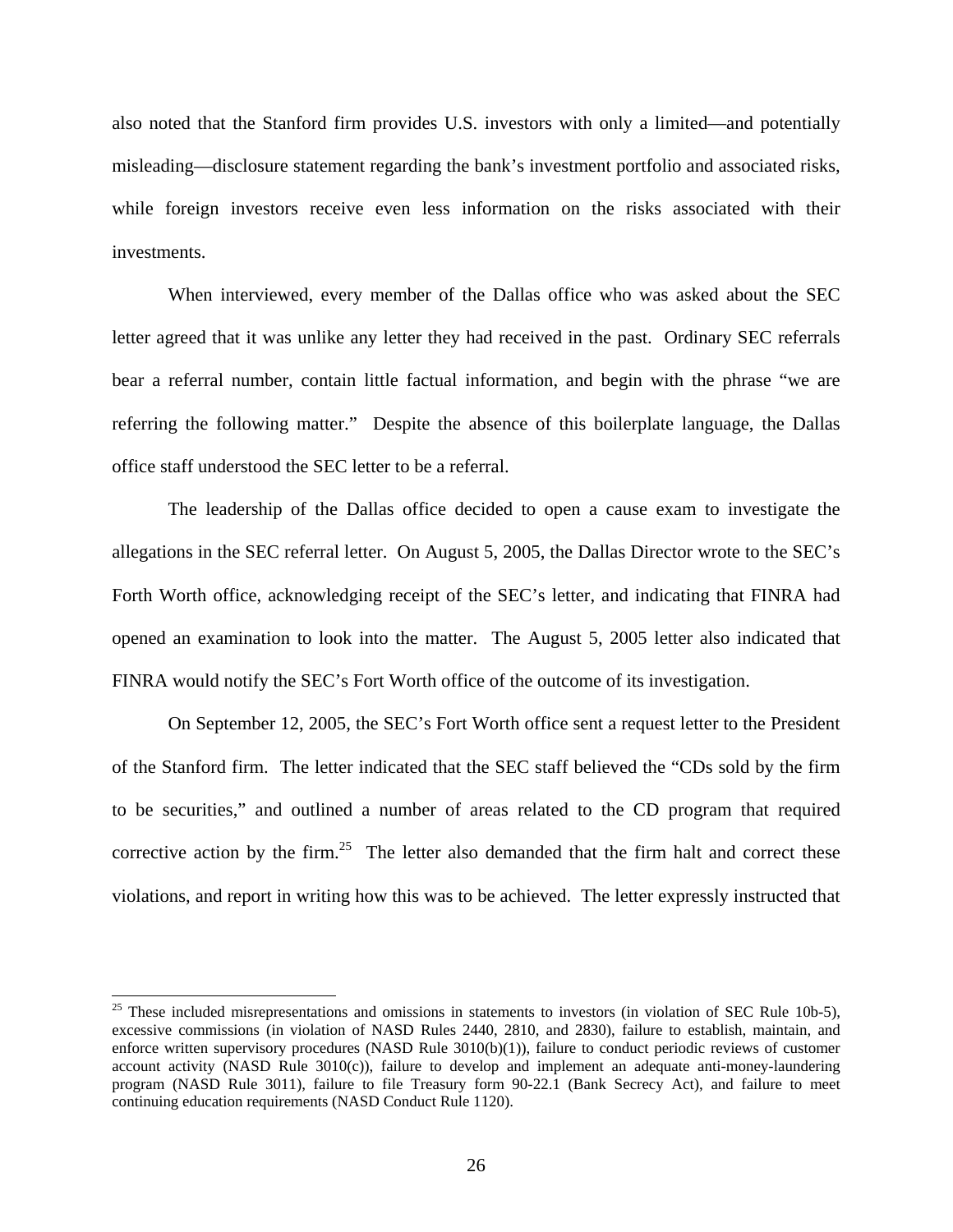the firm's response be sent not only to the SEC's Forth Worth office, but also to FINRA's Dallas Director.

### 7. Conclusion of the 2005 Cycle Examination

The lead examiner for the 2005 cycle exam was not assigned to the cause exam triggered by the SEC referral letter. His manager provided him with a copy of the referral letter, but did not inform him about the conversations with the SEC that took place at the June meeting or in any subsequent phone calls. The lead examiner stated that he reviewed the letter quickly in 2005 and believed it to be an "exam report." He thought the letter signaled that the SEC had taken over the CD case, and that it had referred only an advertising case to FINRA. As a result, he stopped focusing on the CD issues he had identified. He did not discuss his interpretation of the SEC letter, or his decision to curtail the cycle exam's inquiry into the CD program, with his superiors.

In an interview, the lead examiner was shown a copy of the SEC referral letter. He indicated that this document was what he had referred to as the SEC's "exam report." He stated that his characterization of the SEC letter as an exam report was clearly inaccurate, and agreed that the letter was a straight SEC referral on the CD issue. He also indicated that he had seen the September 12, 2005, letter from the SEC to the Stanford firm, and that this letter may have contributed to forming his opinion that the SEC was pursuing the CD case. He expressed regret that he had misinterpreted the SEC referral letter to FINRA, and indicated that, in light of his misinterpretation, he did not do all he could have done on the CD issue.

In January 2006, because of the lead examiner's case overload, his exam manager reassigned responsibility for completing the 2005 cycle exam to another examiner. The lead examiner transferred his files to the new examiner, after which his involvement in the exam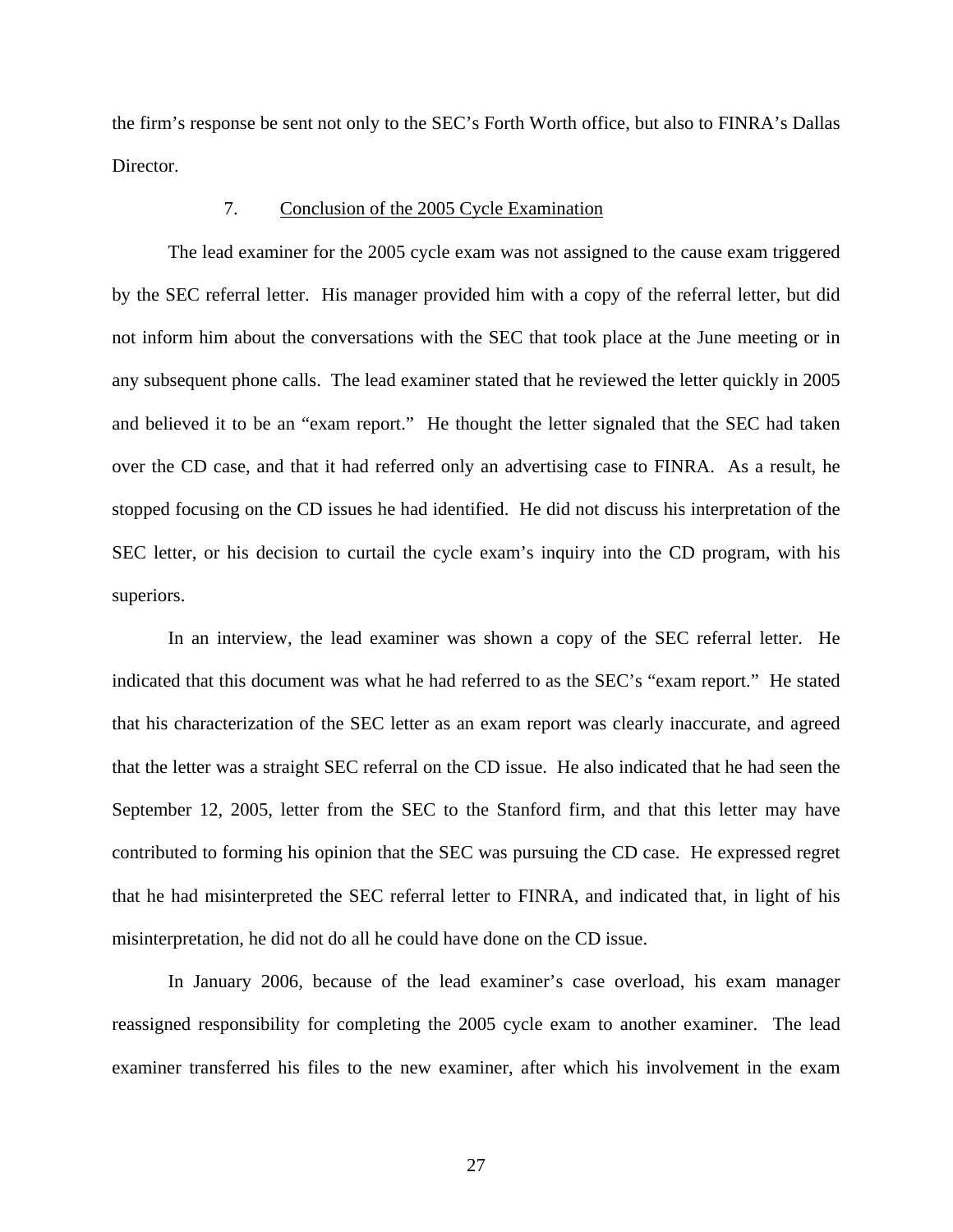ended. The lead examiner never discussed his concerns about the CDs described herein with the examiner in charge of the 2005 cause exam. The 2005 cycle exam was completed in 2007. The exam resulted in a fine to the Stanford firm,  $26$  but did not result in any action related to the CD program.

### 8. 2005 Cause Examination

The Dallas office initiated a cause exam of the Stanford firm to address the CD issue in the summer of 2005. The same manager who had supervised the 2005 cycle exam, and had expressed concerns regarding the CDs, supervised the cause exam. The Dallas Director and Associate Director received periodic briefings on the progress of the exam. The cause exam was assigned to a senior examiner in the Dallas office who specialized in cause exams.

The same Dallas office enforcement attorney who had told the lead examiner for the 2005 cycle exam that the Stanford CDs were not securities was involved in the 2005 cause exam from its early stages. She was shown the SEC referral letter, likely just after the cause exam was initiated. After learning of the referral, she told the cause examiner and other FINRA staff that the SEC and other federal agencies, including the Postal Service and the FBI, had been looking at Stanford's CD program for some time. The enforcement attorney also told the cause examiner that none of these agencies were able to develop and initiate an enforcement proceeding against the Stanford firm. As chronicled below, during the cause exam, the enforcement attorney repeatedly expressed the view that the CDs were *not* securities, and that FINRA therefore lacked jurisdiction to pursue a suitability case related to the CD program.

Shortly after the Dallas office opened the 2005 cause exam, the cause examiner went to the SEC's Fort Worth office to inspect their case files on Stanford. Among those files, she found

 $^{26}$  As a result of the 2005 cycle exam, the Stanford firm was fined \$20,000 for improper check holding, including checks related to CD purchases.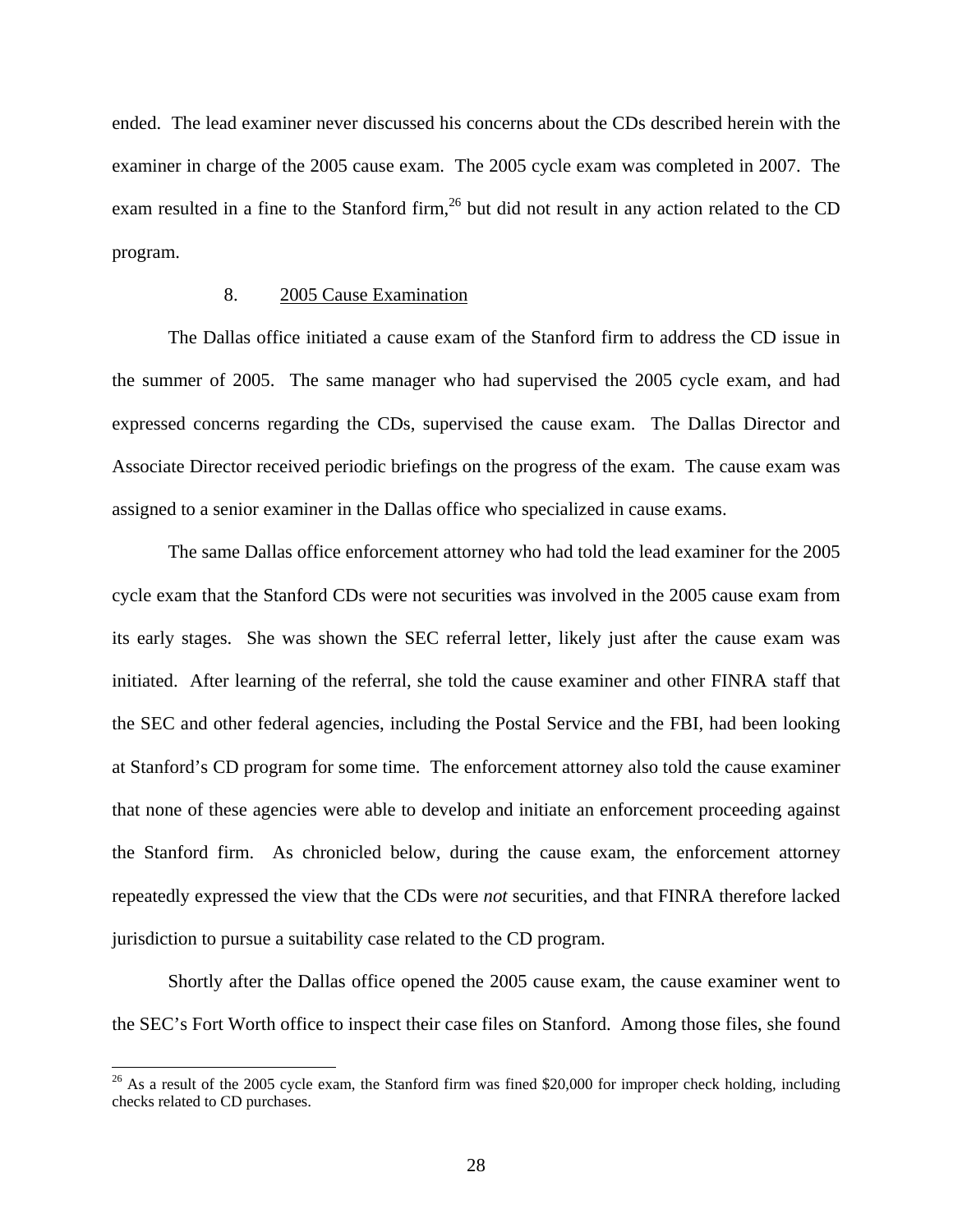a note, apparently from Leyla Basagoitia to an SEC attorney, chronicling a lack of transparency and due diligence within the Stanford firm regarding the CD program. The note also explained that the offshore CDs were "being primarily sold to unsophisticated investors in Latin America who have been led to believe that these investments are of a safe nature because they are being offered by a subsidiary of a regulated U.S. Corporation." The note surmises that, despite the extremely high advertised CD rates, "the value of the bank's assets are well below the value of its obligations to its clients. If this assumption proves to be true, Stanford has engaged in a very large Ponzi scheme." The cause examiner incorporated this letter into the exam file, but no further action appears to have been taken to determine what Basagoitia knew about the CD program.<sup>27</sup>

In October 2005, counsel for the Stanford firm sent FINRA's Dallas office a copy of a letter, which had also been sent to the SEC's Fort Worth office, disputing the SEC's assertion that the offshore CDs were securities. The letter cited case law from the Supreme Court indicating that CDs issued by banks in the United States and insured by the Federal Deposit Insurance Corporation were not "securities" for purposes of the federal securities laws.<sup>28</sup> The letter also emphasized two cases from the Ninth Circuit (including *Wolf v. Banco Nacional De* 

 $^{27}$  In August 2005, the NYSE received a letter from Maria Perdomo of Venezuela regarding Stanford's CD program. The Perdomo letter indicates that Stanford had been "operating in Venezuela for several years without proper supervision and with sales people that are neither registered in the U.S. nor in Venezuela." The letter also indicates that these representatives

offer an offshore product to clients that they are told the product is a Certificate of Deposit of a bank, when in reality the product is simply a "hedge fund." The public does not know in reality what they are investing in, thus are being deceived. This product, I believe if sold in the U.S. must have "prospectus", explaining all the risks involved and thoroughly explaining the product itself. . . . This bank, obviously doesn't lend money, it just takes money in so they can invest it in many things (bonds, commodities, margin purchases of stocks, etc, etc) all this happening without the client knowing the scope of their supposed "certificate of deposit."

NYSE forwarded the letter to FINRA. Ultimately, the Perdomo letter was incorporated into the 2005 cause exam. It does not appear that anyone associated with the exam followed up on the allegations raised in the letter.

<sup>28</sup> *Marine Bank v. Weaver*, 455 U.S. 551 (1982).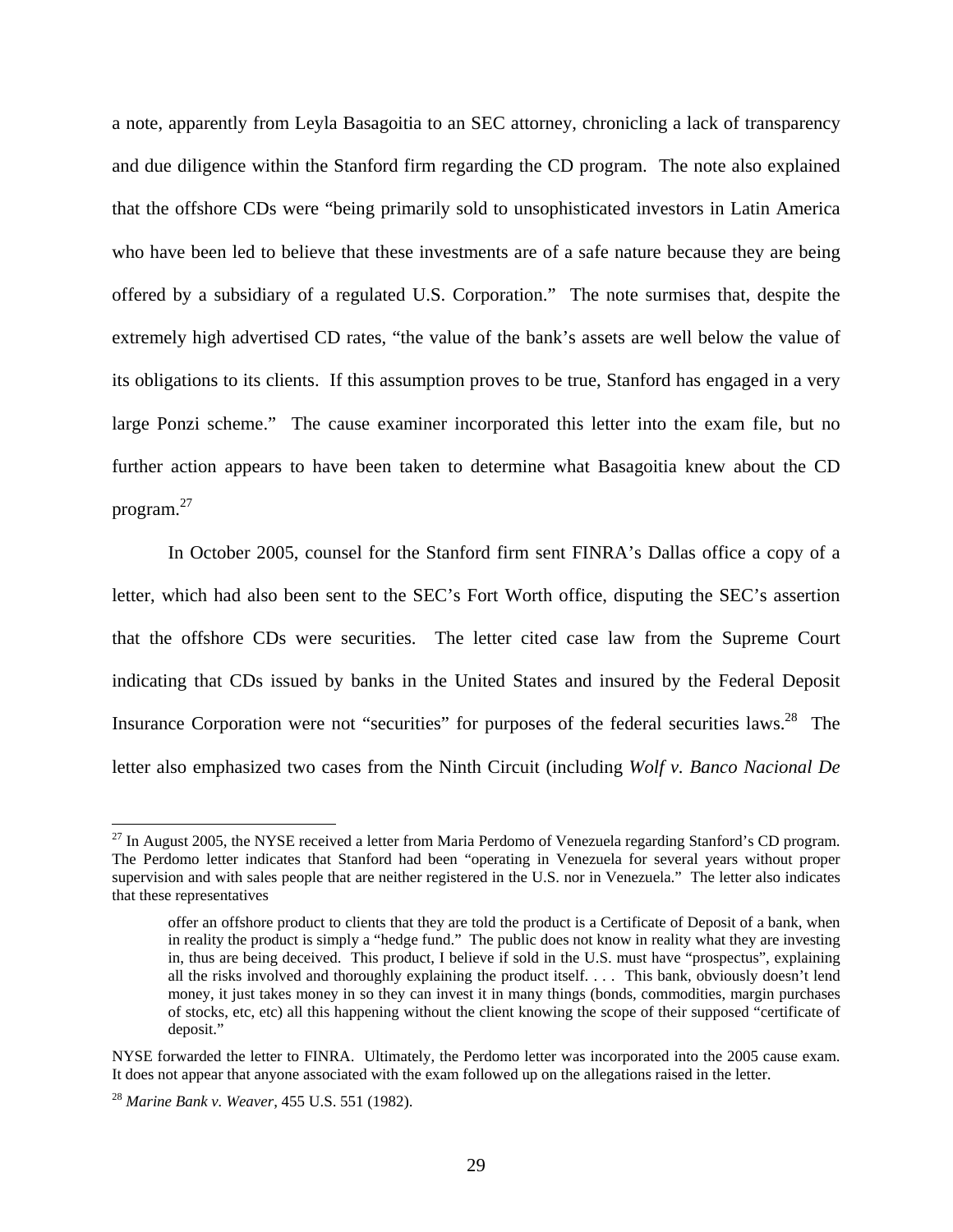*Mexico*,<sup>29</sup> which were discussed in the SEC referral letter). These cases held that certain CDs issued in Mexico were not securities, despite the fact that the Mexican government only provided deposit holders with priority claim status—and not actual insurance—if the issuing bank became insolvent. The Ninth Circuit cases concluded that, despite this limitation, the availability of bank regulation in Mexico and that nation's history of successful banks rendered the CD investments virtually guaranteed. The Ninth Circuit also declined to address a claim that Mexican authorities were not enforcing Mexican bank regulations, citing the traditional respect paid to foreign governments by U.S. courts.

In the letter, Stanford's counsel argued that Antigua, like Mexico, provided CD holders with priority claim status. Stanford's counsel also argued that the Stanford bank was subject to comprehensive regulation in Antigua, and that U.S. courts were bound to show respect to this regulatory system.<sup>30</sup>

Although the examiner assigned to the 2005 cause exam was not an attorney, she assumed responsibility at the district level to assess the strength of the SEC's claim that the CDs were securities and the Stanford firm's response to the contrary. She was assisted in this task by a paralegal. It does not appear that the cause examiner or the paralegal consulted any case law concerning offshore CDs other than the cases referenced in the SEC referral letter and the Stanford firm's response.<sup>31</sup> Although the question whether the CDs were "securities" was

<sup>29 739</sup> F.2d 1458 (9th Cir. 1984). The other Ninth Circuit case cited by the Stanford firm's counsel is *West v. Multibanco Comerex, S.A*., 807 F.2d 820 (9th Cir. 1987).

<sup>&</sup>lt;sup>30</sup> The Stanford bank's CD program differed in several respects from CDs issued by federally regulated banks in the United States. First, in contrast to the insurance provided in the United States by the Federal Deposit Insurance Corporation, the Antiguan government does not guarantee any portion of the CD deposits or interest. Second, in contrast to most U.S. banks, the Stanford bank did not engage in much commercial lending, which might have brought an increased measure of stability to the CD program.

<sup>&</sup>lt;sup>31</sup> The only other case consulted by the cause examiner—*Gary Plastic Packaging Corp. v. Merrill Lynch, Pierce, Fenner & Smith*, 756 F.2d 230 (2d Cir. 1985)—involved brokered CDs issued in the United States. This case does not appear to have any bearing on the question of whether offshore CDs issued by a bank in Antigua are securities, but the cause examiner found it to be significant. In general, a brokered CD refers to the practice of a broker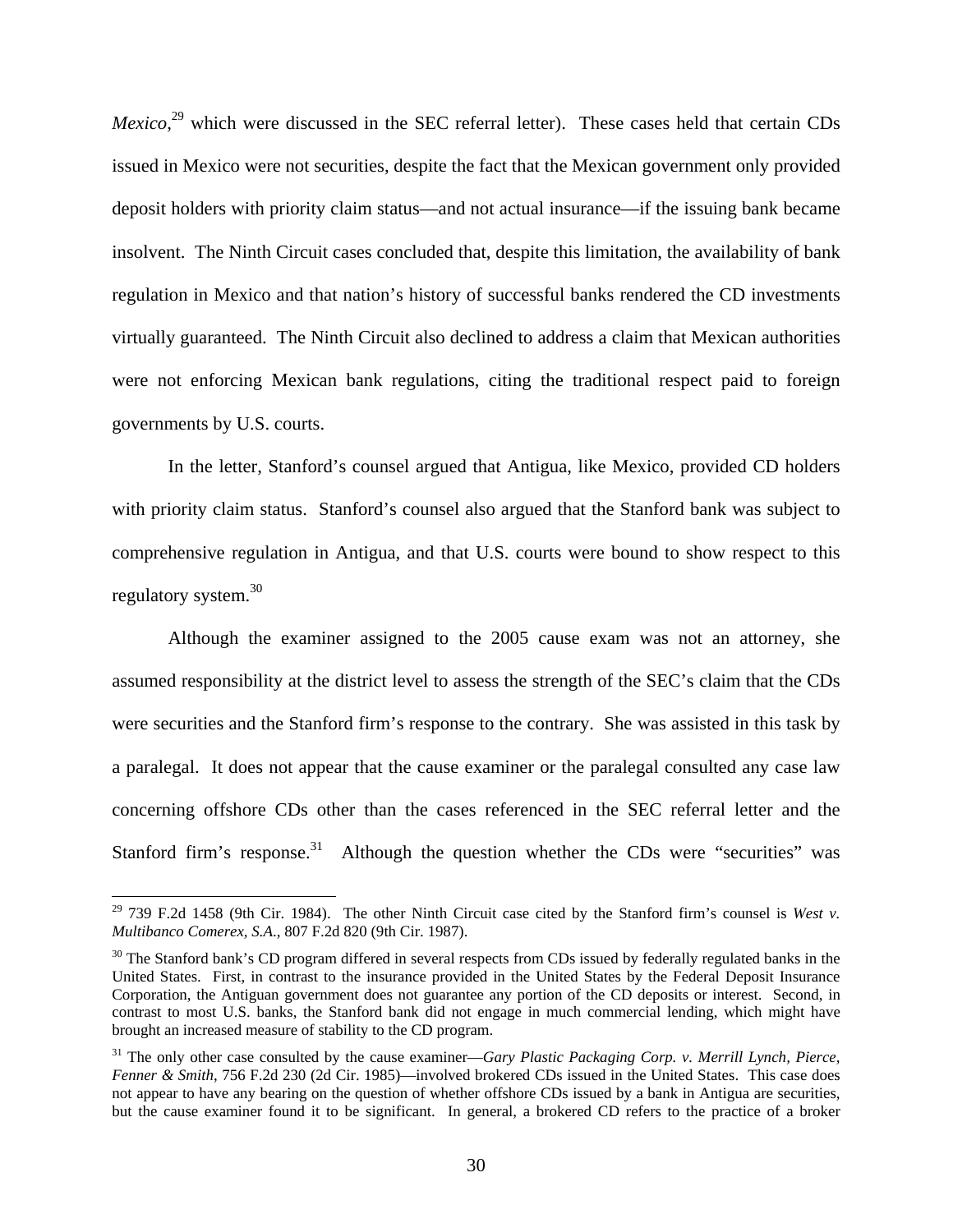ultimately referred to Sales Practice Policy and the Office of General Counsel, no comprehensive legal analysis of the issue was ever conducted.<sup>32</sup>

The cause examiner stated that, based on her review of these materials, she was unable to conclude that the Stanford bank CDs were securities under the federal securities laws. The Dallas enforcement attorney involved in the 2005 cause exam agreed with this assessment. In her interview, the enforcement attorney explained that, earlier in her career, she had come across the "securities" issue in the context of brokered CDs. She recalled that the SEC and FINRA had only prevailed on the "securities" element in cases where brokered CDs were sold to the public through fractional interests. The CDs marketed by the Stanford firm were not fractionalized.

When interviewed, neither the enforcement attorney nor other staff involved in the 2005 cause exam could explain why the brokered CD analysis was determinative of the question whether the offshore Stanford CDs were securities. According to the enforcement attorney, the brokered CD cases showed that regulatory agencies did not always prevail in arguing that CDs were securities. The enforcement attorney explained that her job was to serve as a "gatekeeper" to prevent cases from moving forward to the enforcement stage unless they truly warranted formal action. She also indicated that, in her experience, Ponzi schemes do not last as long as ten years, and that the fact that the Stanford bank had been selling the CDs for such a long period of time gave the CD program some measure of credibility.<sup>33</sup>

purchasing CDs from banks and reselling them to the public. The SEC and FINRA were concerned with the practice because investors did not necessarily purchase the CD itself, and often bought a fractional interest in the package of CDs held by the broker.

<sup>&</sup>lt;sup>32</sup> See below at pages 33-35.

 $33$  In her interview, the enforcement attorney claimed that she considered the offshore element as part of her analysis of the issue, and that she bore suspicions regarding the regulatory regimes in certain Caribbean nations. However, there is no indication that she ever discussed these concerns with anyone involved in the 2005 cause exam; rather, all participants in the staff discussion regarding the cause exam recall that their analysis relied on the brokered CD case law. The enforcement attorney also does not appear to have created any documentation regarding her legal analysis of the CD issue in connection with the 2005 cycle or the 2005 cause exam.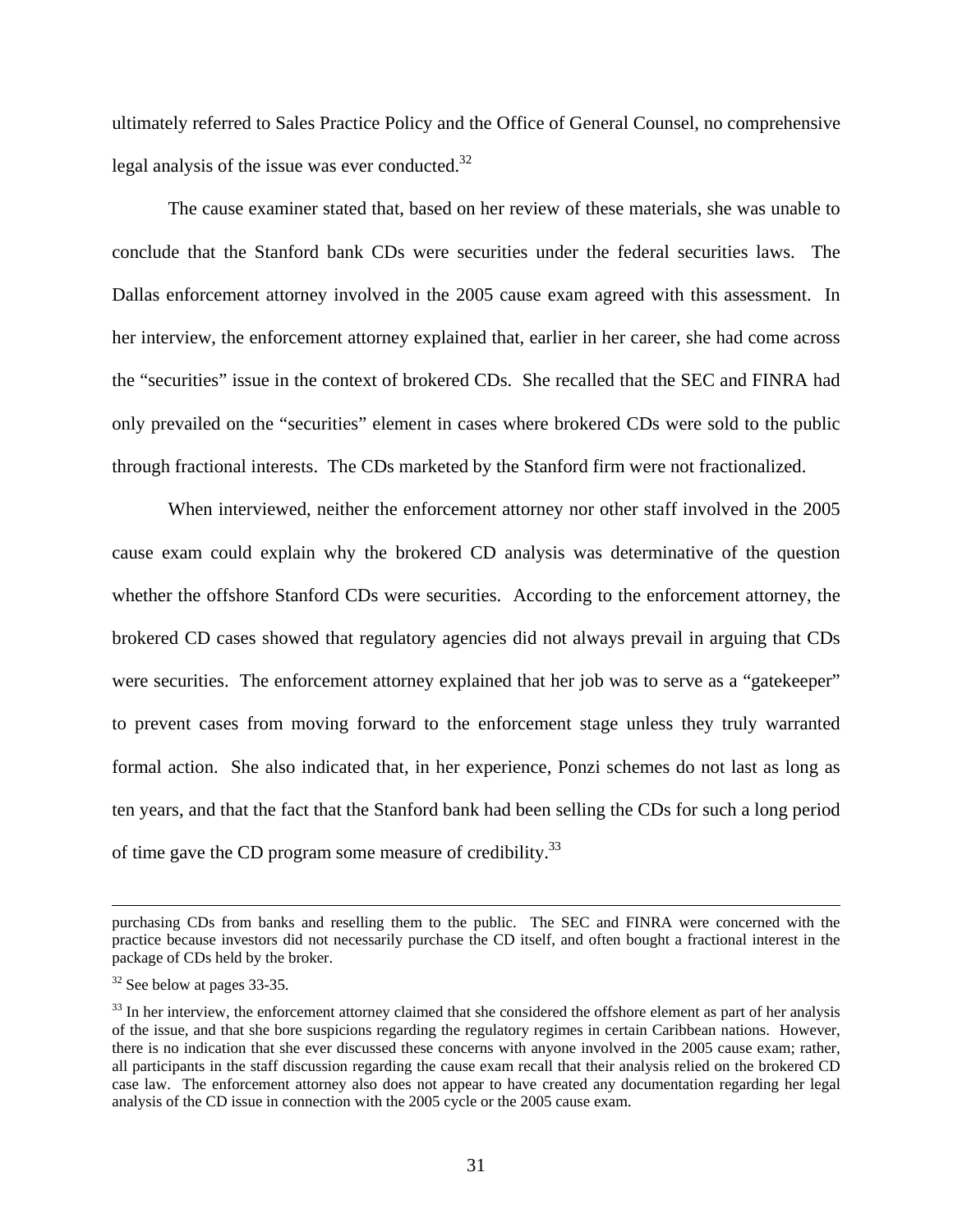In January 2006, the cause examiner referred a portion of the exam to FINRA's advertising regulation staff. The advertising regulation staff found a number of deficiencies with the Stanford firm's sales brochures, including insufficient warnings about the principal risks to U.S. investors and the absence of FDIC insurance for the CD program.

According to email records, the cause examiner also conferred with the lead examiner on the 2005 cycle exam regarding the CDs. Specifically, in February 2006, she emailed him to ask whether he had "any information about what customers were liquidating to purchase Stanford CD's from your routine exam?" The lead cycle examiner responded that he "recall[ed] that most of the trades that we looked at involved new clients who bought the CDs using cash, and they did not cash out other products or securities positions." When interviewed, the lead cycle examiner acknowledged that his response was not entirely accurate, as he failed to note that the 2005 cycle exam team did not check to see if CD purchases were being indirectly funded with proceeds from liquidated securities.

The cause examiner and the enforcement attorney discussed the "securities" issue at several meetings with other staff in the Dallas office, including with the Dallas Director and Associate Director. The Dallas Director recalls that the discussions focused on the brokered CD analysis. The discussions culminated in the preparation of an investigative conference report on the 2005 cause exam in April 2006.<sup>34</sup> The cause examiner drafted the report, but failed to include the fact that, according to the SEC's July 2005 referral letter, \$1.5 billion in investor funds were potentially at risk. The report's jurisdiction analysis simply excerpted portions of the SEC referral letter and the Stanford firm's response to the SEC. The conference report's

<sup>&</sup>lt;sup>34</sup> The investigative conference is a required element of every potential formal disciplinary matter. According to FINRA's Member Regulation Handbook, "the primary goal of the conference is to enable Enforcement and Member Regulation to reach consensus on the key aspects of an investigation, including issues, appropriate scope, and required evidence about the appropriate treatment of each matter."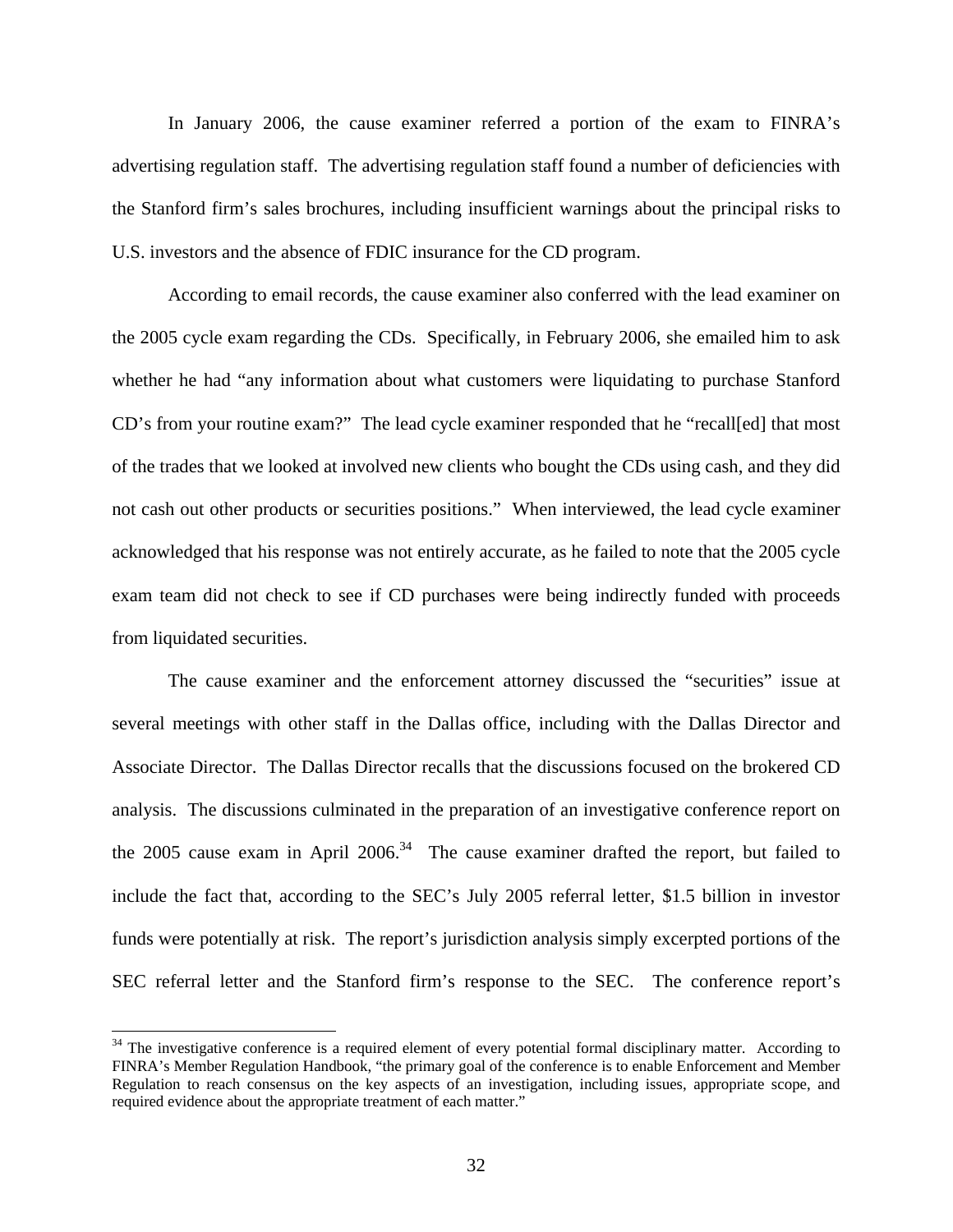discussion of the state of banking regulation in Antigua quotes from, and is based in significant part on, the representations of Stanford's counsel. The report concluded that, "Based on past cases and the documented protections that are offered by Antigua, the staff does not believe [FINRA] can adequately prove that the CD's are securities." This conclusion is debatable. As described below at footnote 52, the SEC in its case against Stanford reiterated its argument that the Stanford CDs are "securities."

The conference report also described the advertising portion of the cause exam, noting that Antiguan law does not in fact provide true priority claim status for CD holders, and described the protections offered by Antiguan law as "limited." Specifically, the advertising section indicates that Antiguan corporate law gives the payment of wind-up costs, the payment of officers and employees for up to three months prior to the seizure of the bank; all taxes due; and the "fees and assessments owing to the appropriate officer" priority over any portion of time deposit funds. In addition, the advertising section indicates that time deposit holders are only given preference over other creditors for up to  $$20,000$  in deposit funds.<sup>35</sup>

In May 2006, the Dallas Associate Director forwarded the conference report to an attorney in FINRA's Sales Practice Policy group of the Member Regulation department in Washington, DC.<sup>36</sup> The Sales Practice Policy attorney had only been in that position since January 2006. When interviewed, she indicated that her job was to field legal questions from district offices, but that this role overlapped with the function of FINRA's Office of General Counsel, and that only the Office of General Counsel was authorized to develop the

<sup>&</sup>lt;sup>35</sup> The conference report ultimately identified three potential violations of FINRA's advertising rules: (1) the brochures failed to contain the name of the Stanford firm and failed to make clear the firm's relationship with the bank; (2) the brochures failed to present a fair and balanced treatment of the risks and potential benefits of the CD program; and (3) the brochures claimed, inconsistent with the assertions made by the firm to FINRA, that the bank was not subject to the reporting requirements of any jurisdiction and that CD holders were not entitled to depositor protection.

 $36$  At the time, the group was known as "Regulation Policy."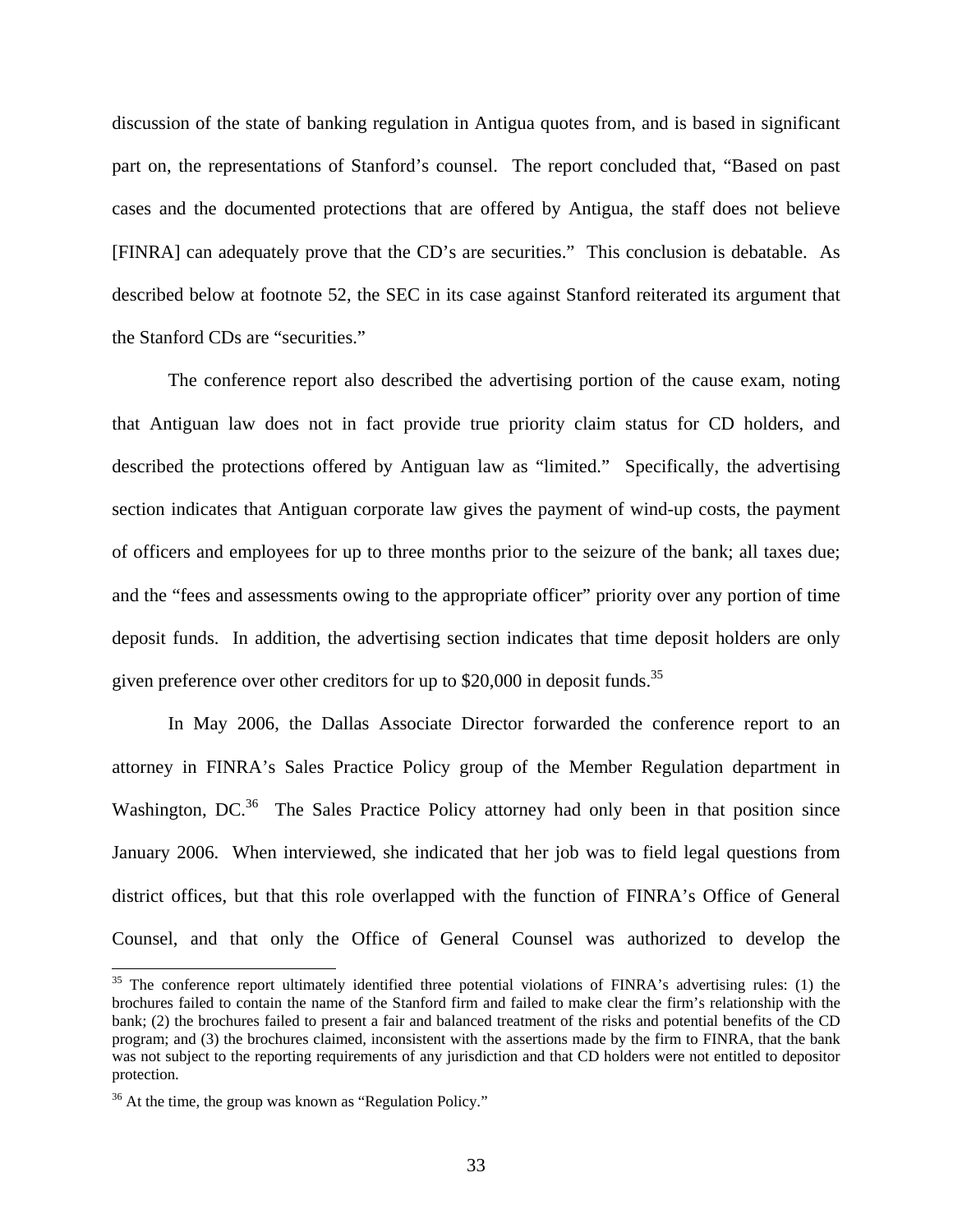organization's position on legal issues. Sales Practice Policy did not then and does not now have an internal handbook to guide its staff in fielding inquiries from district offices.

The Sales Practice Policy attorney was asked to review the conference report's conclusion that the "staff does not believe [FINRA] can adequately prove that the CD's are securities." She called an attorney in the Office of General Counsel to discuss the issue. During this call, which reportedly lasted about five minutes, the Office of General Counsel attorney indicated that CDs are typically not considered securities. The Sales Practice Policy attorney did not provide a copy of the conference report or inform the Office of General Counsel attorney that the CDs in question were issued by an offshore bank. Because the conference report did not reference \$1.5 billion in potentially at-risk investor funds, neither attorney was aware of the magnitude of the potential fraud. In an interview, the attorney from the Office of General Counsel stated that she found it hard to believe that neither the Dallas office nor Sales Practice Policy perceived the foreign element of the CDs as the key issue in determining whether the CDs were securities. When presented with the conference report and the SEC referral letter for the first time in her interview, the Office of General Counsel attorney indicated that, had she known the facts outlined therein, she would have focused the securities inquiry on the degree of protection offered by the Antiguan regulatory system, and that her conversation with the Sales Practice Policy attorney would surely have lasted more that five minutes.<sup>37</sup>

After the phone call described above, the Sales Practice Policy attorney recalls that she contacted the Dallas office and indicated that she and the Office of General Counsel attorney were unable to confirm that the Stanford bank CDs were securities. In June 2006, the Dallas Associate Director sent an email to the Dallas Director and other office staff indicating that Sales

<sup>&</sup>lt;sup>37</sup> Neither attorney documented their communications with each other, nor did they create any written record memorializing what, if any, legal analysis they conducted.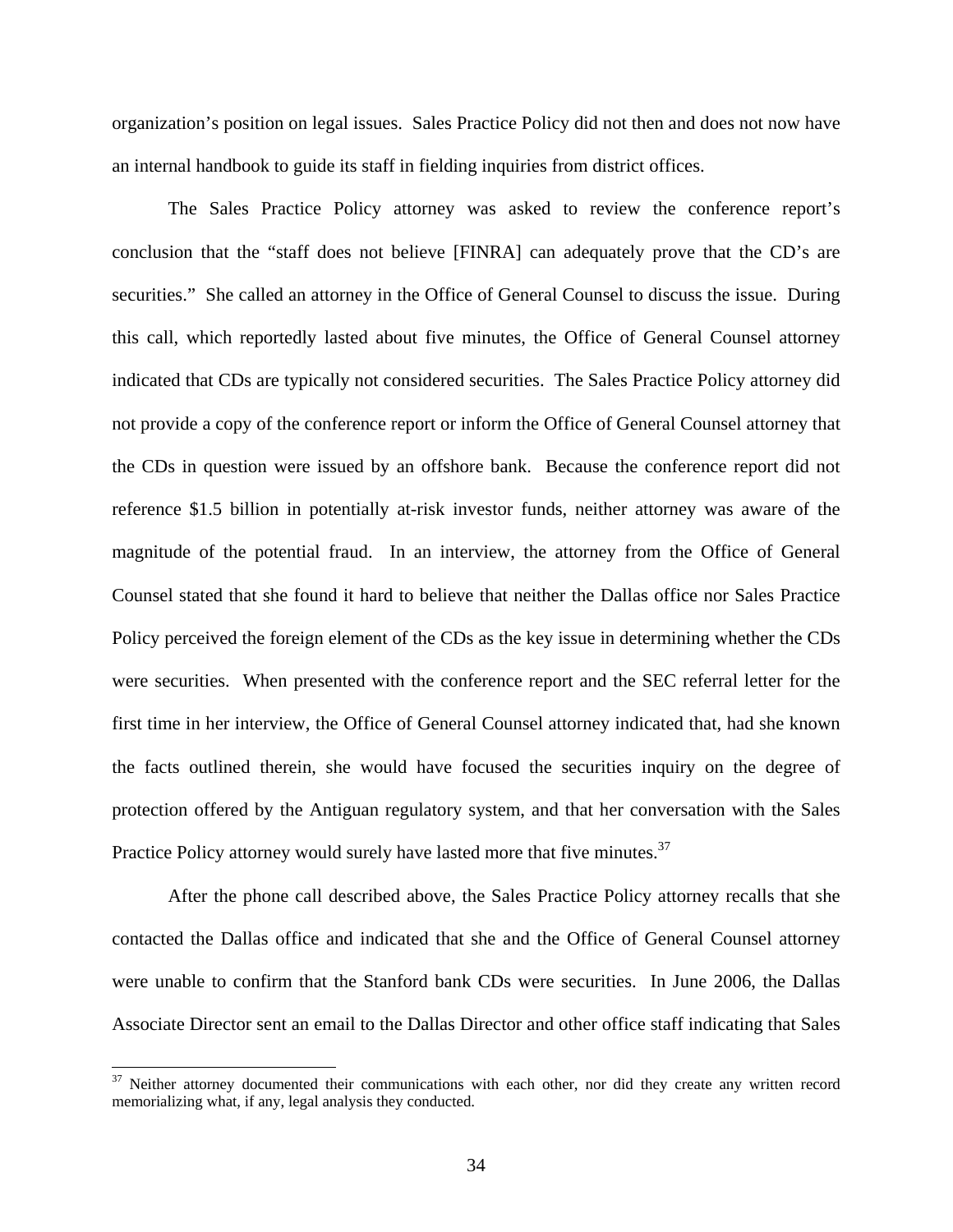Practice Policy and the Office of General Counsel agreed with the staff's assessment of the securities issue.

Meanwhile, in June 2006, Bernerd Young—the former head of FINRA's Dallas office who had left in 2003—joined the Stanford firm as Managing Director of Compliance. The Dallas staff did not consider Young's presence to have compromised the 2005 cause exam.

In 2006 and 2007, while the cause exam was still ongoing, the manager overseeing the exam attended several general meetings with the SEC's Fort Worth office.<sup>38</sup> At one of these meetings, he informed the SEC that FINRA's enforcement staff could not endorse the proposition that the CDs were securities. According to the manager, the SEC staff questioned whether FINRA could bring anything more than an advertising charge.<sup>39</sup>

During interviews, the Dallas staff were questioned repeatedly regarding the conclusion that the CDs were not securities. The Director, the Associate Director, and the manager who oversaw the cause exam expressed reliance on the opinion of the enforcement attorney, as well as the confirmation by Sales Practice Policy and the Office of General Counsel. The enforcement attorney expressed the view that, even in 2009, she is not sure that the Stanford bank's CDs are securities.

<sup>&</sup>lt;sup>38</sup> Minutes maintained by the SEC's Fort Worth office of a February 17, 2006 meeting attended by staff from the SEC, FINRA and the Texas State Securities Board note that, "[FINRA] is pursuing concerns regarding Stanford Group's advertising. The brochure used to sell its affiliates supposed CDs is unbalanced regarding the risks and benefits. Whether or not the CDs are securities is irrelevant in terms of the advertising rules because it covers all communications." This occurred approximately three months before the Dallas office contacted the Sales Practice Policy attorney to get input on the Dallas staff's assessment that they could not pursue a suitability case against the Stanford firm.

Minutes maintained by the SEC's Fort Worth office of a March 16, 2007 meeting attended by the SEC, FINRA and various state regulators notes in reference to FINRA and the Stanford firm that "This matter was referred by the SEC. The firm's sales materials were run through the [FINRA] advertising department and serious disclosure and advertising deficiencies were noted. [FINRA] expects that their case will be strictly a 2210 Communications with the Public case. The SEC is looking at the issues related to whether the firm's products, which are sold as CDs, are securities."

<sup>&</sup>lt;sup>39</sup> The Stanford firm ultimately settled the advertising charge for \$10,000.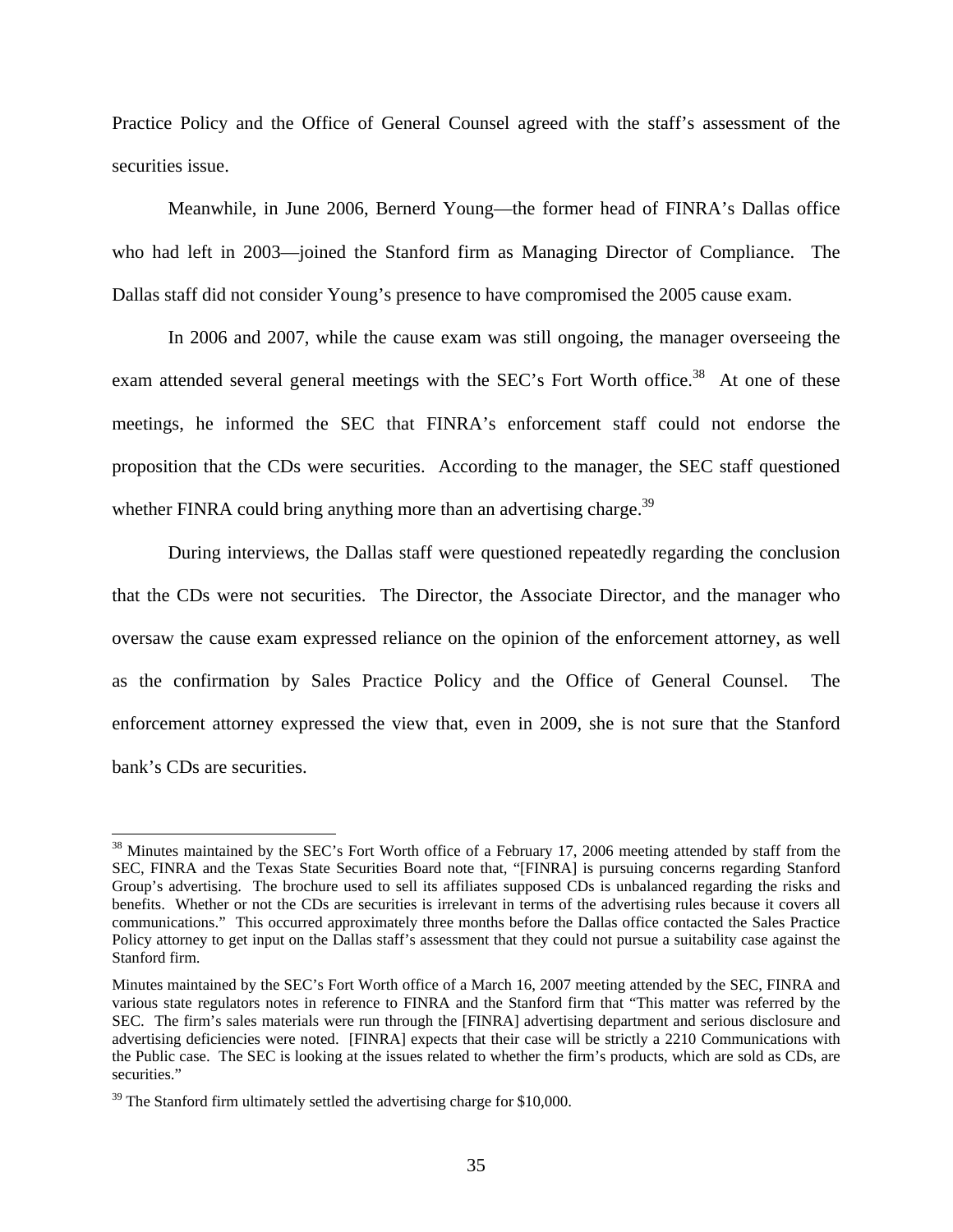Dallas staff were also asked whether they ever considered bringing an enforcement action under FINRA Rule 2010—formerly NASD Rule 2110—which allows the organization to enforce "just and equitable principles of trade" at member firms. This Rule is not limited to fraud in connection with the sale or purchase of securities, and has been used by FINRA in a series of cases involving a variety of fraudulent conduct at member firms not involving "securities." The cause exam manager recalled considering this rule at the start of the exam, and could not recall why it was not pursued. The Associate Director had no recollection of considering the Rule, and expressed doubt as to whether it could serve as the basis for an enforcement proceeding. The Dallas Director expressed the opinion that Rule 2010 was not a stand alone rule and that FINRA can only bring 2010 enforcement actions if the member firm has violated some other FINRA Rule. This interpretation of Rule 2010 is not substantiated by the text of the rule, or by FINRA practices in prior enforcement actions.<sup>40</sup>

Finally, the Dallas Director, the cause examiner, and the enforcement attorney all noted their views that, as of 2005 and 2006, they did not have sufficient indication that the Stanford CDs were a fraudulent scheme to justify taking further action at that time. The SEC referral letter, however, contains numerous indications of fraud in connection with the CD program which were not investigated by the Dallas office.<sup>41</sup> The Dallas Director did not share the SEC

<sup>&</sup>lt;sup>40</sup> Other FINRA employees also differed in their understanding of Rule 2010. The Regional Chief Counsel of FINRA's New Orleans office—who serves as the enforcement attorney's supervisor—indicated that FINRA takes a conservative approach to using the rule in enforcement matters. By contrast, the attorney from the Office of General Counsel indicated that Rule 2010 can be used expansively. The Office of General Counsel attorney also indicated that, when she had been employed at the SEC, SEC attorneys noted that the SEC did not have a provision like FINRA Rule 2010. For a general discussion of Rule 2010, see page 65 of this report.

<sup>&</sup>lt;sup>41</sup> In particular, the letter indicates the following:

SIB [the Stanford bank] claims it is investing in "foreign and U.S. investment grade bonds and securities, and Eurodollar and foreign currency deposits" and "securities from established, quality companies and governmental agencies from around the world." Yet, SIB's high interest rates are inconsistent with its claimed portfolio. Minimum guaranteed interest rates since 2000 have ranged from approximately 3.5% to over 6% for short-term investments. For the Index-Linked CD tied to the S&P 500, the minimum guarantee has been approximately 3.5% or a percentage of the return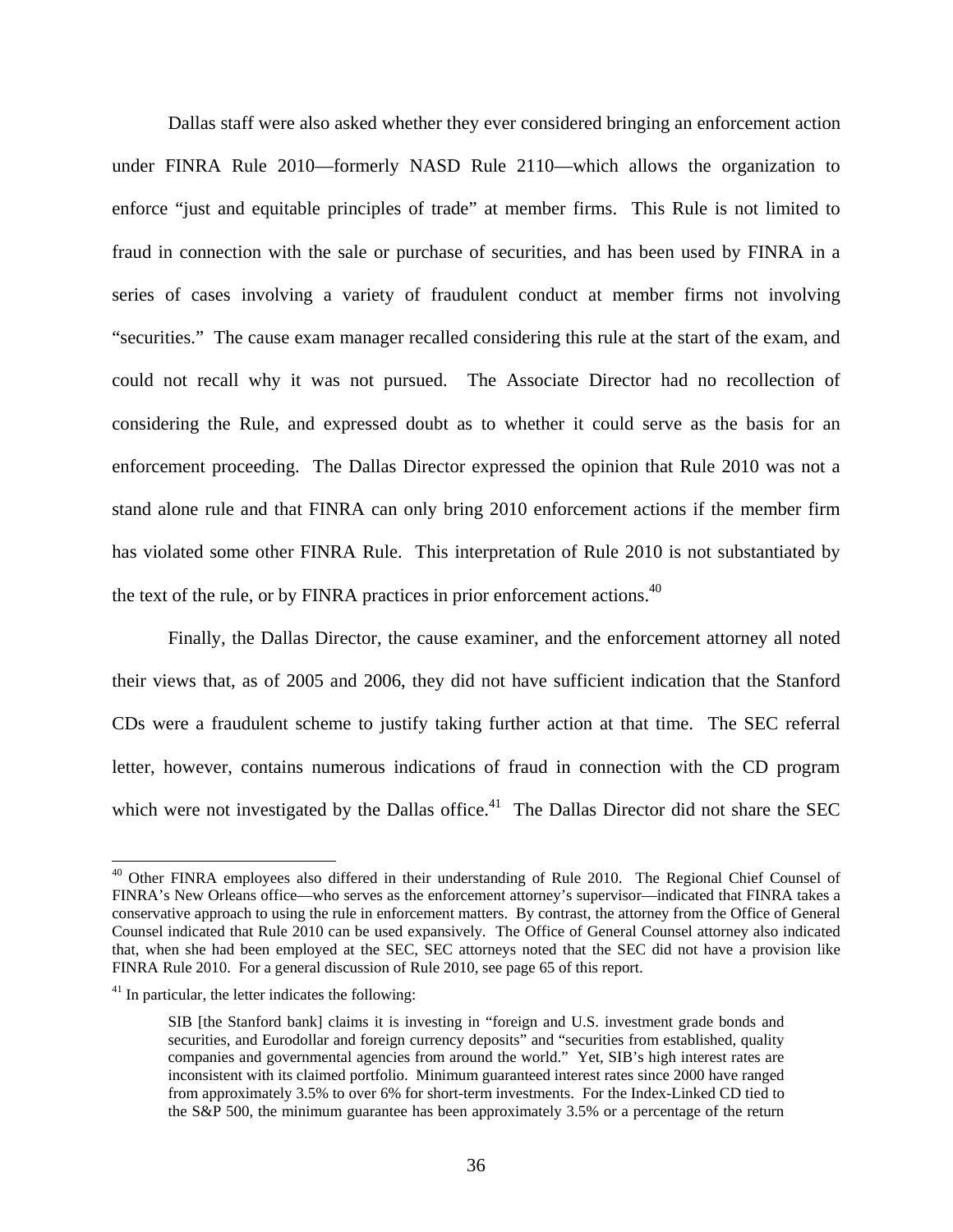referral letter or her office's decision not to investigate the CDs with senior FINRA management until December 2008.

The Dallas staff would have faced substantial hurdles in obtaining information from a non-member offshore entity such as the Stanford bank. While the Special Committee understands that the issue of whether the CDs were in fact "securities," as defined under the Exchange Act, is debatable, there were sources of information regarding the potential fraudulent scheme available from the Stanford firm—the U.S. broker-dealer—that the Dallas staff did not investigate in 2005 and 2006. In addition, the Dallas staff could have sought expert analysis of the advertised CD rates (coupled with the annual three percent concession and overhead costs) and their consistency with the claimed portfolio, as well as the claim of consistent profitability over the prior ten years.

of the S&P 500, whichever is higher. The brochures given to investors indicate that that percentage of participation may vary at SIB's direction, but suggest a participation rate of *125%* of the S&P 500. We are unaware of any legitimate short-term investment that not only guarantees a return significantly higher than a CD, but allows you to participate in up to 125% of equity market returns. Moreover, SIB pays an *annual* 3% trailer, which is troubling, as it adds significant, ongoing costs which SIB must meet before it can generate a profit. We are unaware of any legitimate, short-term, low or no-risk investments that will pay a 3% concession every year an investor keeps his funds invested in any product.

 Further, SIB's annual audit casts doubt upon its claims of consistent profitability over the last 10 years. For example, from 2000 through 2002, SIB reported earnings on investments of between 12.4% and 13.3%. This return seems remarkable when you consider that during this same time frame SIB supposedly invested at least 40% of its customer's assets into the global equity market. Ten of 12 global equity market indices were *down substantially* during the same time frame. The indices we reviewed were down by an average of 11.05% in 2000, 15.25% in 2001 and 25.87% in 2002. It is equally unlikely that the portion of the portfolio invested into debt instruments (approximately 60%) could make up the expected losses in the equity portion of the portfolio. For example, in 2002, when the global indices were down 25%, the debt portion of the portfolio would have to generate an approximately 40% return for SIB to generate the 12.4% overall return it claimed in 2002.

 Finally, the Staff learned from persons formerly associated with SGC [the Stanford firm] that it also appears to be engaged in sales practices that are commonly associated with fraudulent activities. The firm pushes its RRs to sell the CDs by engaging in aggressive sales contests. Prizes offered include trips to Antigua and automobiles. One RR has stated that she was fired for her refusal to sell SIB CDs. Moreover, the SGC has refused to provide to the selling RRs any further disclosure other than the minimal information it provides to potential investors regarding the specifics of SIB's investment portfolio.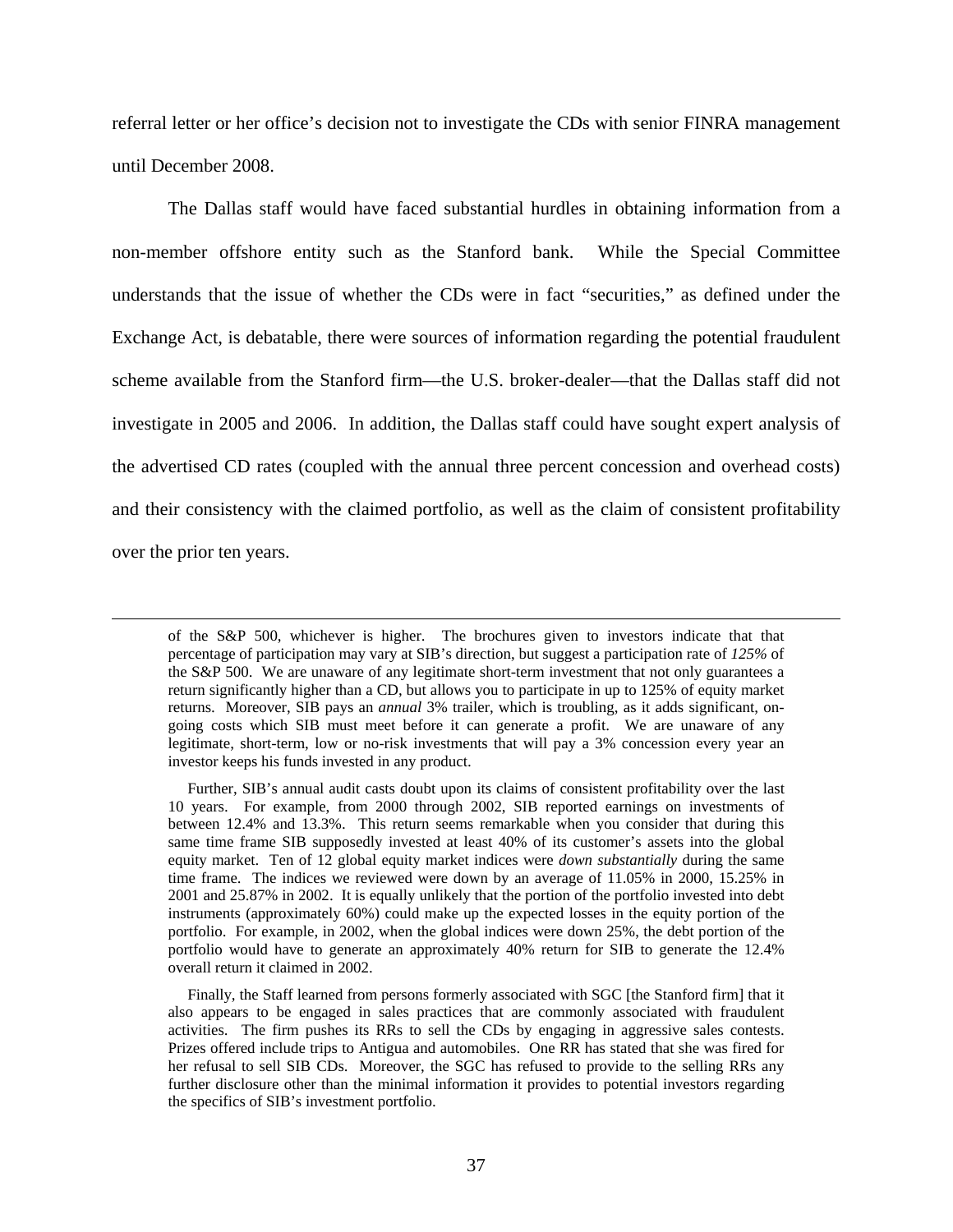It is impossible to say whether, if the staff had taken these steps, they would have developed evidence sufficient to bring a fraud case against the Stanford firm. However, the Dallas staff may well have learned that employees of the Stanford firm were not adequately informed about the investments underlying the CD program, that material representations made in the marketing materials for the CDs were, in fact, false, and that Stanford firm customers were liquidating securities to purchase CDs based on those false representations. This information would have been relevant in building a case against the Stanford firm and its registered and associated persons, including Stanford himself, for violations of the anti-fraud provisions of Section 10(b) of the Exchange Act and Rule 10b-5.

#### 9. 2007 Cycle Examination

The next cycle exam of the Stanford firm occurred in 2007, at which time approximately 43 percent of the total revenues of the firm were attributable to the CD program. Although the lead examiner assigned had worked as an examiner since 2004 and had been in the Dallas office since 2006, she had no prior experience with the Stanford firm.<sup>42</sup> Other staff on the cycle exam included one other relatively senior examiner and two examiner trainees.<sup>43</sup>

In preparing for the 2007 exam, the exam team decided not to investigate the CDs. When asked to explain this decision, the lead examiner indicated that she did not see the utility of repeating the work that was done during the 2005 cause exam. She also indicated that the exam manager who had overseen the 2007 cycle exam made the decision not to look at the CDs.

 $42$  Similarly, the manager who supervised the 2007 cycle exam had little prior experience with the Stanford firm, though he was aware of the 2005 cause exam because the exam had been discussed at certain management meetings of the Dallas office.

 $43$  No member of the 2007 cycle exam team had been with the Dallas office while Bernerd Young was in charge.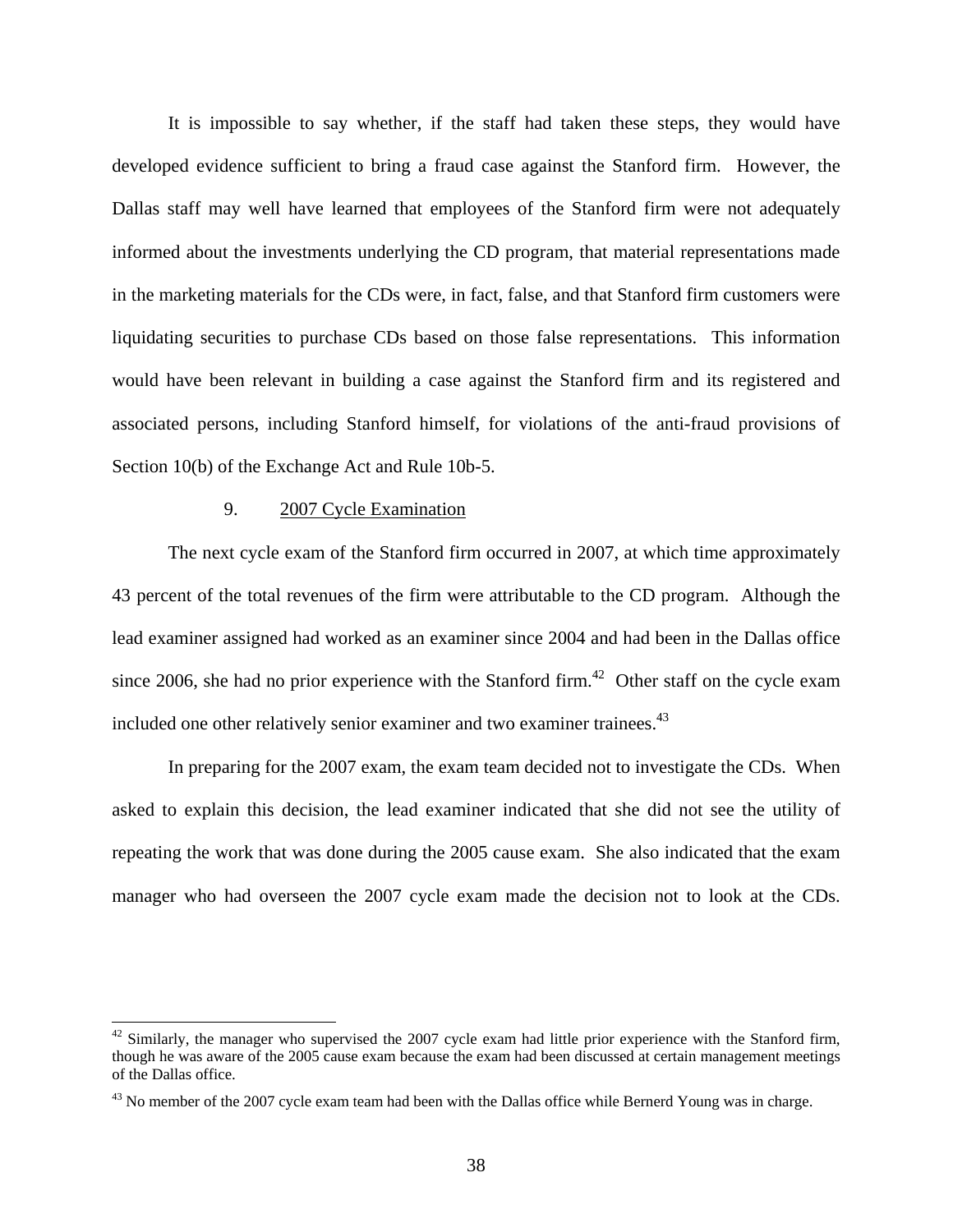When interviewed, the manager did not recall making this decision, but agreed that a decision to exclude the CDs from the exam could not have been made without his input.<sup>44</sup>

When interviewed, the 2007 cycle examiner indicated that her manager had called the SEC prior to the 2007 exam and inquired about the status of the SEC's investigation. The examiner recalled that the SEC told the manager that it was currently awaiting information from the Stanford firm, and that there were no particular steps that they wanted FINRA to take regarding the CDs. The manager had no recollection of the call, and the call is not documented in the exam file. The manager indicated that the decision to exclude the CD program from the 2007 cycle exam was driven by the results of the 2005 cause exam, and not by any deference to the SEC's parallel investigation.<sup>45</sup> The 2007 cycle exam report contains no documentation of the decision to exclude the CD program from the exam.

# 10. 2007 Miami Branch Examination and 2009 Unannounced Branch Examinations

In late 2007, a new Associate Director and the manager responsible for the 2007 cycle exam in Dallas decided to refer an examination of the Stanford firm's Miami office to FINRA's office in Boca Raton, Florida. When interviewed, they indicated that the branch exam was necessary to follow up on certain deficiencies in the firm's research reports that had been uncovered during the 2007 cycle exam. In their view, the Boca office was best positioned to conduct the exam because the office was closer to Miami, and the referral would spare Dallas staff from an extended examination outside of their home district.

 $44$  It does not appear that the focus of the 2007 exam was approved by anyone above the exam manager. At the time the exam was focused, the Associate Director had left the Dallas office, and his replacement had not yet arrived. In addition, during this period, the Dallas Director began splitting her time between managing the office and her new responsibilities as Regional Director.

<sup>&</sup>lt;sup>45</sup> Numerous FINRA staff noted the organization's longstanding practice of not deferring action on issues regarding a member firm unless specifically requested by the SEC.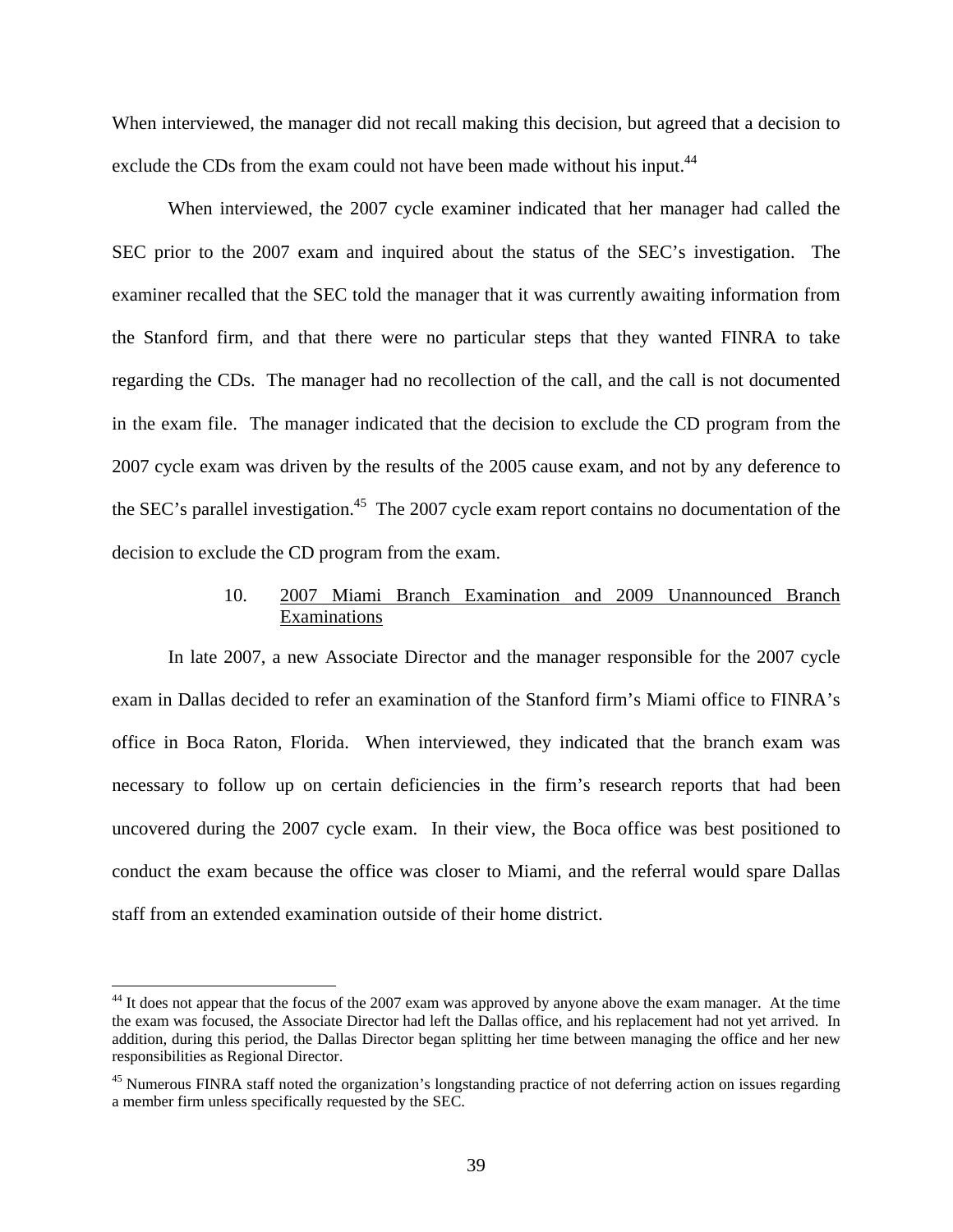The Dallas office did not transmit any of the information regarding the CDs—such as the SEC referral letter—to the Boca office. In an email to the Boca office, the manager responsible for the Dallas 2007 cycle exam indicated that the firm's Miami office "was selected for two reasons: (1) large # of reps working in the branch office (I think it's over a 100) and (2) they perform market making activities in the branch. In our quest to conduct more branch exams, we decided to pick a branch of this firm during the main office field work. Other than that, *there are no red flags* or specific people to focus on during the branch." (Emphasis added.)

Although the branch exam referral from Dallas did not mention the CDs, the Director of FINRA's Boca Raton office told his exam team to look into the CD program. He had observed a number of advertisements in the Miami area press touting the financial success of the Stanford firm, and also was familiar with Young and another individual in Stanford's compliance department, which led him to conclude that the firm warranted further attention. In contrast to the approach employed by the Dallas office, the Boca office decided to focus their exam on the CDs regardless of whether they ultimately turned out to be securities.

The Boca exam team consisted of an exam manager, an examiner with two years of experience, and an examiner who had just been elevated from trainee status. The most junior examiner had participated as a trainee in the 2007 cycle exam of the Stanford firm conducted by the Dallas office and knew generally that the SEC had looked into the CD program. However, neither he, nor any member of the Boca exam team, was aware at any point during the branch exam of the existence of the SEC referral letter or of any of the key details regarding the CD program that were then known by the Dallas office. Thus, the Boca exam team was required to assemble the examination of the CD program from scratch.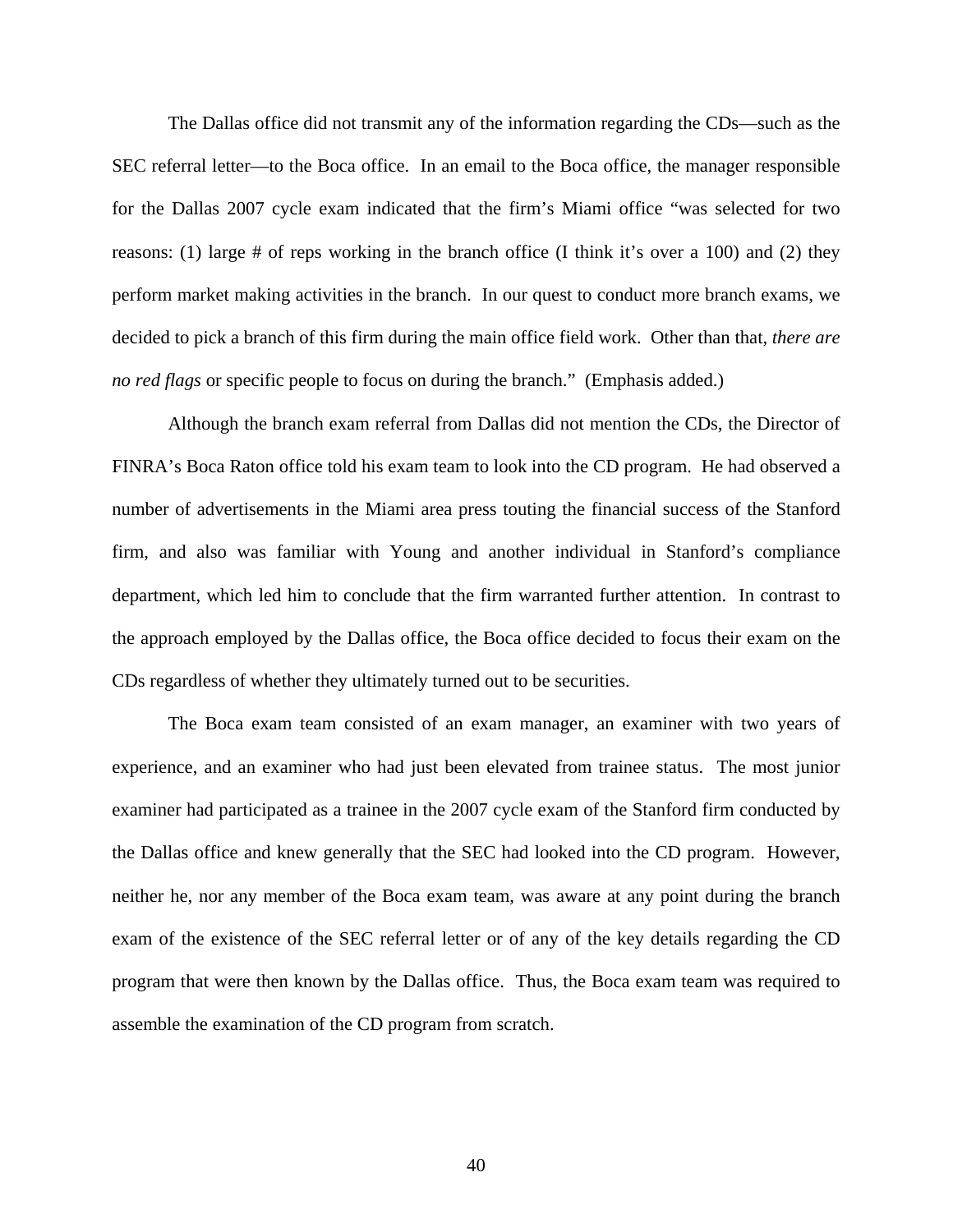In December 2007, the Boca exam team went to the Stanford firm's Miami branch office. The exam team was precluded by the firm from speaking with its employees unless a member of the firm's compliance staff was present in person or via telephone. During the exam, the team inspected documentation related to the CDs, including logs of customer files that had been "pouched" from the firm to the Stanford bank. The team also discovered that representatives of the Stanford firm were engaged in sales contests involving the CDs. Finally, the team discovered that, at the time, roughly 90 percent of the revenues of the Stanford firm's Miami office were derived from the sale of the CDs.

On January 3, 2008, the Boca exam team sent a document request under FINRA Rule 8210 to the Stanford firm.<sup>46</sup> The request sought information about the Stanford bank's investment portfolio. In response, the firm provided some materials regarding the CDs, but did not provide any substantive information about the investment portfolio.<sup>47</sup>

<sup>&</sup>lt;sup>46</sup> Rule 8210 allows FINRA to inspect the books and records of the member firm, as well as certain owners of the member firm. The rule is a critical tool in FINRA's investigative arsenal. Because FINRA lacks subpoena power, Rule 8210 has been characterized as "one of the staff's primary tools for carrying out its regulatory responsibilities." (NASD Notice to Members 99-45 (November 1999)).

The rule itself states:

For the purpose of an investigation, complaint, examination, or proceeding authorized by the FINRA By-Laws or rules, an Adjudicator or FINRA staff shall have the right to: (1) require a member, person associated with a member, or person subject to FINRA's jurisdiction to provide information orally, in writing, or electronically (if the requested information is, or is required to be, maintained in electronic form) and to testify at a location specified by FINRA staff, under oath or affirmation administered by a court reporter or a notary public if requested, with respect to any matter involved in the investigation, complaint, examination, or proceeding; and (2) inspect and copy the books, records, and accounts of such member or person with respect to any matter involved in the investigation, complaint, examination, or proceeding.

FINRA's By-Laws define the phrase "person associated with a member" to include "(1) a natural person who is registered or has applied for registration under the Rules of the Corporation; (2) a sole proprietor, partner, officer, director, or branch manager of a member, or other natural person occupying a similar status or performing similar functions, or a natural person engaged in the investment banking or securities business who is directly or indirectly controlling or controlled by a member, whether or not any such person is registered or exempt from registration with the Corporation under these By-Laws or the Rules of the Corporation; and (3) for purposes of Rule 8210, any other person listed in Schedule A of Form BD of a member." In general, Schedule A of Form BD requires disclosure of the direct owners and executive officers of the broker-dealer.

 $47$  The exam team viewed the portfolio information as being critical, but did not consult with resident enforcement attorneys regarding the Stanford firm's failure to produce it.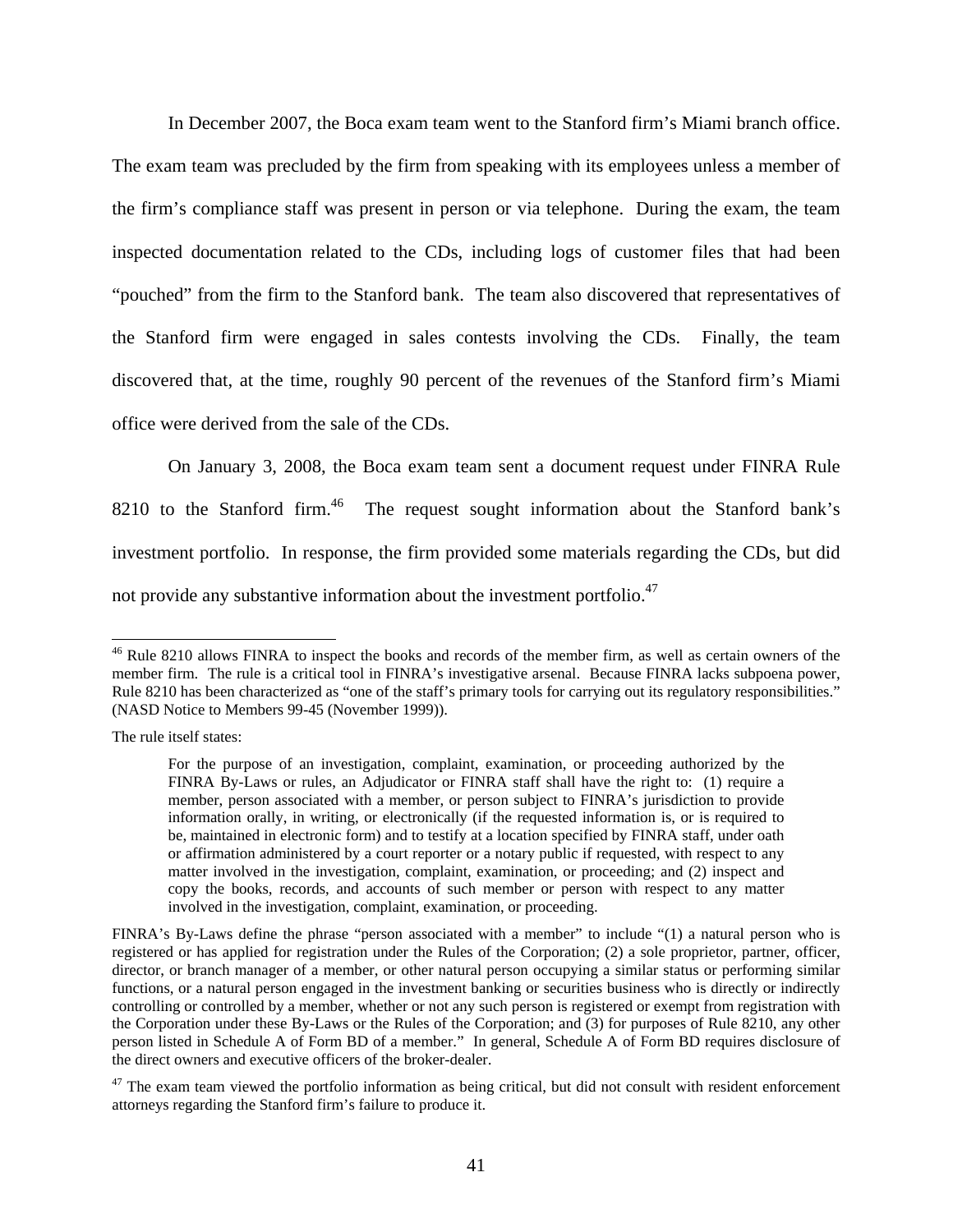In the summer of 2008, the Boca Director came across news stories indicating that the SEC had issued subpoenas to former Stanford firm employees Charles Rawl and D. Mark Tidwell.<sup>48</sup> The Boca Director immediately asked the branch exam team for an update on the status of the exam. The team informed him that the Stanford firm was resisting document requests related to the Stanford bank on the grounds that the firm and the bank were separate legal entities. The Boca Director instructed the team to send another Rule 8210 request to the firm, again asking for information regarding the bank's investment portfolio. The team sent the second 8210 request on August 27, 2008.

In December 2008, news of the Madoff investment scheme broke. Prompted in part by this news, the Boca Director again asked the exam team for a progress update. The team showed him the response to the August 27, 2008 document request. This response consisted of advertising materials for the CDs, but did not include any information concerning the Stanford bank's portfolio. The exam team indicated that Young did not appear to know what was in the bank's portfolio, even though he claimed to have done personal due diligence on the bank. In his interview, the Boca Director described Stanford's response material as mere "propaganda."

The refusal of the Stanford firm to provide information on the bank's investment portfolio prompted the Boca Director to research the firm's website. He found nothing of substance other than a report on the Stanford firm's charitable activities. He also inspected the bank's annual report and found it devoid of any substantive information regarding the bank's assets. In addition, the Boca Director inspected the Stanford firm's recent financial statements and was surprised to find that the firm claimed to be thriving at a time when the economy was in recession and peer firms were struggling. The Boca Director contacted a senior colleague at

<sup>&</sup>lt;sup>48</sup> Rawl and Tidwell had been terminated by the Stanford firm, and, according to an exam team member, both had negative sales figures with respect to the CDs at the time of their termination.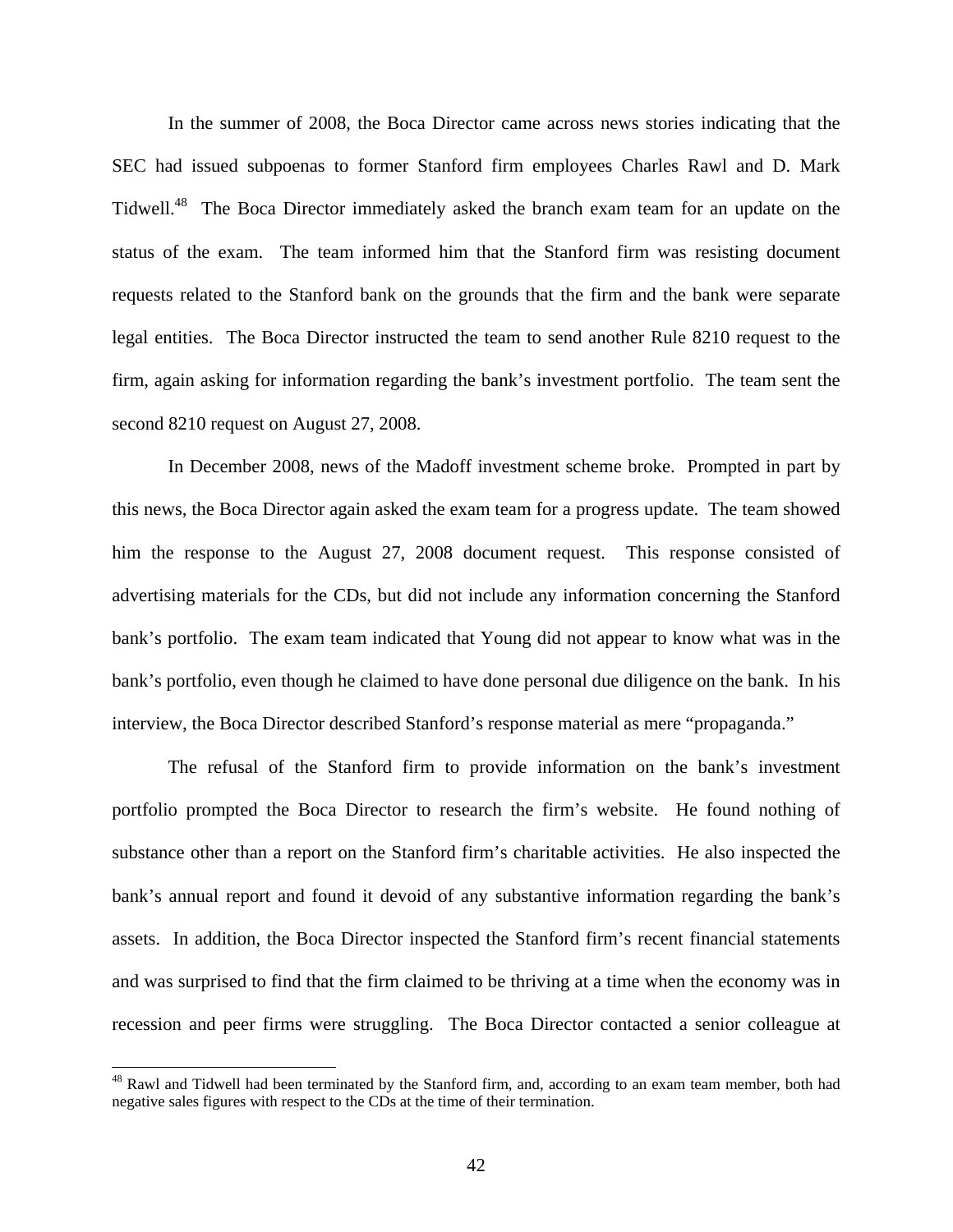FINRA's national office who had substantial experience in fraud cases, who agreed that the information regarding the Stanford firm was troubling.

The Boca Director then contacted the Dallas Director and Associate Director to relay his concerns about the Stanford firm. According to the Boca Director, the Dallas Director informed him that her office had already looked into the CDs and had determined that there was nothing for FINRA to pursue. The Boca Director then contacted the SEC's Miami office. The SEC's Miami office, in turn, put him in contact with the SEC's Fort Worth office. In mid to late December, the Boca Director spoke to the Regional Director of the SEC's Fort Worth office and was told that the SEC was looking into the Stanford firm.

At this point, the Boca Director decided that significant action was necessary. He conferred with the Dallas Director about the possibility of conducting unannounced onsite exams of various branch offices of the Stanford firm, and obtained permission to devote additional resources to the branch exam, including a forensic computer consultant. The Boca office also began interviewing former employees of the Stanford firm, including those who had been subpoenaed by the SEC.

Concurrently, the Boca exam team was furthering their inquiry into the CD program. As part of this effort, the exam team searched the SEC's EDGAR database for companies in which the Stanford bank might have invested. They uncovered only 13 such companies, which suggested to the team that the bank was not investing primarily in stocks, but rather in illiquid assets. The Boca examiners also reviewed FINRA's Central Registration Depository ("CRD")<sup>49</sup> to determine if any registered representatives were employed at the Stanford firm in addition to the Stanford bank or other Stanford companies. The examiners noted that a search for dually

 $49$  CRD is an electronic database that functions as the central licensing and registration system for the U.S. securities industry and its regulators. It contains the registration records of more than 4,800 registered broker-dealers and the qualification, employment, and disclosure histories of more than 660,000 active registered individuals.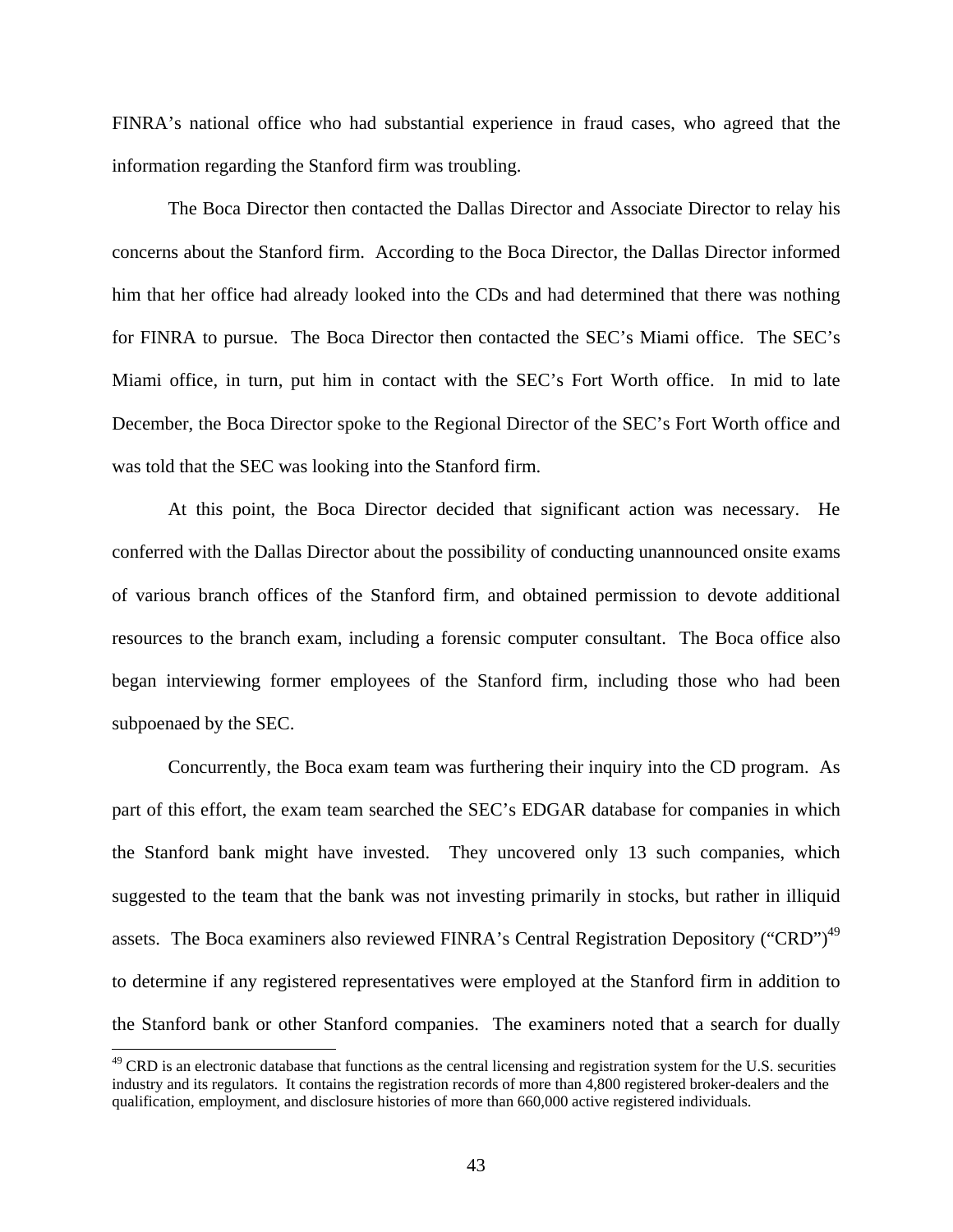employed representatives was a way of trying to get around the firm's claims that it had no access to information regarding the bank's portfolio. $50$ 

On December 30, 2008, the Boca examiners, together with two employees from the Dallas office, interviewed Rawl and Tidwell (the former Stanford firm employees who were the subject of SEC subpoenas). Rawl and Tidwell addressed the CD program, and indicated their belief that the Stanford bank was merely a dumping ground for Allen Stanford's failed investments. They also noted that the bank's portfolio was managed by an individual based in the Stanford firm's office in Tupelo, Mississippi. This information provided the exam team with another possible avenue for seeking information about the portfolio.

On January 9, 2009, the Boca office spearheaded six simultaneous, unannounced exams of Stanford firm branch offices.<sup>51</sup> Staff from the Dallas office assisted in some of these exams. Interviews conducted during these exams disclosed that the investment portfolio underlying the CDs was comprised of three tranches. Tier 1, which totaled approximately \$200 million, were cash equivalent assets; Tier 2, which totaled approximately \$300 million, were monitored by Stanford Financial Group analysts. No one but Stanford and one colleague had information about Tier 3 investments, which represented the vast bulk of the bank's \$7.2 billion of claimed assets. After the unannounced exams, FINRA turned over the materials it had uncovered in the branch offices to the SEC. On February 16, 2009, the SEC filed a civil complaint alleging securities fraud against Stanford and his associates. The complaint named the Stanford firm and

<sup>&</sup>lt;sup>50</sup> Certain marketing materials obtained by the Boca examiners from the Stanford firm's Miami office indicated that Stanford Financial Group ("SFG") provided management services in connection with the investment portfolio for the CDs. The examiners identified a number of U.S. based employees that were Stanford firm employees with series 7 registrations and that were also employed as analysts for SFG. As registered employees of the Stanford firm, FINRA had authority to question such employees about their outside business activities, even if such activities were not "securities" related. This investigative step was not taken during the prior Stanford exams.

<sup>&</sup>lt;sup>51</sup> The Boca Director intended to conduct an examination of the Stanford firm's main office in Houston as well, but the Director of SEC's Forth Worth requested that FINRA refrain from doing so because the SEC wished to enter that office.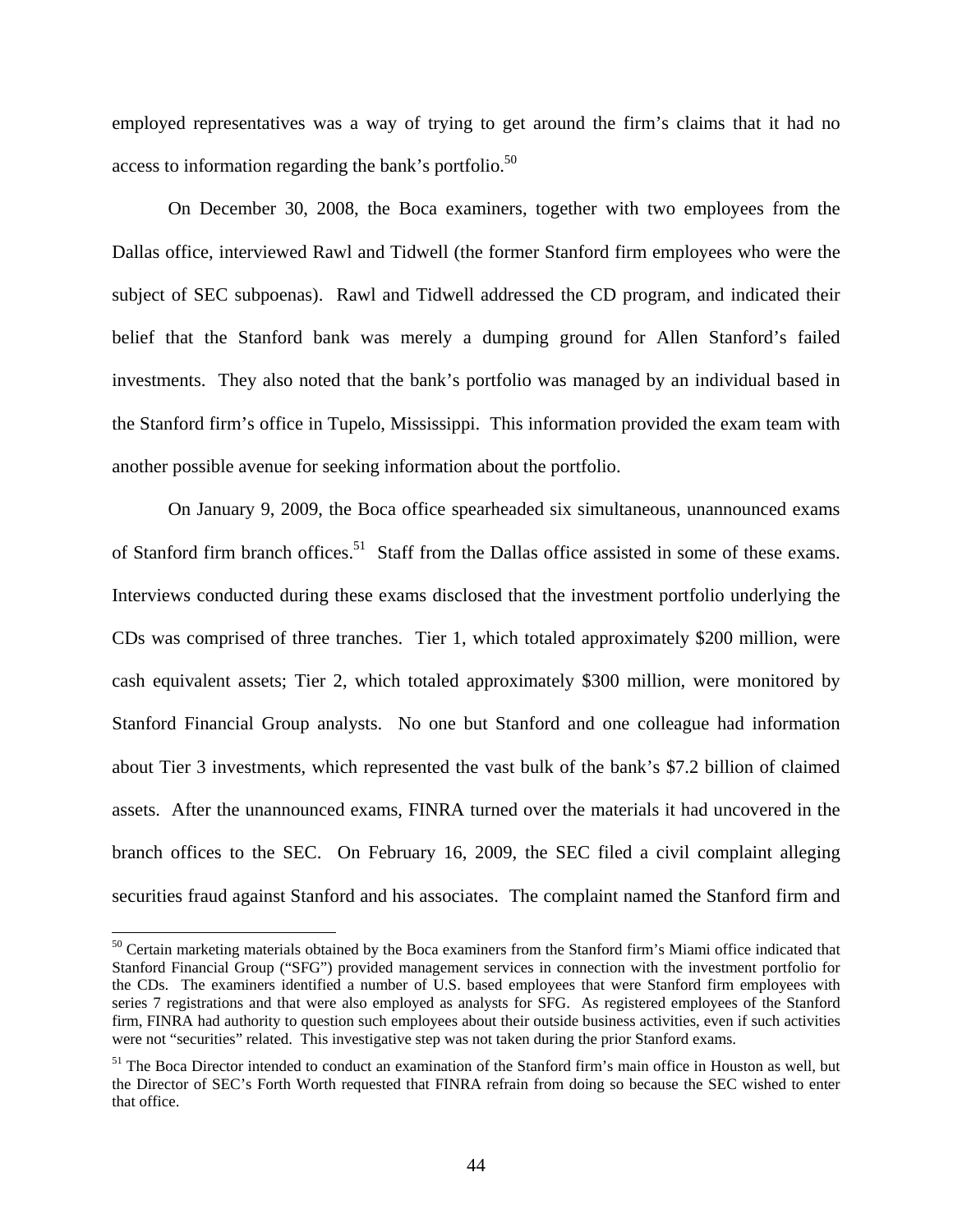the Stanford bank as defendants. On the same day, the SEC obtained a temporary restraining order freezing Stanford's assets.<sup>52</sup>

In an interview, the Dallas Director was asked what had changed by 2009 to warrant FINRA's shift in attitude toward the Stanford firm. She indicated that she realized since 2005 that there was something wrong with the Stanford firm and that it was not the "cleanest" firm. She maintained, however, that FINRA did not have enough evidence of fraud in 2005. She acknowledged that the Stanford bank's claimed rates of return were a "red flag," but questioned how FINRA could have proven the fraud without access to the bank's records. She could not explain why the Boca office was able to pursue the investigation of the CDs in 2008 in ways that the Dallas office had not in 2005 and 2006.

 $52$  In the civil case against Stanford and his associates, the SEC has set forth detailed argument as to the manner in which the Stanford CD program implicates the anti-fraud provisions of the Securities Exchange Act of 1934. First, the SEC alleges that customers of the Stanford firm sold millions of dollars of stocks and bonds in order to invest in the CDs. Based on this allegation, the SEC argues that the Stanford case involves fraud in connection with the sale of securities. See *SEC v. Zandford*, 535 U.S. 813, 825 (2002) (holding that the "in connection with" element of section 10(b) of the Securities Exchange Act of 1934 is satisfied by "a fraudulent scheme in which the securities transactions and breaches of fiduciary duty coincide.").

In the alternative, the SEC maintains that the Stanford bank CDs themselves constitute "securities" subject to the anti-fraud rules of the 1934 Act. The SEC's argument is based principally on *Reves v. Ernst & Young*, 494 U.S. 56 (1990). Although *Reves* did not involve CDs or foreign-based instruments, the case sets forth the analysis as to whether instruments denominated as "notes" are "securities." As in prior "securities" cases, the *Reves* opinion emphasized the need to "examine whether some factor such as the existence of another regulatory scheme significantly reduces the risk of the instrument, thereby rendering application of the Securities Acts unnecessary." *Id.* at 67. The *Reves* opinion, however, focuses specifically on availability of federal regulation. *Id.* at 69 (observing that "the notes here would escape federal regulation entirely if the Acts were held not to apply."). According to the SEC, CDs issued by foreign banks necessarily fail to meet this element. The SEC acknowledges in a footnote that pre-*Reves* lower court cases—including the pair of Ninth Circuit cases discussed above at pages 25 and 29-30—had excluded certain foreign CDs from the securities laws, but argues that those cases are inconsistent with *Reves*. See Memorandum In Support of Motion for TRO, Prelim. Injunction and Other Emergency Relief, *SEC v. Stanford International Bank, Ltd. et al.*, N.D. Tex. 3:09-cv-0298-N.

It also should be noted that, although the Stanford bank was nominally subject to regulation and inspection by the Financial Services Regulatory Commission of Antigua, according to the indictment in one of the pending criminal cases, Stanford bribed the Commission's Chief Executive Officer not to audit the bank. In addition, Stanford and the Commission's Chief Executive Officer allegedly conspired to thwart inquiries by U.S. enforcement authorities into the bank's portfolio and operations.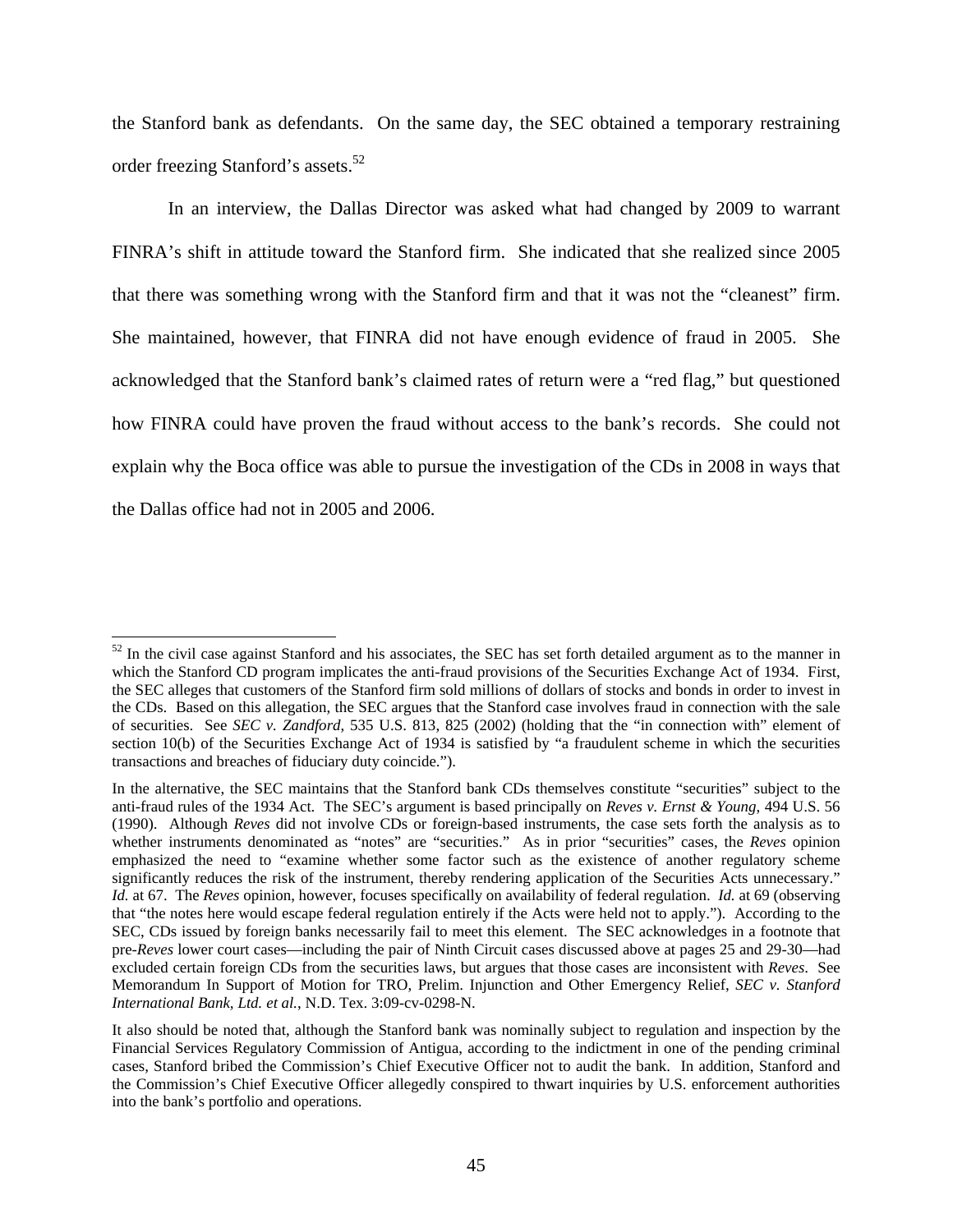#### **B. The Madoff Case**

## 1. Background

In 1960, Bernard L. Madoff ("Madoff") founded Bernard L. Madoff Investment Securities, LLC ("the Madoff firm") and registered it with the SEC as a broker-dealer. Madoff was at all times the chairman and sole owner of the Madoff firm. The firm was a pioneer in the electronic trading of equities and was one of the first firms to join the NASDAQ. The firm became a prominent and well-respected market maker—a firm that facilitates trading in a particular security by simultaneously offering both to buy and sell the security from other brokerdealers, with the goal of making a profit from the spread between its purchases and sales. Indeed, the firm, which was never a member of the NYSE, is often credited with helping to invent the "third market"—*i.e.*, the trading of NYSE-listed stocks over-the-counter rather exclusively than on the NYSE. The firm also engaged in substantial proprietary trading for its own account. The firm's market making and proprietary trading operations constituted a successful broker-dealer business for many years. According to the firm's broker-dealer filings, neither the market making nor proprietary trading activities involved the maintenance of customer accounts.53

In addition to his broker-dealer businesses, Madoff also operated an investment advisory business through the same firm. The investment advisory business was, in actuality, a gigantic Ponzi scheme. According to his March 2009 plea allocution in federal court, Madoff solicited money from investors, representing to most of them that the money would be invested in stocks

<sup>&</sup>lt;sup>53</sup> Madoff and some members of his family became well-known members of the financial community. Madoff served as Chairman of NASDAQ in the early 1990s. His brother, Peter Madoff, served on the NASD Board, including as Vice Chair, as well as various committees. Madoff's son, Mark Madoff, served on the NASD's National Adjudicatory Council. In 2008, his niece, Shana Madoff, served on FINRA's Compliance Advisory Committee. Interviews of FINRA staff and review of exam files identified no information to suggest that the Madoff firm received preferential or lenient treatment because of Madoff's prominence or his family's history of service to NASD and FINRA.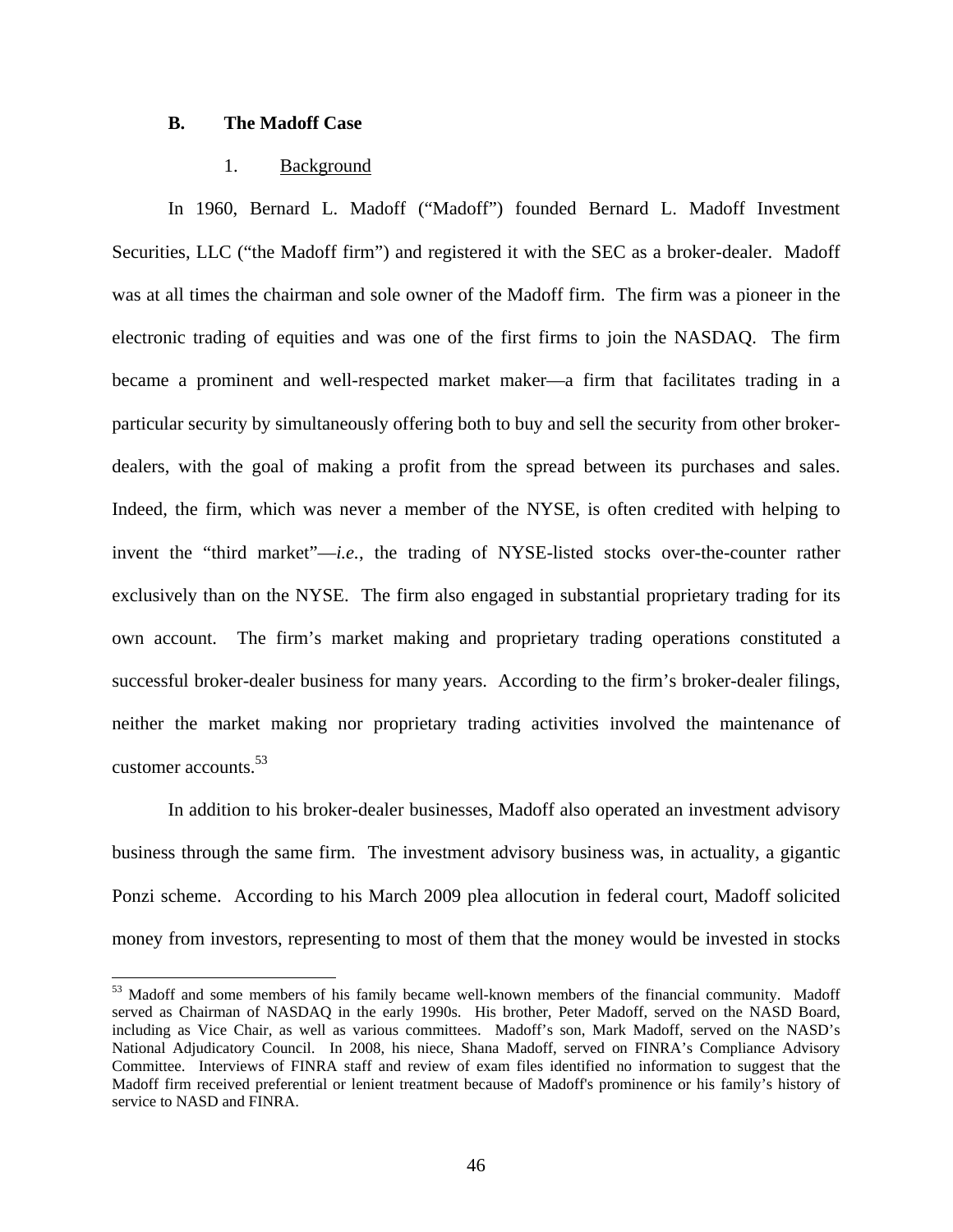and options using a "split strike conversion strategy" which, he promised, would yield consistent, above-market rates of return.<sup>54</sup> Instead, Madoff deposited the money into bank accounts and used the principal contributed by later investors to pay returns to earlier investors. According to the SEC, the Madoff firm never executed a single securities trade in the course of the investment advisory business, nor did it engage other brokers to execute such trades. The client account statements, order tickets, trade confirmations, and other documentation relating to the investment advisory business were wholly fabricated and completely fictitious.

Madoff went to considerable lengths to conceal his investment advisory scheme and keep it separate from the broker-dealer business of the firm. For example, the market making and proprietary trading side of the Madoff firm used bank accounts held at the Bank of New York. These accounts were reflected in the firm's books and records, the FOCUS reports that it filed with FINRA, and the audited financial statements that it filed with both FINRA and the SEC.<sup>55</sup> The investment advisory business, on the other hand, used accounts at JP Morgan Chase, which were not reflected in regulatory filings made by the Madoff firm in connection with its brokerdealer operations. Similarly, the fictitious trading activity and securities positions that Madoff reported to his investment advisory clients did not appear in the records of the firm's brokerdealer business.

Although FINRA's New York-based staff examined the Madoff firm on a regular basis, FINRA did not learn of the Ponzi scheme—or see the firm's records of its purported investment activities—until after Madoff confessed to his sons and was arrested by the FBI on December 11,

<sup>&</sup>lt;sup>54</sup> As explained by Madoff to his investment advisory clients, the "split strike conversion strategy" consisted of buying a subset ("basket") of common stocks in the Standard & Poor's 100 Index ("S&P 100") before an expected run-up in the S&P 100 and selling the basket after the index had risen. The downside risks of this effort to time the market were purportedly hedged—and the consistent returns achieved—by purchasing put options on the S&P 100 funded by sales of call options on that index.

<sup>&</sup>lt;sup>55</sup> According to filings in a recent action by the SEC, the auditor of the Madoff firm produced and signed these audit reports, but did not actually perform any audits of the Madoff firm.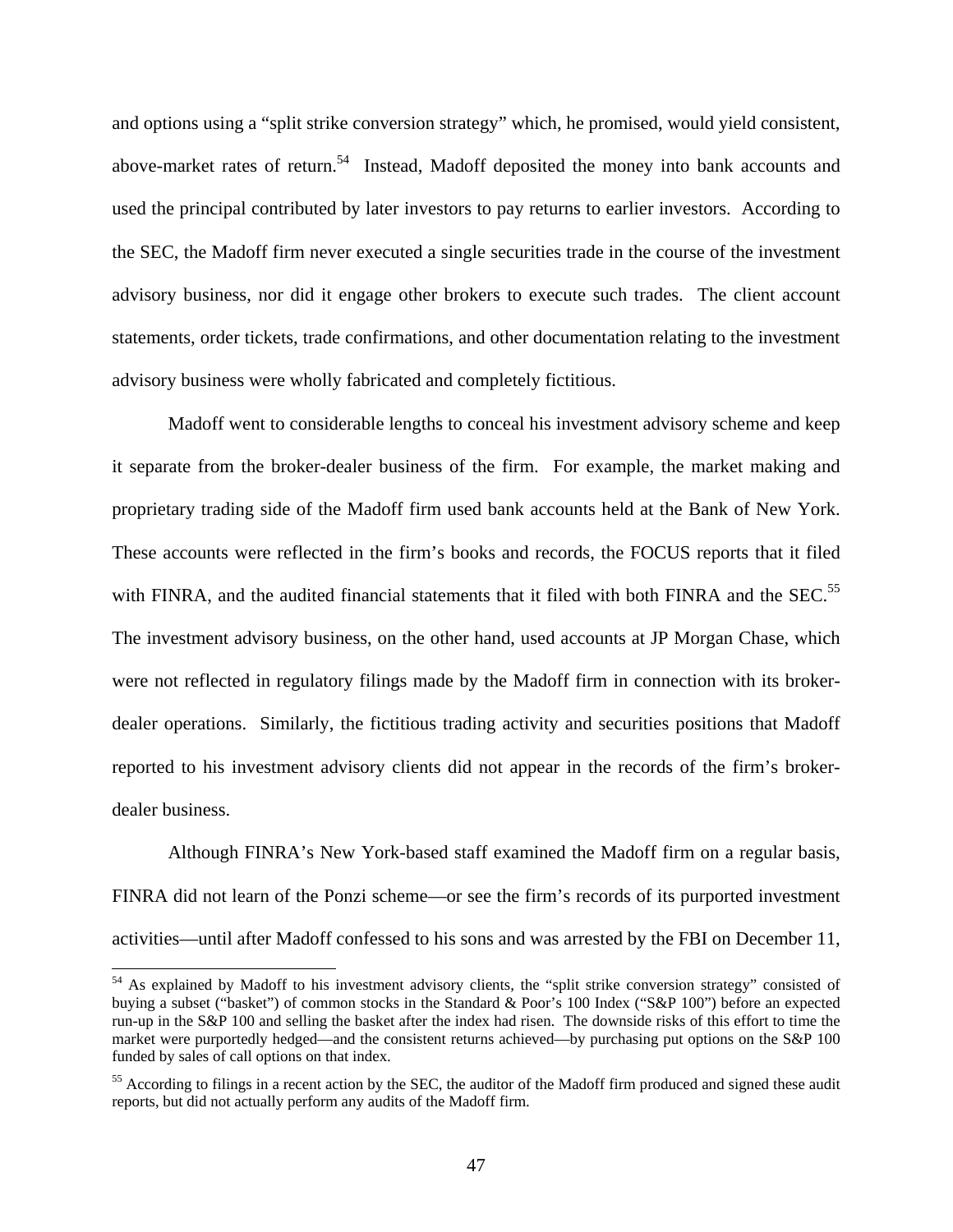2008. The next day, a team of FINRA examiners joined staff from the SEC and FBI at the Madoff firm offices where, for the first time, they reviewed records related to the Ponzi scheme, much of it gathered from Madoff's personal desk and the firm's secret office space on the  $17<sup>th</sup>$ floor of the Lipstick Building in New York.

In the 1980's, Madoff established a United Kingdom corporation, Madoff Securities International Ltd. ("MSI"), that operated as an affiliate of the Madoff firm. MSI was registered with the U.K. Financial Services Authority and engaged principally in proprietary trading. Bernard Madoff owned 30 percent of MSI, served as Chairman of its Board of Directors, and, according to public reports, exercised control over its operations. MSI was identified as an affiliate in the Madoff firm's Form BD.<sup>56</sup>

A third broker-dealer—Cohmad Securities Corporation ("Cohmad")—is also relevant to FINRA's oversight of Madoff. Cohmad was founded in 1985 by Madoff and Maurice Cohn. Madoff and his brother, Peter, together owned 24 percent of the firm.<sup>57</sup> Cohmad operated out of the  $18<sup>th</sup>$  floor of the Madoff firm's offices, reportedly renting both space and equipment from the Madoff firm. It did not have a separate reception desk or signs; a visitor to the Madoff firm would have been unaware that Cohmad was there.

During the period relevant to this report, Cohmad was registered as a broker-dealer and reported having approximately 750 to 850 customer accounts, which were held by and cleared through Bear Stearns Securities Corporation. These accounts usually generated roughly 300 transactions per month, mostly in equities and, to a lesser extent, municipal bonds.

<sup>&</sup>lt;sup>56</sup> Form BD is the Uniform Application for Broker-Dealer Registration. Broker-dealers use Form BD to register with the SEC, FINRA, and other self-regulatory organizations through the CRD system. A broker-dealer is required to update its Form BD by submitting amendments whenever the information on file becomes inaccurate or incomplete for any reason.

<sup>&</sup>lt;sup>57</sup> The Madoff ownership interests were disclosed in Cohmad's Form BD.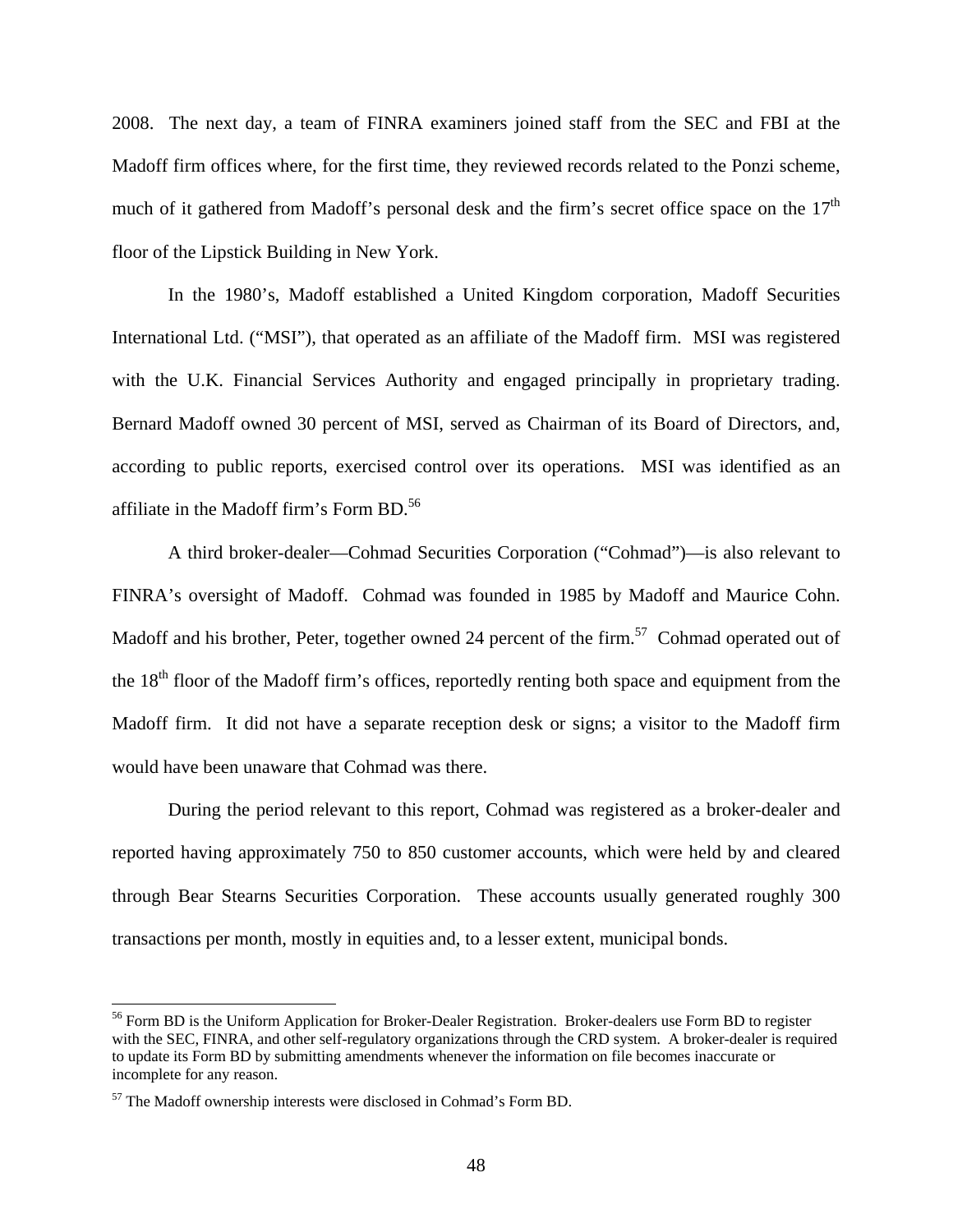Cohmad derived the vast majority of its revenues from the Madoff firm. For example, its audited financial statements for the year ended June 30, 2005, showed that more than 90 percent of its revenue (\$7.1 million out of \$7.8 million) was derived from the Madoff firm. By the end of 2005, its revenue from the Madoff firm had grown to 95 percent of its total revenues. Cohmad characterized these revenues as "fees for account supervision" in its internal accounting records and as "brokerage service fees" in its audited financial statements.<sup>58</sup> According to FINRA's 2004 examination report, Cohmad represented to FINRA that

[A]pproximately 85 percent of the firm's revenue is generated from the execution services it provides to Bernard Madoff, a non-affiliated broker dealer. . . . Cohmad through its clearing firm, has access to the DOT [Designated Order Turnaround] system whereby it can route its listed securities for execution to the floor of the New York Stock Exchange ("NYSE"). Madoff utilizes this service through Cohmad because it is not a member of the NYSE. Cohmad earns fees from Madoff for this service, however, there are no written contracts between Madoff and Cohmad.

The Madoff firm apparently paid these fees by writing a single check each month for a specific amount, calculated down to the penny. These "brokerage service fees" —which would have been expected to vary depending on the volume of the trades routed to the NYSE—were frequently the same from month to month. For example, these payments, as reflected in Cohmad's internal financial records, were as follows during 2005:

| Jan. \$548,092.82  | May \$581,150.17  | Sept. \$581,150.17 |
|--------------------|-------------------|--------------------|
| Feb. \$548,092.82  | June \$581,150.17 | Oct. \$581,150.17  |
| Mar. \$889,676.83  | July \$604,914.24 | Nov. \$581,150.17  |
| April \$581,150.17 | Aug. \$581,150.17 | Dec. \$581,150.17  |

After the Madoff scandal broke in December 2008, Cohmad admitted to FINRA staff that these fees were, in fact, compensation for bringing clients into Madoff's investment advisory business. The Cohmad representatives stated that this compensation was originally tied to NYSE

<sup>&</sup>lt;sup>58</sup> In its FOCUS filings, Cohmad recorded these revenues on the line identified as "Fees for account supervision, investment advisory and administrative services."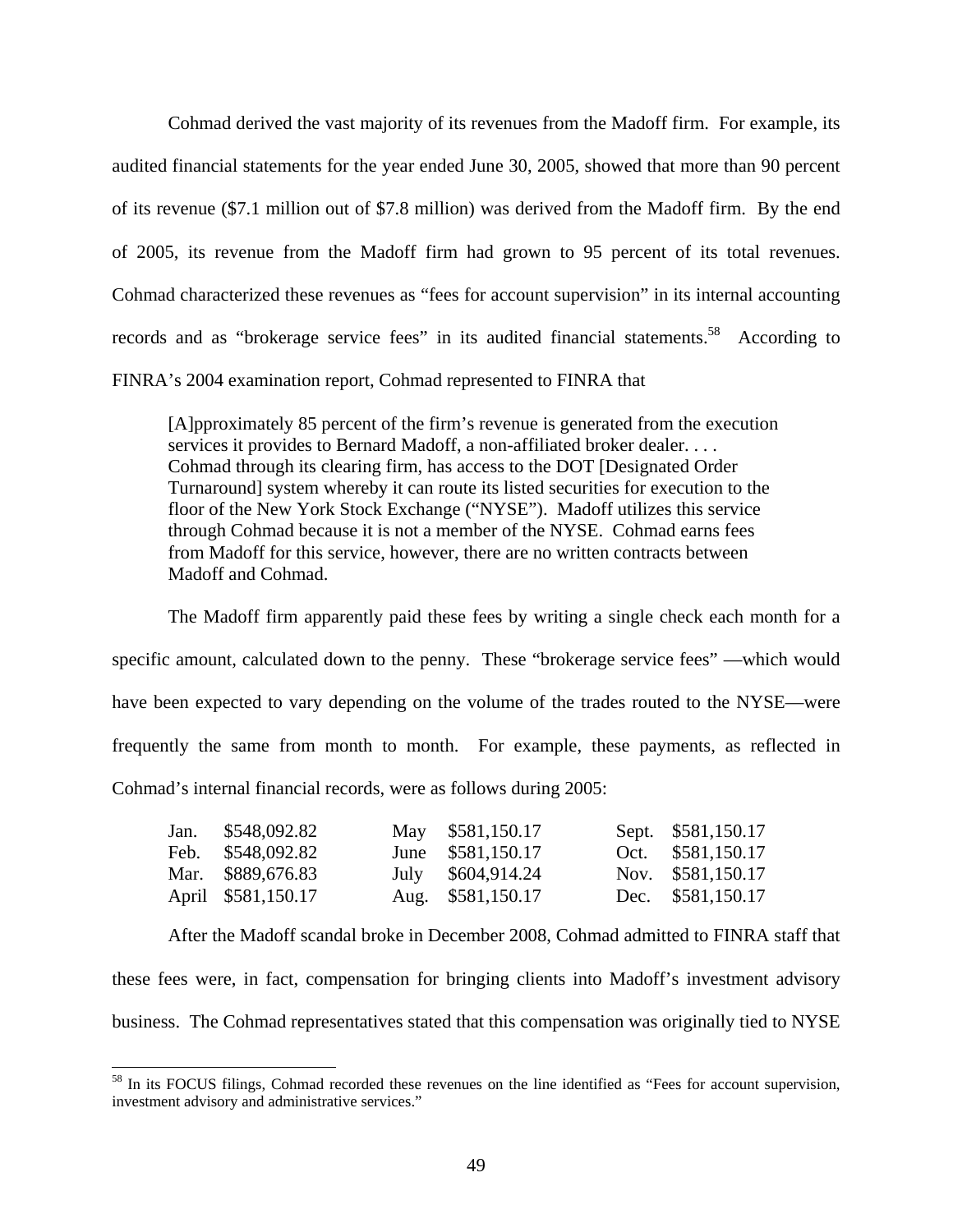trades that the Madoff firm routed though Cohmad, but eventually just became a "number" selected by Madoff based on the number of clients referred and the amount of new funds invested.<sup>59</sup> Cohmad further stated that this change from one type of compensation to another had come about due to the decimalization of trading on the NYSE. Between 2000 and 2008, these payments totaled over \$67 million.

#### 2. Registration of the Madoff Firm as an Investment Adviser

According to public reports, from 2003 to 2005, SEC staff examined the Madoff firm in response to complaints that the firm was running an unregistered, multi-billion dollar investment advisory business that operated as a Ponzi scheme. $60$  In January 2006, the SEC's Enforcement Division opened an investigation of the matter. The investigation was closed without formal action after the Madoff firm agreed to register as an investment adviser. FINRA was never informed of the complaints, the SEC's investigation, or its resolution.  $61$ 

In September 2006, the Madoff firm registered with the SEC under the Investment Advisers Act by filing Form ADV through IARD, an electronic database system which FINRA has contractually agreed to operate and maintain on behalf of the SEC. The Madoff firm's Form ADV represented, among other things, that it had approximately \$17 billion under management for 23 clients, and was compensated through commissions. The Madoff firm also

<sup>&</sup>lt;sup>59</sup> According to lawsuits filed by the SEC and the Massachusetts Securities Division, these fees were calculated as a percentage of the total cumulative amount of principal that Cohmad had brought into Madoff's Ponzi scheme, less any amounts withdrawn by clients.

 $60$  Based on a review of the available evidence, it appears that FINRA never received any similar complaints about the Madoff firm.

<sup>&</sup>lt;sup>61</sup> In May 2006, SEC staff contacted FINRA to request data on over-the-counter options positions held by the Madoff firm and also spoke to the Vice President and Deputy Director of the FINRA Amex Regulation Division to gather background information on various options trading strategies. The SEC staff informed the Vice President that they were preparing for a deposition of Madoff (implying that an investigation was under way), but did not disclose what they were investigating or why.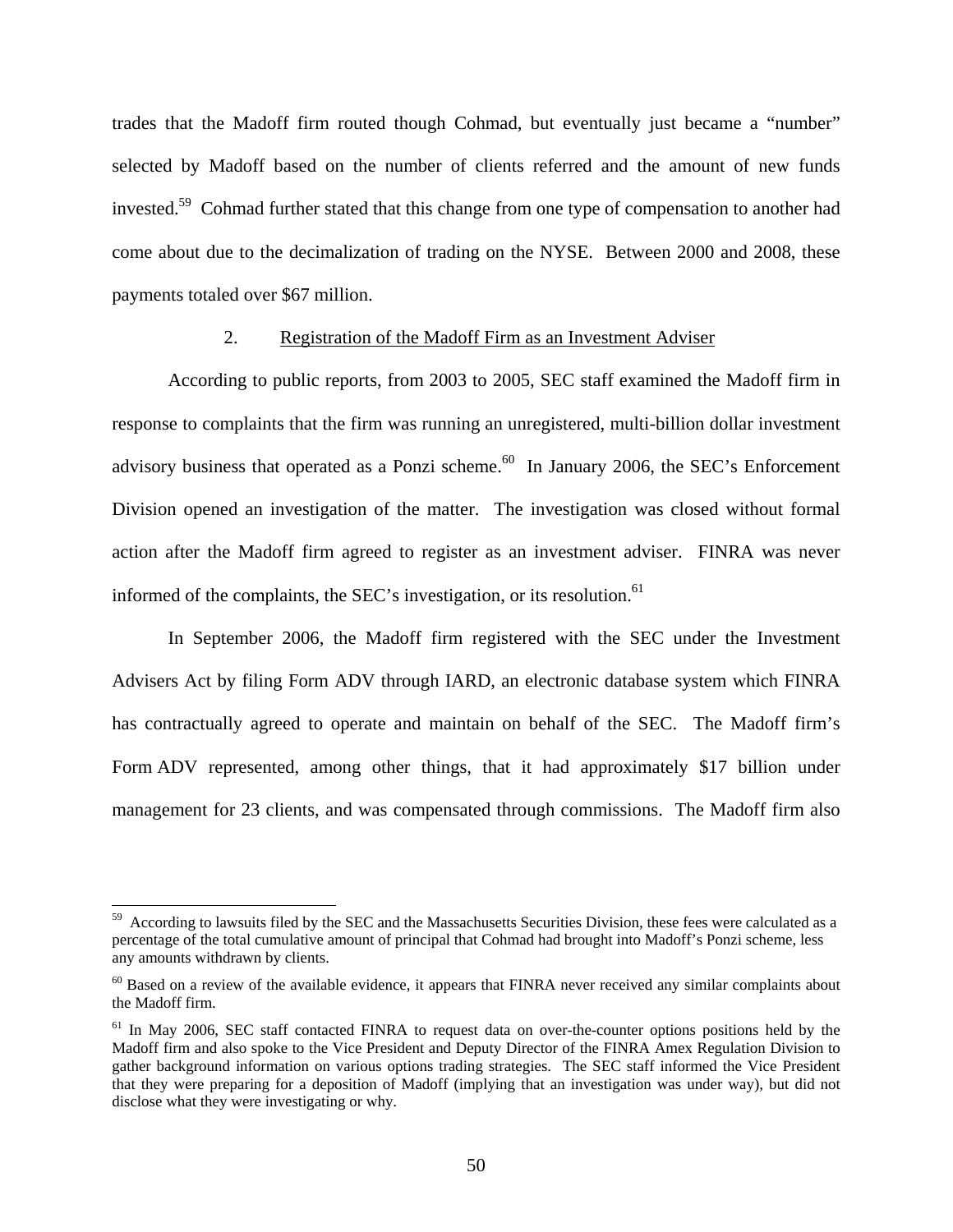represented that it (rather than a related person or third party) had custody of its advisory clients' funds and securities.

The Madoff firm did not update its registration as a broker-dealer to reflect this investment advisory business. Its Form BD, maintained in FINRA's CRD database, continued to disclose its types of business *only* as "Broker or dealer making inter-dealer markets in corporation securities over-the-counter" and "Trading securities for own account." In fact, even though it had registered as an investment adviser, the Madoff firm never disclosed to FINRA that it was engaged in any business other than market making and proprietary trading.<sup>62</sup>

## 3. 2007 Cycle Examination

As a registered broker-dealer and FINRA member, the Madoff firm was subject to periodic cycle exams by FINRA's Member Regulation department. As discussed above, the frequency of cycle examinations is generally based on an assessment of the risk of violations posed by a particular firm. At all times relevant to this report, the Madoff firm held itself out to FINRA as a market-making and proprietary trading firm that did not have any customers or maintain any customer accounts. Over the years, examinations of the firm had found only a few, relatively minor, regulatory violations even though the firm usually processed more than two million transactions per month. As one FINRA staff member explained, the Madoff firm was viewed as a "clean" firm with an excellent examination history. In light of this, the firm was designated as Category 2 and was examined every other year. The most recent—and most relevant, in light of the investment adviser registration and certain financial information in its broker-dealer records—examination is discussed in detail below.

 $62$  The Madoff firm filed its form ADV with the IARD system. Although FINRA operates both the CRD system (as a self-regulatory organization) and the IARD system (as a vendor), the systems are separate and data in the two systems are not reconciled. There are, for example, no automated checks to ensure that information in a firm's Form BD is consistent with its Form ADV.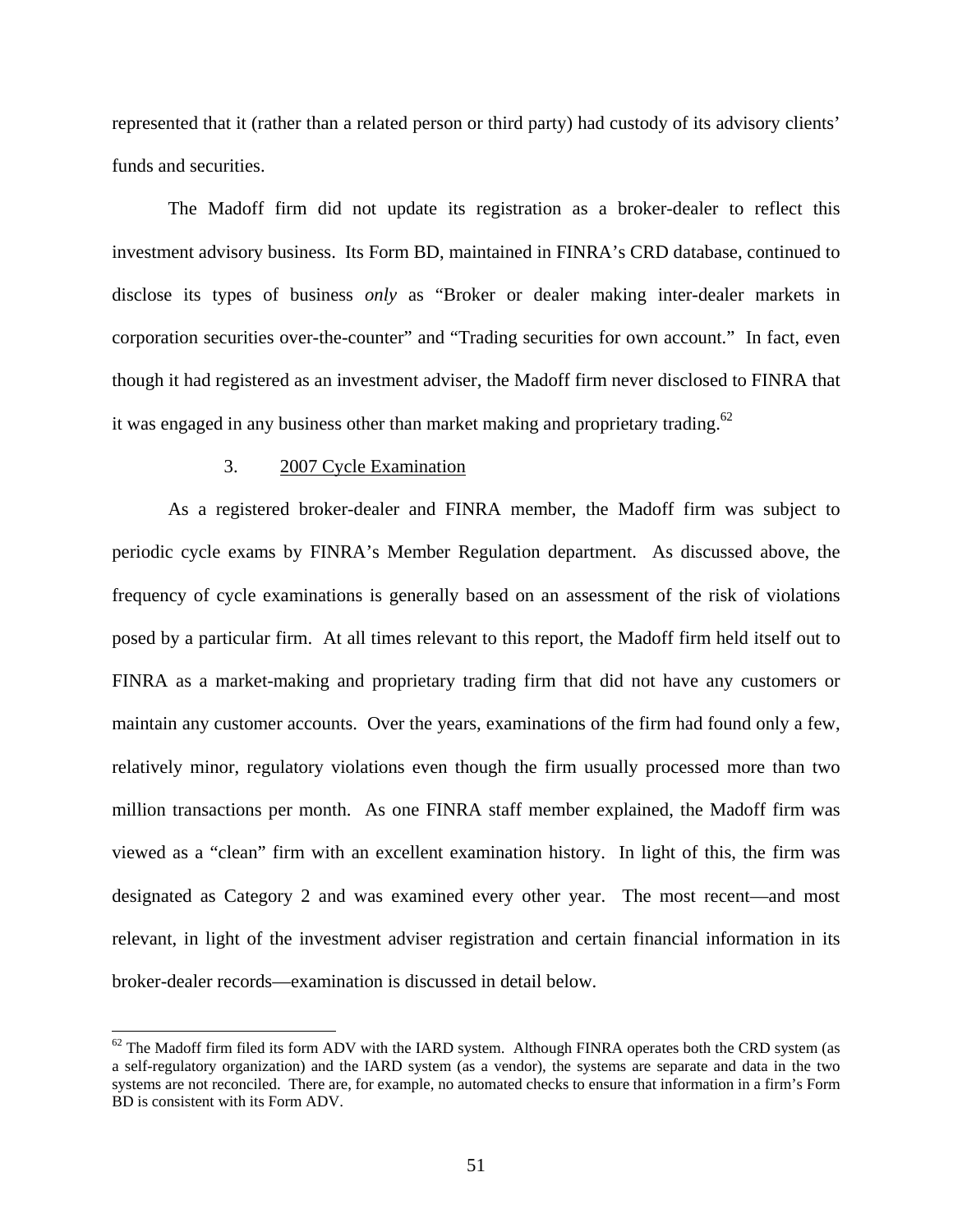FINRA conducted its most recent cycle examination of the Madoff firm in January and February 2007. The examination was performed by a single examiner from FINRA's New York district office. The examiner had several years of experience and was considered by his superiors to be highly-skilled and thorough.

In accordance with FINRA's normal practices, the 2007 cycle examination began with a standard pre-examination phase in which the examiner gathered information about the firm from FINRA's internal sources. This phase included reviews of the prior (2005) cycle examination report, the firm's FOCUS filings and audited financial statements, its examination history as reflected in the STAR system, and records of its corporate bond trading as reflected in the TRACE system.<sup>63</sup>

As part of the normal pre-examination process, the examiner accessed FINRA's CRD system and printed out a paper version of the Madoff firm's Form BD. Because the Madoff firm had not updated this form to reflect its investment advisory business, the printout contained no indication that the firm had registered as an investment adviser. The only hint that the examiner might have seen in FINRA's internal records that the firm was an investment adviser would have been a link, "View IA Record," that would have been displayed in some, but not all, of the screens in the CRD system. This link appeared only on CRD screens for firms that had a record in the IARD database. The 2007 cycle examiner (like the vast majority of FINRA examiners) did not have direct access to the IARD system and, accordingly, could not have viewed the firm's record in IARD even if he had clicked the link. The examiner did not notice the link and,

 $63$  According to the cycle examiner and other personnel from the New York district office, as of 2007, except for confirming the internet address of a firm's website, FINRA did not routinely run internet searches prior to conducting a examination. The cycle examiner ran a Google search prior to the exam to find out more about Madoff, whom he understood to be an innovator in electronic trading and a prominent member of the financial community. His Google search did not reveal that Madoff was managing money or acting as an investment adviser. The use of pre-examination internet searches has increased since the Madoff scandal broke, but FINRA has not issued any guidelines on how such searches should be conducted or the kinds of information they should target.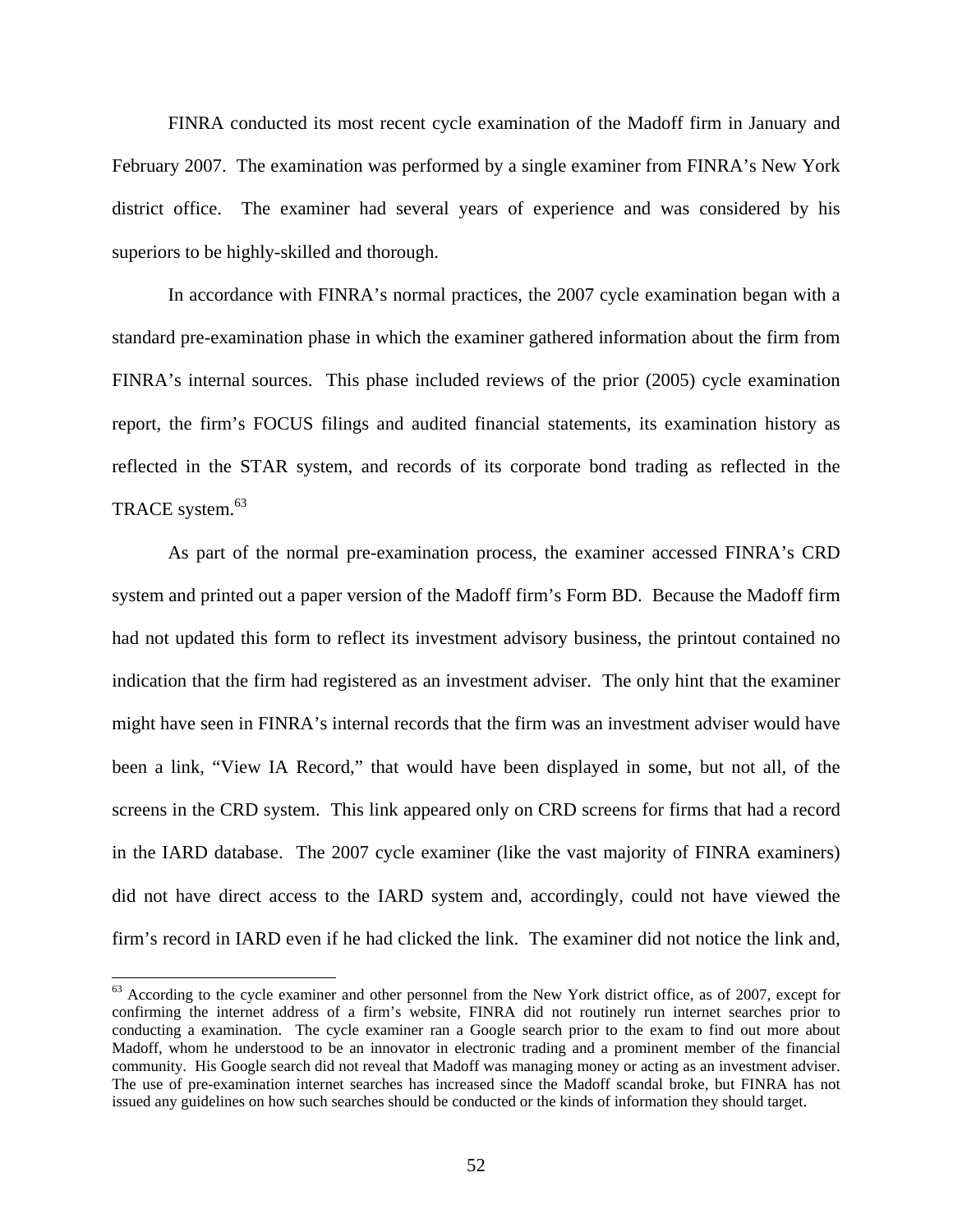in any event, reviewing a firm's Form ADV was not required or even recommended under FINRA's pre-examination procedures at the time.<sup>64</sup>

In early January 2007, the examiner contacted the Madoff firm to inform it that FINRA would be conducting an onsite examination and sent an email to Shana Madoff, the firm's Compliance Counsel (and Madoff's niece) requesting that the firm provide information about the types of business in which it engaged by answering a web-based information request ("WebIR"). The firm completed the form the next day, indicating that it engaged only in market making (10 percent of revenues) and proprietary trading (90 percent of revenues). It did not check the box on the form for "Investment advisory services" or indicate that it had any revenues from any type of "retail" business—*i.e.*, from transactions with persons other than broker-dealers or institutional investors. In response to an email following-up on its WebIR response, the firm stated that its transactions were all "RVP/DVP [receive versus payment/deliver versus payment]," meaning it did not regularly hold customers' cash or securities as part of its trading activities.

FINRA's examination staff planned the 2007 cycle examination believing that the Madoff firm was, as it claimed, strictly a market maker and proprietary trader. Accordingly, the examination covered only the mandatory elements for such a firm—*e.g.*, verification of its net capital, review of its written procedures and supervisory controls, and examination of its trade reporting (corporate bonds were selected). The entire examination required 78.5 hours of work, the bulk of which was devoted to verifying the firm's net capital computation and reviewing its corporate bond trades.

<sup>&</sup>lt;sup>64</sup> Although very few examiners had access to the IARD system, the public versions of the Forms ADV of registered investment advisers were available through the SEC's website.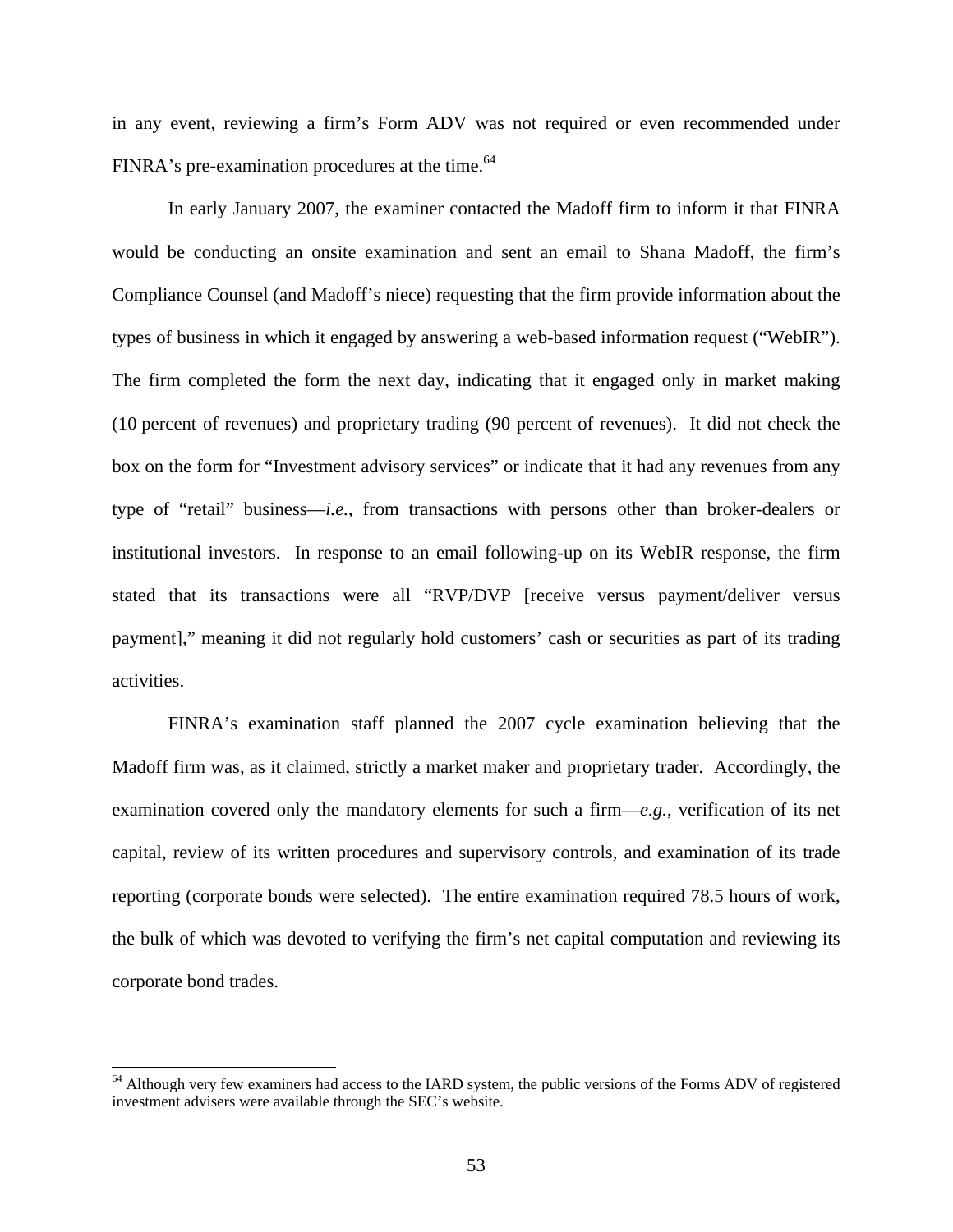The onsite portion of the 2007 cycle examination started on January 24, 2007 with a background interview of Bernard and Shana Madoff. During this interview, the FINRA examiner was (again) informed that the firm engaged only in market making and proprietary trading, did not receive customer funds, and did not receive customer securities. Although the firm disclosed its London affiliate, it did not mention Cohmad during this interview.

The Madoff firm also gave the examiner a tour of its offices on the  $18<sup>th</sup>$  and  $19<sup>th</sup>$  floors of the Lipstick Building, which were connected by an internal staircase and appeared to house the entirety of the firm's operations. The examiner was not shown the firm's offices on the 17<sup>th</sup> floor, on which its investment advisory business was located. Those offices were not connected to the internal staircase and—according to press reports—were not marked by a sign. The examiner never had any indication that the offices on the  $17<sup>th</sup>$  floor existed.

The examiner spent an entire week at the Madoff firm performing the field work for the examination. He recalled that the firm promptly answered his questions, was responsive to his requests for documents, and gave him no reason to be suspicious. Madoff stopped by to speak to the examiner every day, but did not hover or attempt to steer the examiner toward or away from any areas of inquiry.

Throughout the examination, the Madoff firm provided the examiner with documents and records *only* from the market making and proprietary trading side of its business, not from its investment advisory operation. For example, in advance of his field work, the examiner had sent a written records request for "Bank Statements and Cancelled Checks" for the third quarter of 2006. The examiner was given statements only from the Bank of New York accounts (used by the broker-dealer business), not from JP Morgan Chase (used by the investment advisory business). The records request also asked for information about customers who had opened new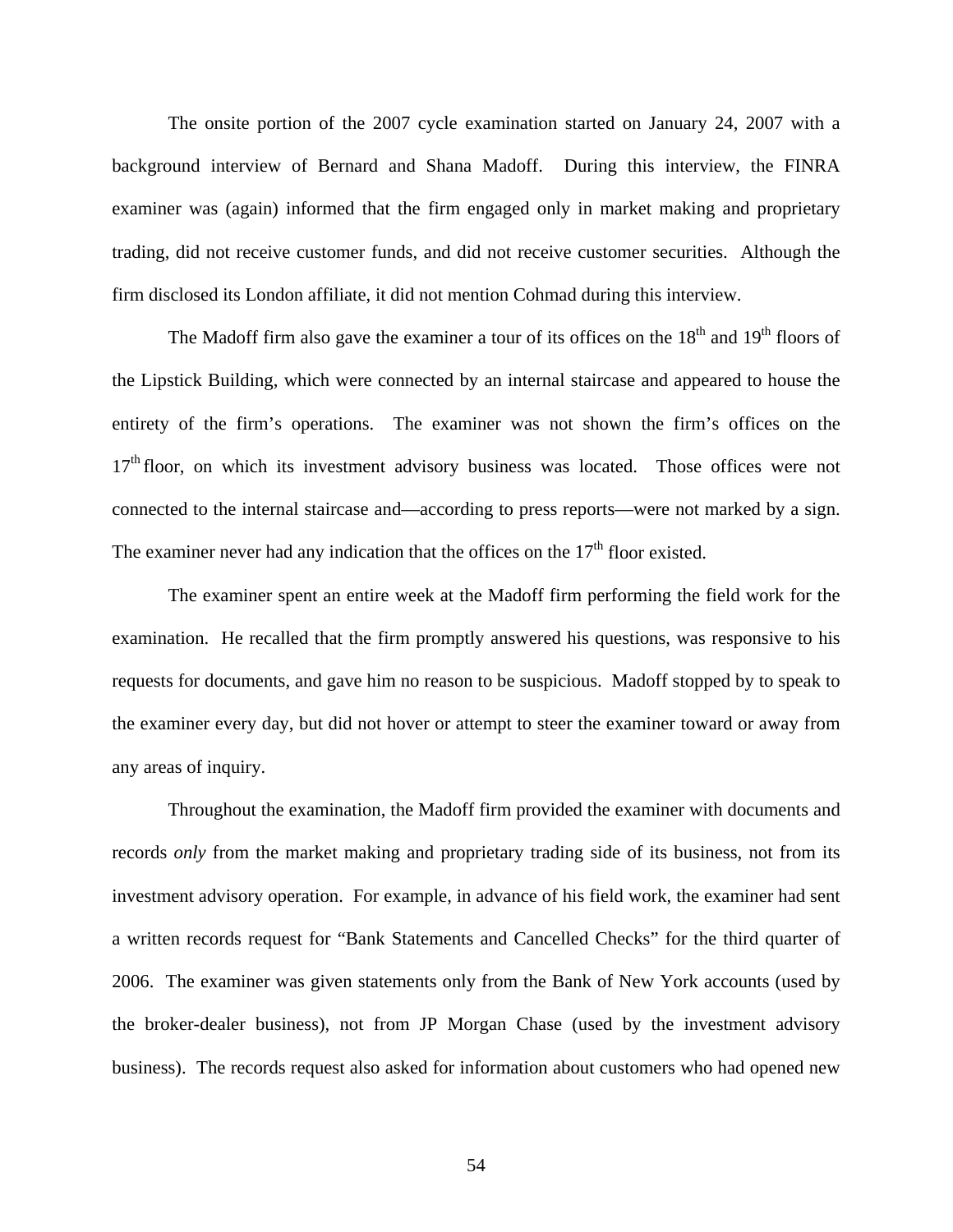accounts since the last cycle examination (in 2005). The Madoff firm indicated that it had no customers and no customer accounts.<sup>65</sup> And, although the examiner reviewed the firm's trading records, those documents did not reflect the fictitious trades that Madoff represented to his advisory clients he had made on their behalf.

Audited annual financial statements prepared by the auditor of the Madoff firm— Friehling & Horowitz CPA'S P.C.—did not disclose the existence of any of the investment advisory accounts. In a pending case against Friehling & Horwitz, the SEC has alleged that the auditor was financially dependent on Madoff, that it knowingly or recklessly made false statements related to its audits of the firm, and that it failed to perform any meaningful evaluation of the firm's customer accounts and internal controls. FINRA's procedures for confirming auditor independence were limited to confirming that the auditing firm was licensed and was a different legal entity from the broker dealer being audited.

The records provided by the Madoff firm to the examiner during his field work contained no indication that the firm was engaged in an investment advisory business or had advisory clients. To the contrary, they were entirely consistent with the normal records of a broker-dealer engaged solely in market making and proprietary trading, as the firm claimed to be. Based on the firm's representations and the absence of evidence contradicting those representations, the examination report noted that many of the mandatory examination elements related to customer protection were simply inapplicable because "[t]he firm . . . does not have any customers."

The examiner completed his field work on February 1, 2007, and the examination report on February 8, 2007. The examination report found that two violations of applicable regulations had occurred. First, the Madoff firm had understated its net capital (of more than \$543 million)

<sup>&</sup>lt;sup>65</sup> The Madoff firm appears to have disclosed that it had accounts for seven of its employees, but that these accounts had been completely inactive during the examination period.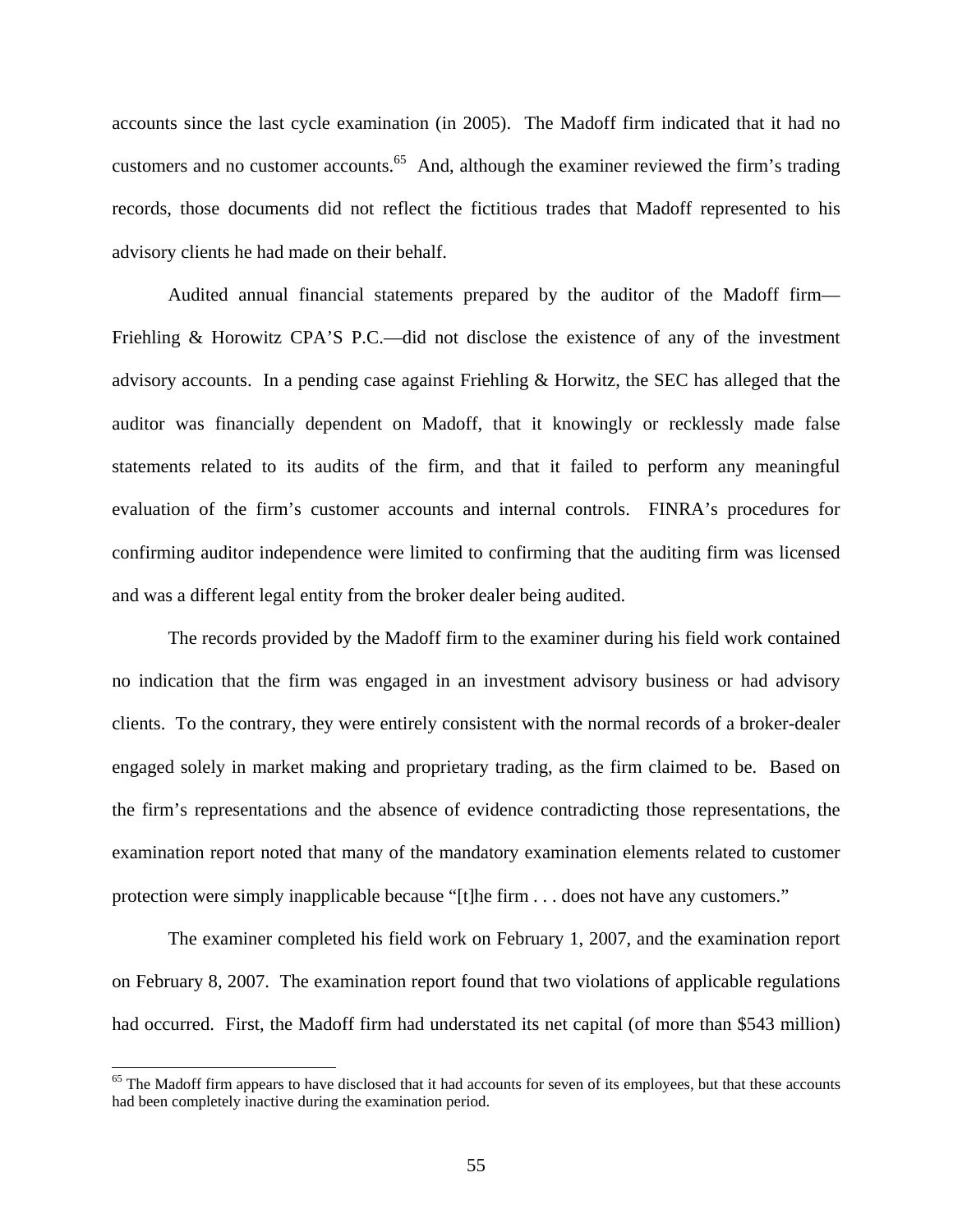by \$7,201.68 (a 0.001 percent error) because it had omitted dividends earned in September 2006 on a money market account held at another broker-dealer. (The firm's minimum required net capital was \$1 million, so even with the error, its excess net capital was \$542 million.) Second, the examination found certain delays and errors in the firm's reporting of corporate bond trades, which were a small part of its proprietary trading operations. The examiner communicated these findings to Madoff during an exit conference on February 8, 2007.

The examiner then submitted the examination report—which recommended that FINRA issue a letter of caution to the Madoff firm for the bond trading violations—to the exam manager. After requesting minor revisions, the manager approved the report and submitted it to the Associate Director, who approved it on May 9, 2007. The Associate Director signed the recommended letter of caution on May 15, 2007, ending the examination.

#### 4. 2003 and 2005 Cycle Examinations

FINRA also conducted routine, cycle examinations of the Madoff firm in 2003 and 2005. These examinations—which took place before the firm had registered as an investment adviser were very similar to the 2007 cycle examination: they were each conducted by a single examiner, covered only FINRA's mandatory examination elements, and found only minor regulatory violations (if any at all). During these examinations, the firm represented to FINRA examiners that it was engaged solely in market making and proprietary trading and, accordingly, did not have any customers or customer accounts, did not hold customer securities, and did not receive customer funds. The firm also concealed its investment advisory activities from the examiners by, for example, not providing them with bank account statements from JP Morgan Chase where the investment advisory funds were maintained.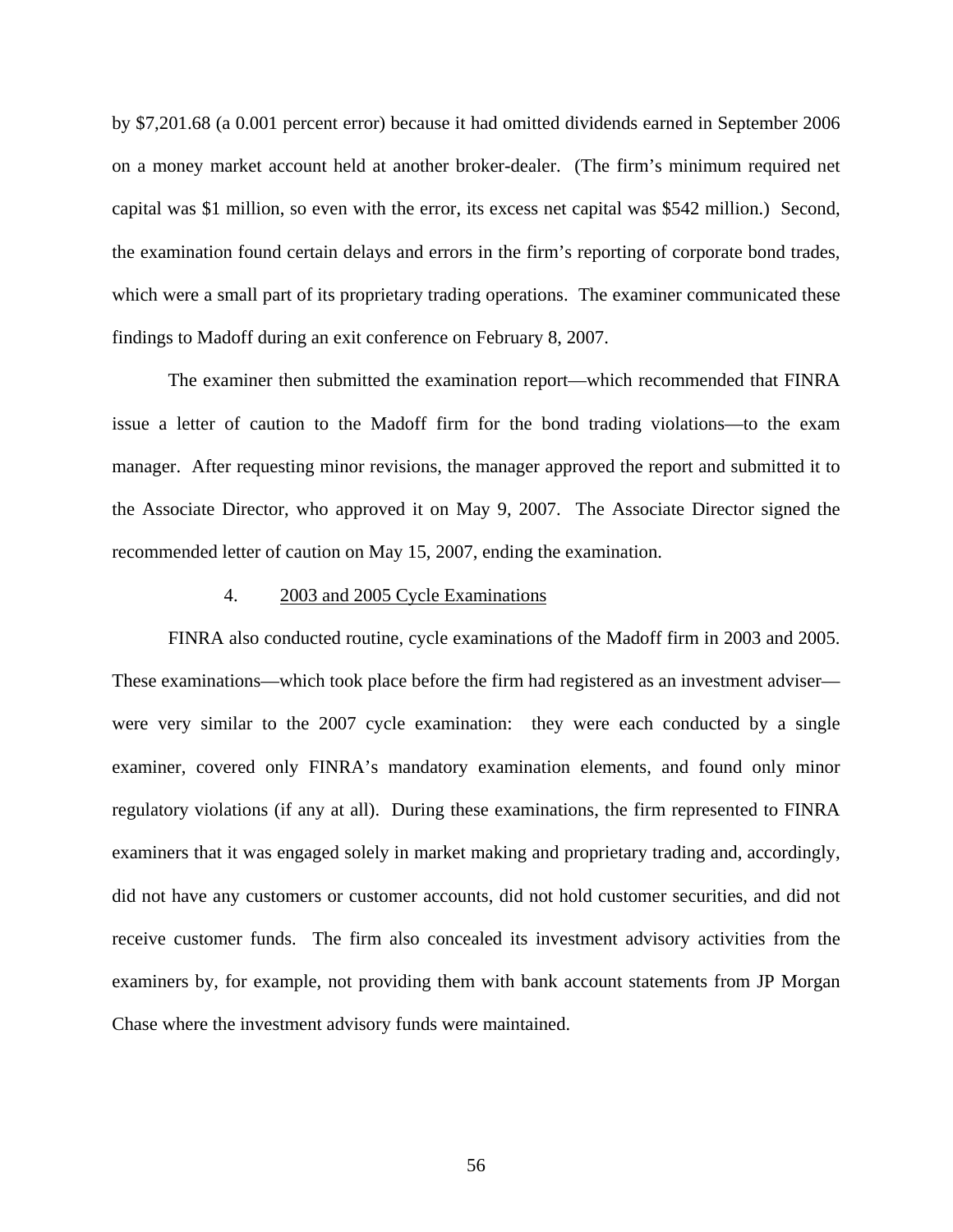### 5. Assessment of the Madoff Firm Examinations

The 2003, 2005, and 2007 cycle examinations of Madoff did not find any evidence that the firm was operating an investment advisory business, much less a Ponzi scheme. As noted above, the firm concealed its investment advisory operations from FINRA and took elaborate steps to keep that business separate from its broker-dealer business. Its investment advisory business consisted, at bottom, of a bank account and fictitious customer accounts that were not reflected on the broker-dealer's books. FINRA's examination program during the relevant period was not designed to detect the type of fraudulent activities in which the Madoff firm engaged.<sup>66</sup>

Nonetheless, FINRA's examinations of the Madoff firm—particularly the 2007 examination—presented several opportunities to have gathered more information about the firm's investment advisory business. During the 2007 cycle examination, FINRA staff did not obtain or review the Madoff firm's Form ADV.<sup>67</sup> When interviewed, FINRA staff involved in the Madoff firm examinations stated that they would have asked more questions if they had known the firm was an investment adviser. A comparison of the firm's Form ADV would have shown inconsistencies with the representations it made to FINRA. For example, the Form ADV stated that the firm had 23 customers (it actually had thousands more), even though it told FINRA it had none. The Form ADV stated that the firm (rather than a related person or third

<sup>66</sup> To take one example, FINRA's verification of a firm's net capital—a mandatory element of every cycle examination—is principally aimed at confirming the existence of the assets reflected on the firm's books, not at detecting undisclosed assets such as the accounts of the Madoff firm at JP Morgan Chase.

 $67$  Under existing law, FINRA does not have jurisdiction to regulate activities under the Investment Advisers Act. FINRA's examination program did not focus on identifying and reviewing the investment advisory activities of its members for possible violations of the Exchange Act and FINRA's own rules. Until recently, FINRA's preexamination procedures did not require examiners to determine whether a firm was registered as an investment adviser, and its computer systems did not permit most examiners to access the IARD. Even where a broker-dealer disclosed that it was also an investment adviser, FINRA's examination program did not contain any specific guidance as to which elements should be added to an examination in that situation.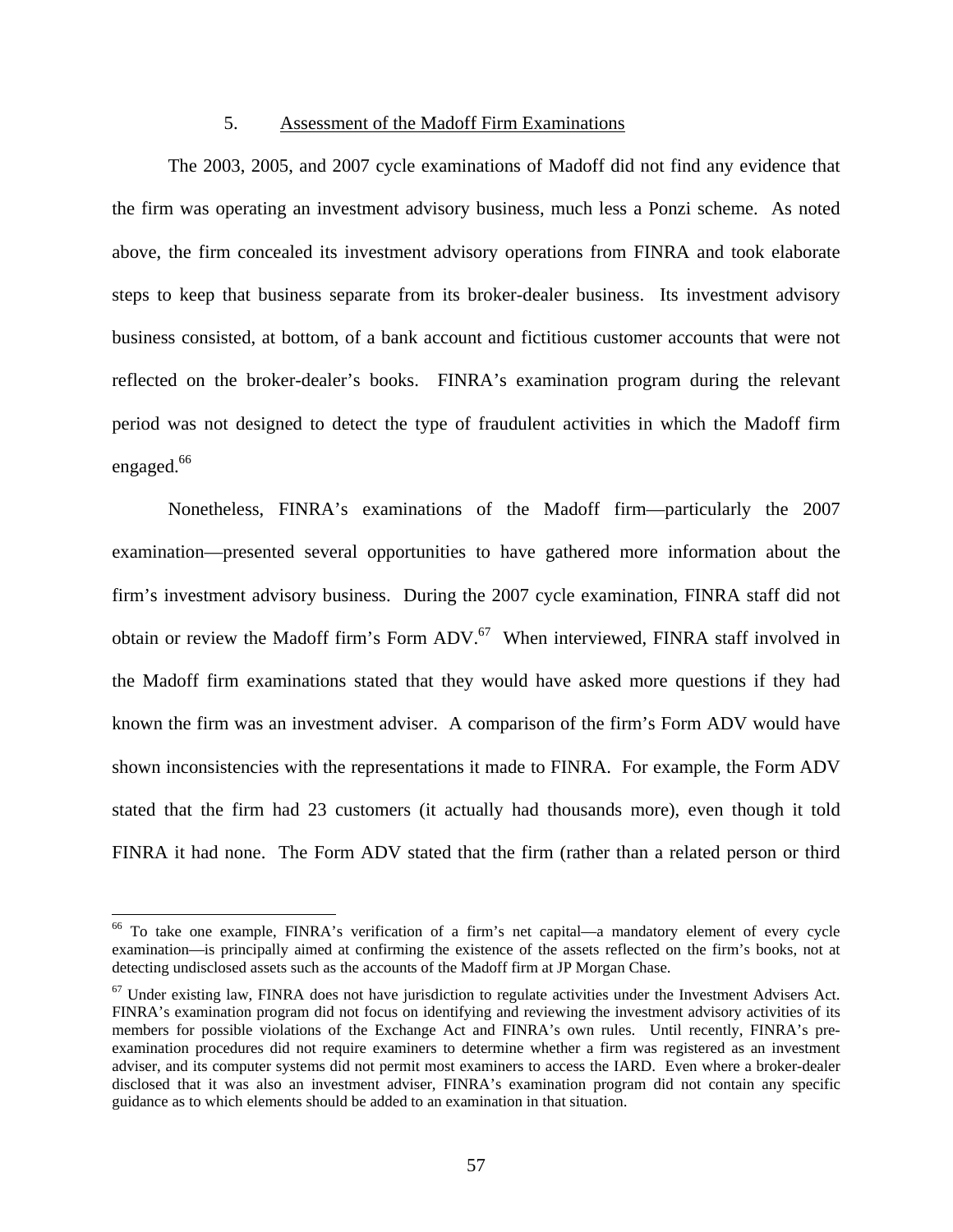party) had custody of \$17 billion of assets belonging to those customers, even though it represented to FINRA that it did not hold any customer assets. Finally, the Form ADV stated that the Madoff firm executed trades for its customers—trades that were not reflected in the firm's broker-dealer records because they had not, in fact, taken place. A careful review of the Form ADV would have led to questions about where advisory clients' assets were being kept and how transactions for those clients were being executed. Such questions would not necessarily have uncovered the fraud, but would have provided the 2007 examiner with highly relevant lines of inquiry.

FINRA's review of the financial records of the Madoff firm presented additional opportunities. An important part of FINRA's regulatory mission is ensuring that member firms have adequate capital and are not at risk of financial collapse. During each cycle examination, examiners devote a substantial amount of time to verifying a firm's net capital computations by, among other things, tracing all of the firm's assets to third-party documents such as bank statements and account records. As several FINRA staff members explained, because of the importance of the net capital requirement, cycle examinations tend to focus intensively on analyzing and testing a firm's balance sheet (its assets and liabilities), but devote little attention to the firm's income statement (its revenues and expenses). For Category 2 firms, at least, FINRA's examination program did not require that revenues or expenses—even very large ones—be specifically analyzed, much less traced to supporting documents. As one examiner explained, FINRA examiners are expected to ask questions if they notice unusual revenues or expenses, but such inquiries are incidental to the net capital review and need not be pursued beyond receiving facially reasonable answers. A more comprehensive approach to examining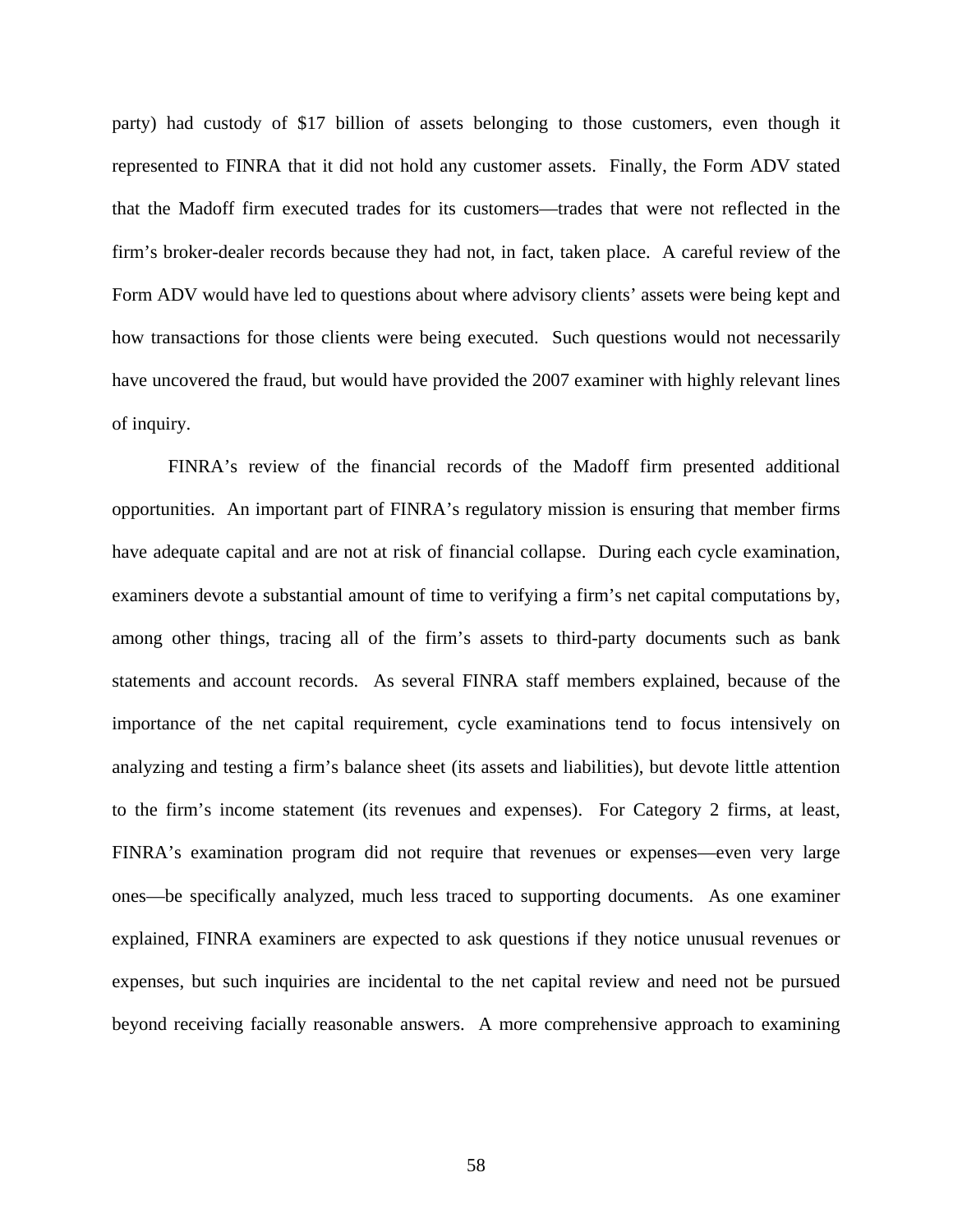revenues and expenses might have provided two opportunities to have uncovered information regarding the firm's undisclosed investment advisory business.

First, although it had never done so before, the Madoff firm began to report "commission" revenue in its monthly FOCUS reports starting in September 2006—the same month in which it filed a Form ADV stating that it was compensated for its investment advisory services through commissions.<sup>68</sup> As alleged in the various criminal cases arising from the Madoff scandal, these "commissions" were actually the result of round-trip transactions in which Madoff transferred money from one of the Madoff firm's off-the-books accounts at JP Morgan Chase to the London affiliate, and then transferred it to one of the Madoff firm's on-the-books accounts at Bank of New York. These "commissions" totaled approximately \$8 million, \$108 million, and \$90 million in the years ended September 30, 2006, 2007, and 2008 respectively. During 2007, they constituted more than 60 percent of the Madoff firm's reported revenue.

Commissions are a somewhat unusual source of revenue for a firm engaged solely in market making and proprietary trading, which normally would generate revenues from buying and selling securities for its own account, not from charging commissions to execute trades. FINRA's computer systems screen firms' FOCUS filings using certain algorithms to identify unusual or potentially problematic activity and generate exception reports which are reviewed and investigated by FINRA staff. The Madoff firm's FOCUS filings underwent this screening, but the system did not flag these commission revenues as a potential problem. For example, the legacy NASD FOCUS system, whose algorithms had not been updated since the mid-1990's,

<sup>&</sup>lt;sup>68</sup> The Madoff firm reported "commission" revenue of nearly \$8 million (out of total revenues of more than \$34 million) in its September 2006 FOCUS report.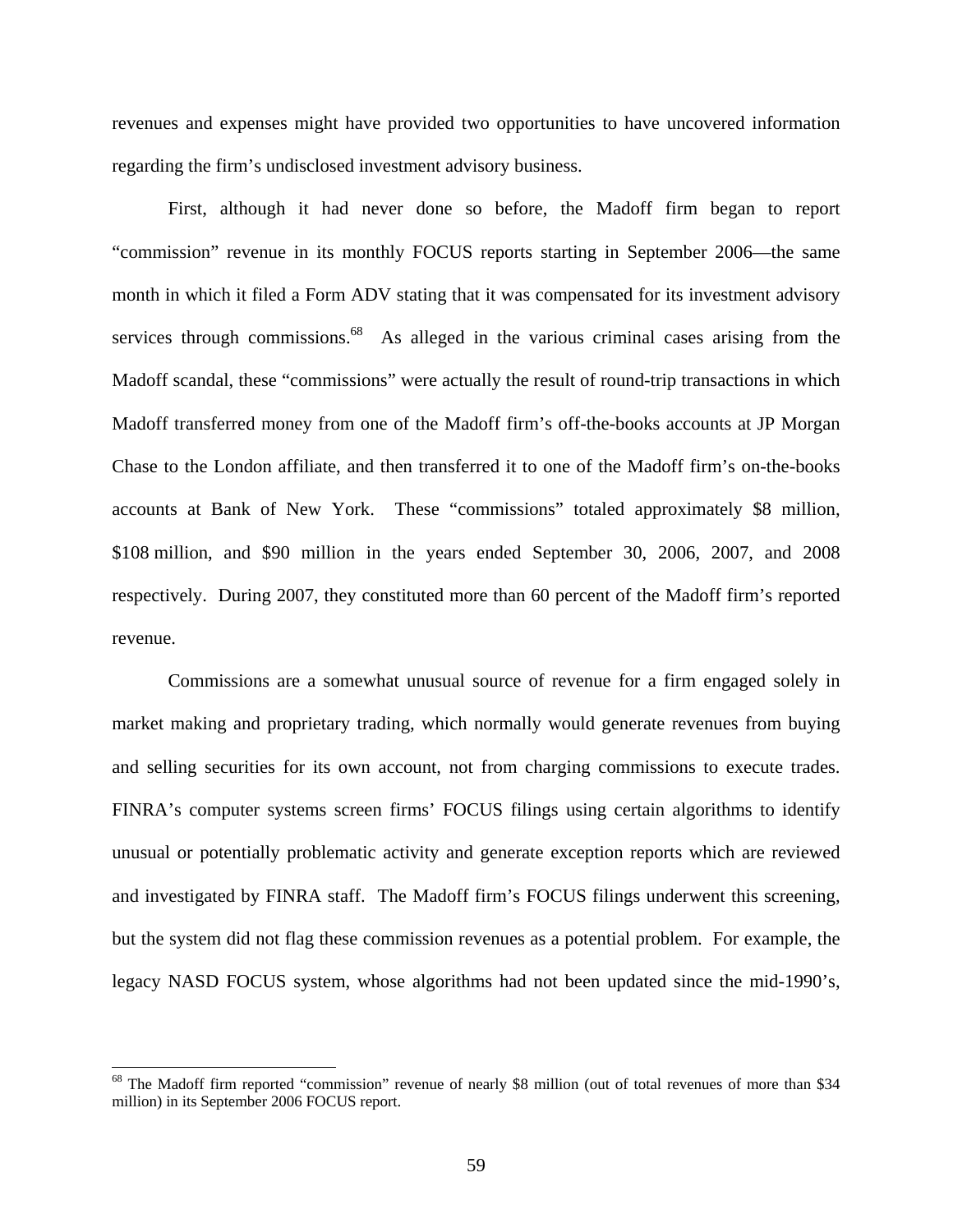screened for new (*i.e.*, previously unreported) types of revenue, but created an exception report only if the new revenue was greater than 25 percent of a firm's total revenue in the period.<sup>69</sup>

During the 2007 cycle examination, the examiner reviewed the Madoff firm's financial records and its consolidated FOCUS report for the period from July through September 2006. The examiner noticed the new "commission" revenue of approximately \$8 million—amounting to 23 percent of the Madoff firm's total revenue during the period—and asked about it. When interviewed, he recalled that someone, probably Shana Madoff, explained that the commissions had been paid by the firm's London affiliate on trades that the firm had executed for it. Although this might have signaled a shift in the firm's business, the answer seemed reasonable to the examiner, did not relate to any of the examination elements he was performing, and did not raise any "red flags." The examiner did not further pursue the matter and did not, for example, request supporting documentation for the commissions or proof of the underlying trades.

Second, as part of the 2007 cycle examination, the examiner made a standard request for the Madoff firm's bank statements (along with copies of its cancelled checks) that were needed to verify the firm's net capital computations.70 Most of the cancelled checks were unremarkable and were for only a few hundred or few thousand dollars. However, one of the cancelled checks, to "Cohmad Securities," was for a much larger amount, \$524,611.03. The examiner had never heard of Cohmad, had not seen any indication that it was operating out of the same office space as the Madoff firm, and was unaware that Madoff was an owner of Cohmad.<sup>71</sup> He did not recall

<sup>69</sup> FINRA is currently in the process of transitioning legacy-NASD firms from NASD's Centralized FOCUS ("cFOCUS") system to the NYSE's Electronic FOCUS ("eFOCUS") system, which includes more sophisticated screening algorithms.

 $70$  As noted above, the firm provided the requested information only for its accounts at Bank of New York and not for its accounts at JP Morgan Chase.

 $<sup>71</sup>$  In FINRA's New York district office, firms are assigned to groups of examiners (each headed by an examination</sup> manager) alphabetically. The Madoff firm was assigned to the group handling the "B's" while Cohmad was assigned to a different group handling the "C's."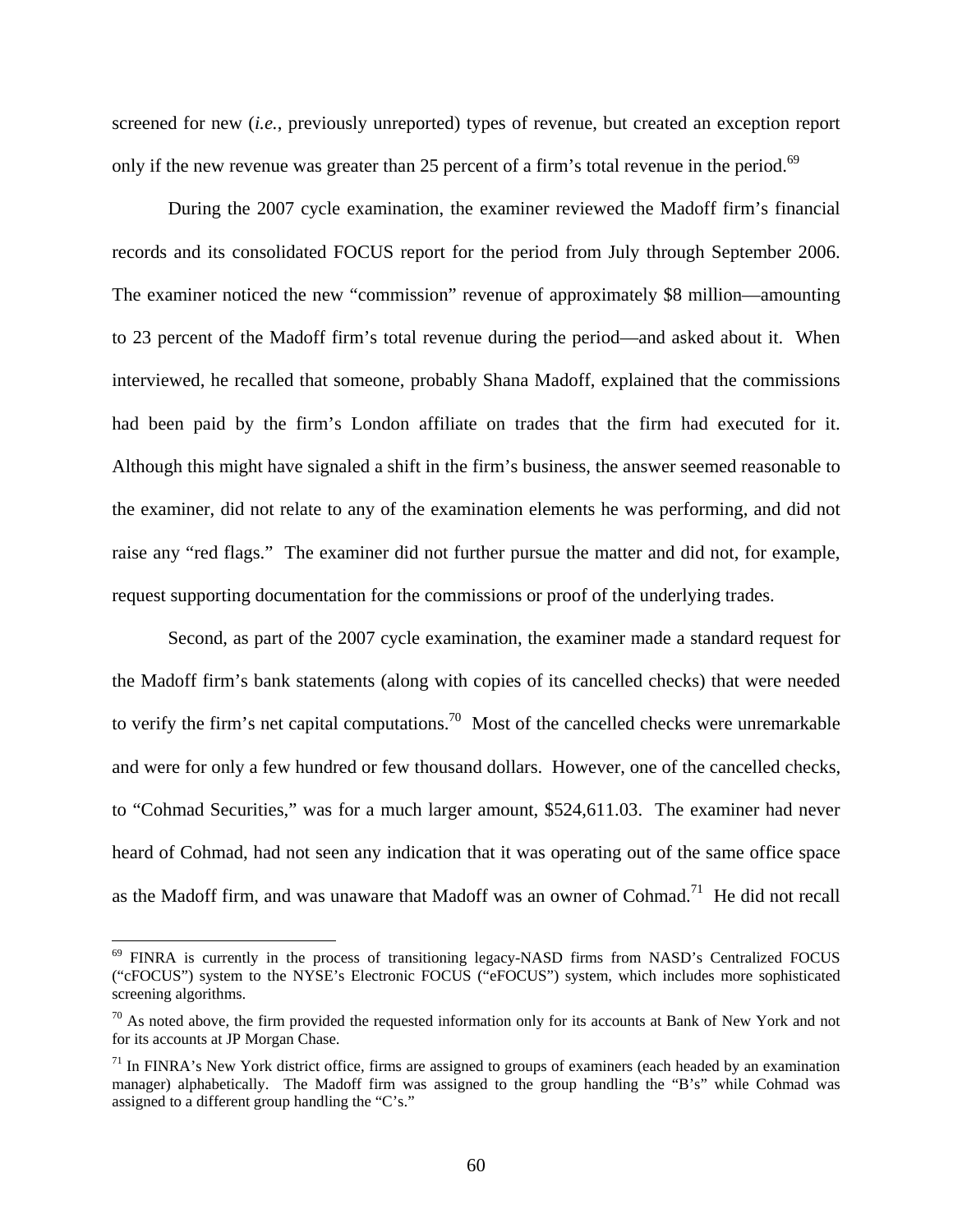noticing this check or asking about it, but also stated that he did not believe he would have thought that a check in this amount from one broker-dealer to another was significant or relevant to the examination he was performing. Although this was the single largest check provided to the examiner, FINRA's procedures—which did not emphasize review of a firm's expenditures would not have required him to inquire about it or request backup documentation.

#### 6. Examinations of Cohmad Securities

Cohmad was a small broker-dealer. For most of the period relevant to this report, it was designated as a Category 2 firm and examined by staff from FINRA's New York office every other year—*e.g.*, 2002, 2004, and 2006. These examinations found only relatively minor regulatory violations and either were closed with a letter of caution or simply filed without action. At some time after the 2006 cycle examination, Cohmad was moved to Category 3, whose firms are examined every fourth year. FINRA, accordingly, did not perform a cycle examination of Cohmad in 2008.<sup>72</sup>

FINRA's 2006 cycle examination of Cohmad took place during February through April 2006. It was performed by two relatively junior examiners, one of whom led the examination while the other focused principally on Cohmad's municipal securities business.

The 2006 Cohmad cycle examination began with a pre-examination phase in which the lead examiner gathered information about the firm. During this process, he reviewed Cohmad's FOCUS filings and its audited financial statements, which disclosed that Cohmad's principal source of revenue came from the Madoff firm. The notes to Cohmad's audited financial statements for the year ended June 30, 2005, discussed these revenues under the heading "related party transactions and revenues" and specifically disclosed that they had been earned by

 $72$  FINRA did conduct an Alternative Municipal Examination ("AME") of Cohmad's municipal securities business in 2008, as required by the Municipal Securities Rulemaking Board. The AME did not include any field work and focused solely on Cohmad's (then-inactive) municipal securities business.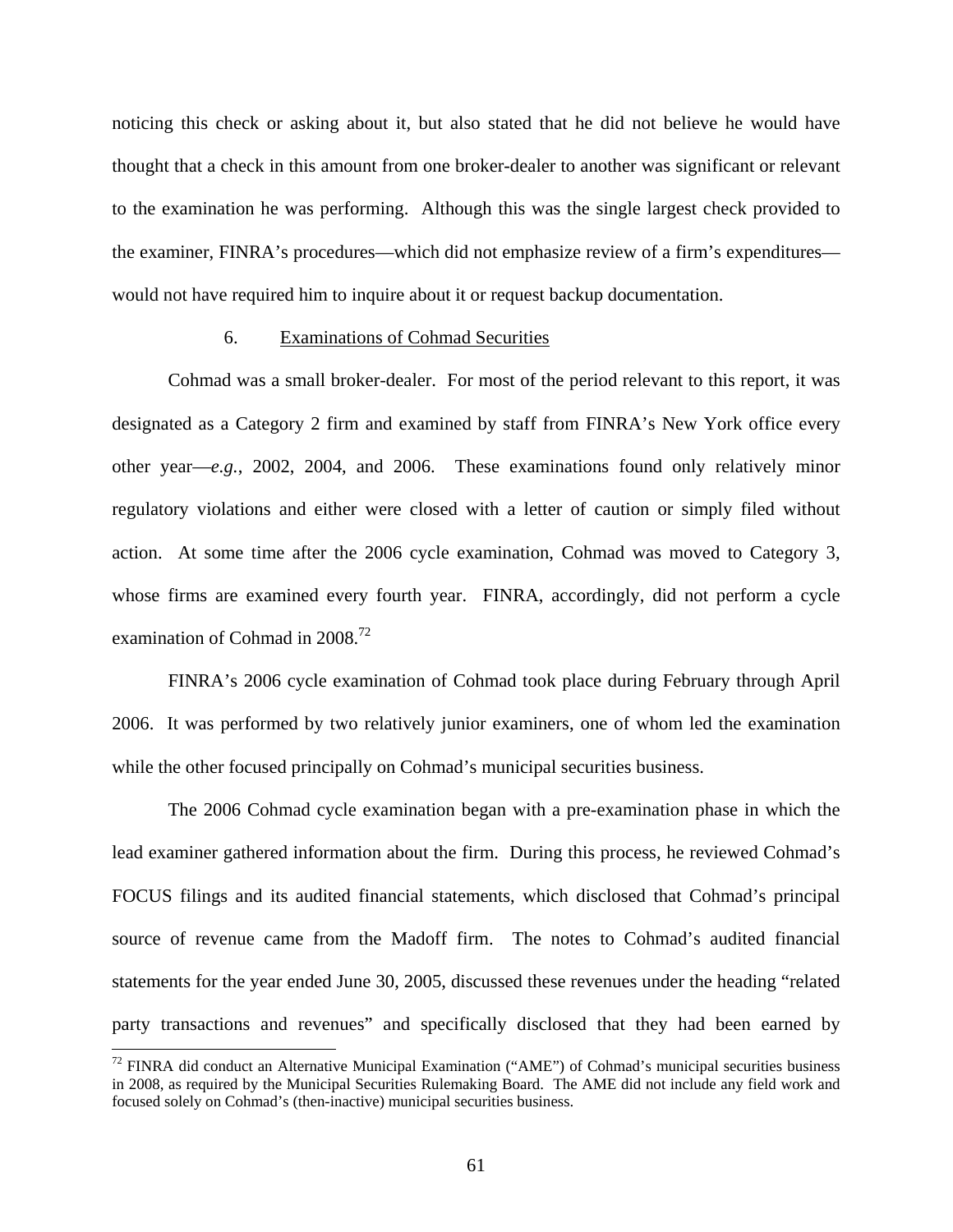"provid[ing] brokerage services to an entity owned by a minority shareholder of [Cohmad]." Cohmad's response to the WebIR indicated that 95 percent of its revenue came from "brokerage fees." The lead examiner recalled that, during the background interview at the start of the examination field work, Cohmad representatives explained these revenues by stating that they related to trades Cohmad performed on the NYSE for the Madoff firm.

The "brokerage services" rendered to the Madoff firm were the single most important part of Cohmad's business. As noted above, the payments for these services also followed an unusual pattern. The 2006 cycle examination's review of these "brokerage fees" was limited to asking about them during the background interview. The lead examiner recalled that his manager had instructed him not to review them because the Regulatory Coordinator for the section—who was responsible for reviewing Cohmad's FOCUS filings and audited financial statements—was already aware of them. The manager had little recollection of the 2006 examination and could neither confirm nor deny that such instructions had been given. It is possible that the manager based this decision on the results of prior examinations, including the 2004 cycle examination which had obtained the detailed explanation for these revenues (quoted above at page 49).

For whatever reason, the 2006 cycle examination did not review the "brokerage fees" paid from the Madoff firm to Cohmad by, for example, requesting documentation of how the fees had been calculated or of the underlying trades in NYSE-listed stocks. Although the examination did review Cohmad's trading records—a mandatory examination element—that review was limited to transactions in municipal securities, an area for which Cohmad had received letters of caution in the past. Cohmad's equities transactions were removed from the examination's focus and were not reviewed during the 2006 cycle examination, apparently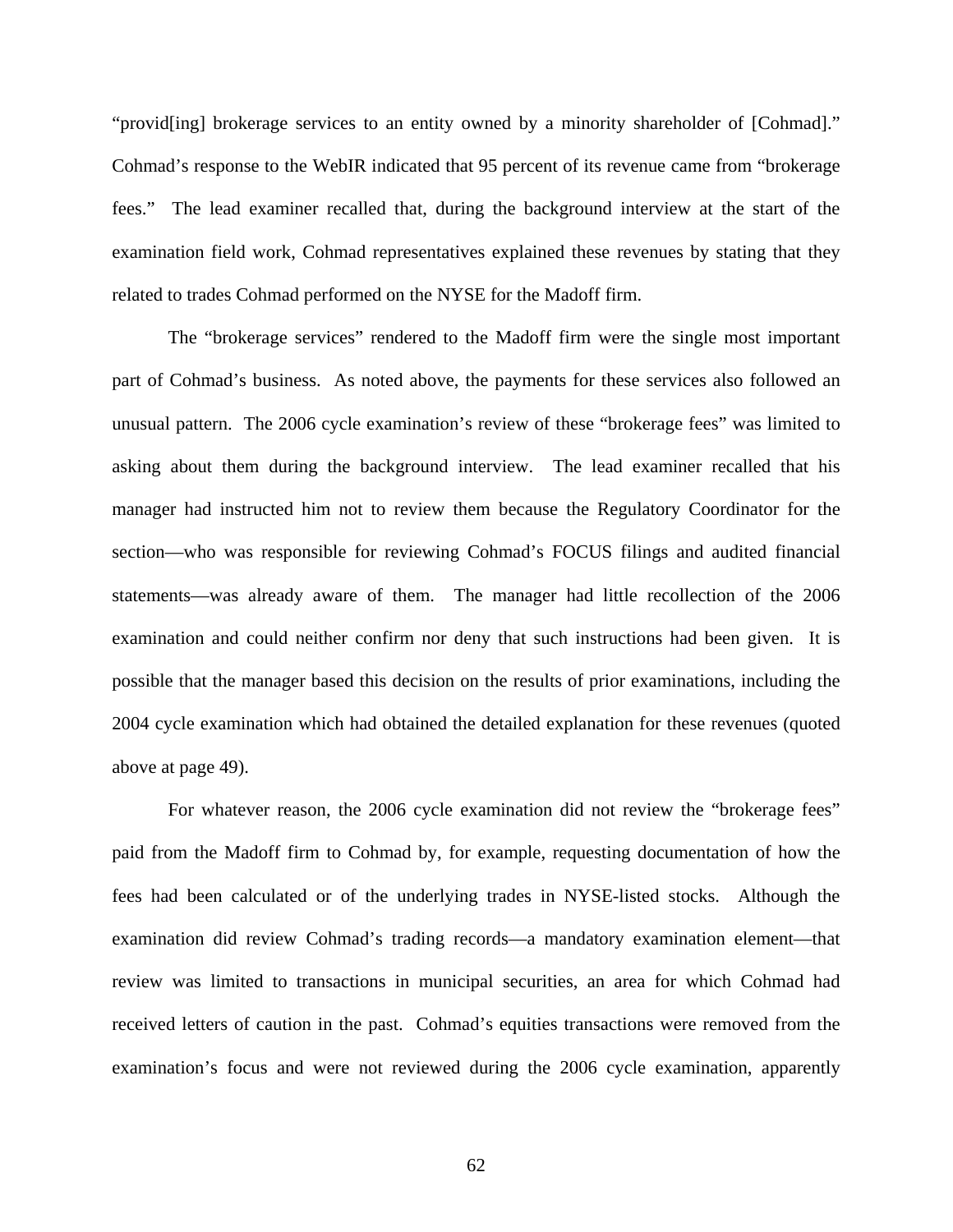because prior examinations had not found problems in this area. This normally mandatory element was also omitted from the 2004 cycle examination.<sup>73</sup>

FINRA's review of the areas that were included in the examination plan appears to have been thorough and complete. The 2006 cycle examination found a variety of minor regulatory violations, mostly related to Cohmad's written supervisory procedures and its handling of municipal securities transactions. The examination was concluded with a letter of caution to the firm.

FINRA's failure to examine the "brokerage fees" paid to Cohmad by the Madoff firm was a missed opportunity. Unlike the Madoff firm examiners, the Cohmad examiners were aware that Cohmad and the Madoff firm were related parties. The pattern of payments between these parties—often for identical amounts each month—was facially inconsistent with their being based on actual equities transactions. Moreover, because of their size, for these revenues to have been actual "brokerage fees," Cohmad would had to have handled a very significant volume of transactions on behalf of the Madoff firm. A request for documentation underlying these purported "brokerage fees" might have uncovered the fact that the fees were for referring clients to Madoff's undisclosed investment advisory business. This discovery alone may not have uncovered the Ponzi scheme, but it would have undermined the Madoff firm's longstanding representations to FINRA that it did not maintain any customer accounts.

In conclusion, the examinations of both the Madoff and Cohmad firms provided FINRA examiners with opportunities which, in hindsight, might have led to the discovery of Madoff's

 $73$  The report of the 2004 cycle examination explained:

Staff reviewed the results of the firm's 2002 examination and noted no evidence or concerns regarding the firm's equity transactions. Considering that there has been no major changes to the firm's business and/or procedures, that there were no previous issues regarding the reporting of the firm's equity securities, and that all of the firm's equity transactions are reported by its clearing firm, Bear Stearns, no further review was warranted.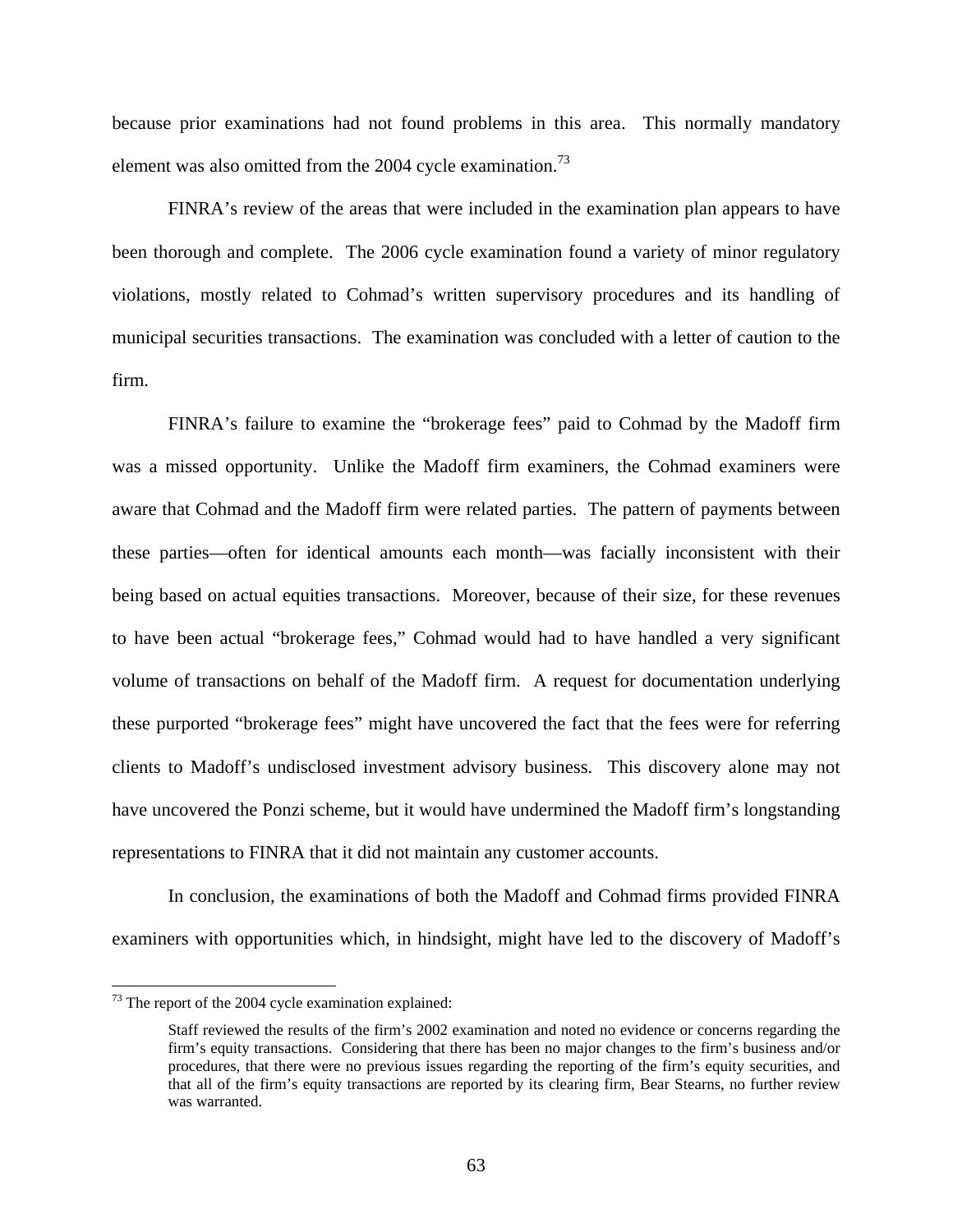Ponzi scheme if they had been pursued. However, FINRA's examination program did not focus on the areas in which these opportunities arose. Because of its lack of jurisdiction over investment advisory activities, FINRA's examination program did not require its examiners to obtain or review the Madoff firm's Form ADV. Because of the program's focus on verifying net capital and completing specific exam elements, the examiners did not review significant revenues claimed by the Madoff and Cohmad firms beyond seeking oral explanations of what the revenues were. FINRA's procedures did not require the examiners to go further by, for example, requesting supporting documentation or testing the firms' representations against third-party information. Although FINRA's examinations did present the opportunities discussed above, its examination program did not exploit them because it was not designed to ferret out a sophisticated fraud, like Madoff's Ponzi scheme, that was kept almost entirely "off the books" of a member firm.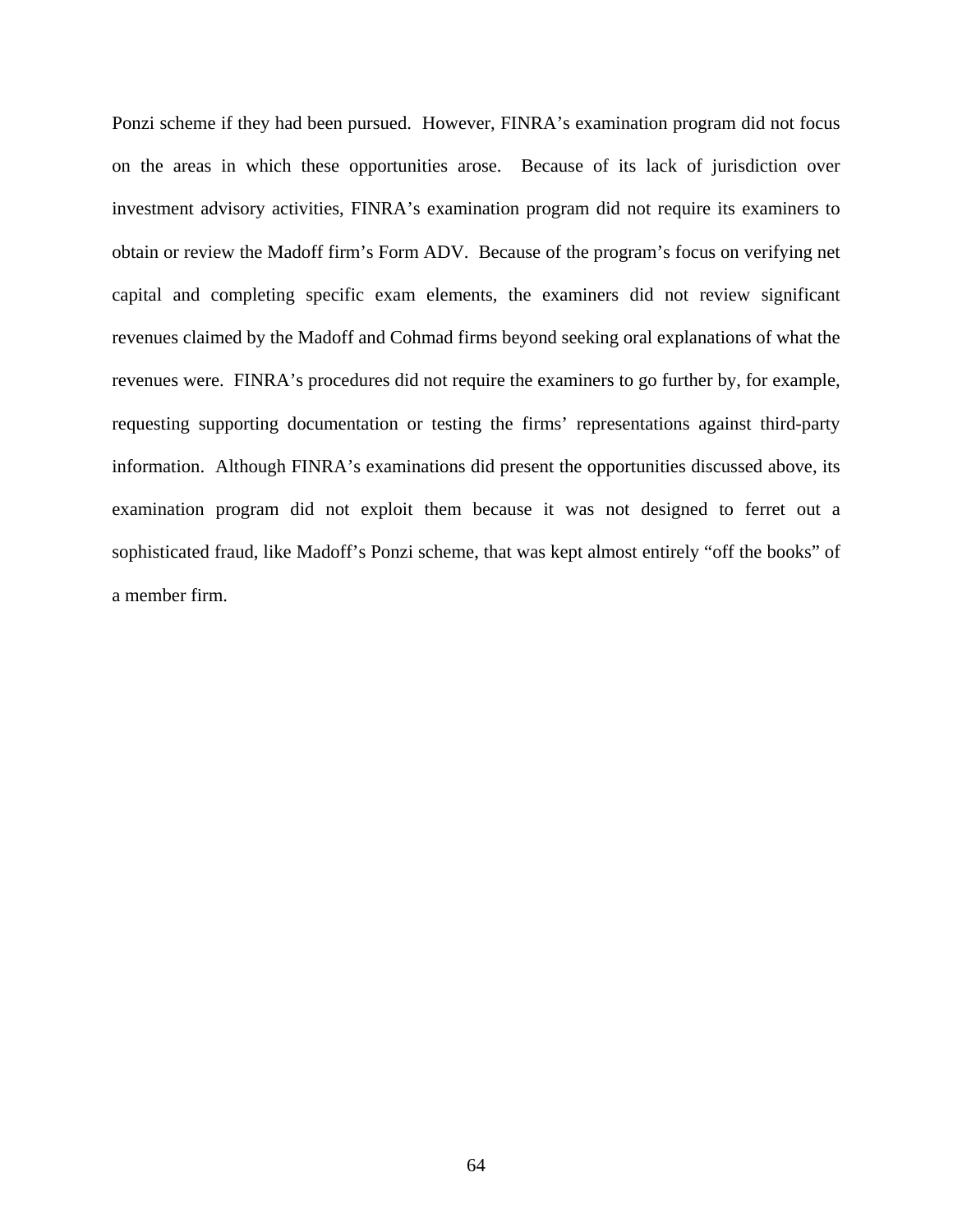# **IV. OVERVIEW OF FINRA'S JURISDICTION**

FINRA lacks jurisdiction to regulate a significant percentage of the financial institutions, products and transactions in our country. Of particular relevance for purposes of this review, FINRA lacks the authority to inspect for or enforce compliance with the Investment Advisers Act. In addition, FINRA lacks jurisdiction to directly obtain information from or regulate banks, insurance companies, savings and loan institutions, mutual funds or hedge funds.

FINRA's jurisdiction generally extends to any securities activity by a FINRA member firm or associated person that is governed by the Exchange Act or  $FINRA$ 's rules.<sup>74</sup> This includes jurisdiction to enforce the anti-fraud provisions of the Exchange Act and SEC rules, such as Rule  $10b-5$ <sup>75</sup>

Under FINRA Rule 2010, FINRA has the authority to enforce "just and equitable principles of trade" with respect to member firms and associated persons. The SEC has held that this authority permits FINRA to sanction member firms and associated persons for a broad range of unlawful or unethical activities, including those that do not implicate "securities." For example, the SEC has approved FINRA disciplinary actions involving conduct related to insurance applications<sup>76</sup> and premiums,<sup>77</sup> tax shelters,<sup>78</sup> the general entrepreneurial activity of member firms,<sup>79</sup> and even to a member firm employee's improper use of a co-worker's credit card.<sup>80</sup>

<sup>&</sup>lt;sup>74</sup> See Exchange Act § 15A(b). FINRA also has jurisdiction to enforce compliance with the rules of the Municipal Securities Rulemaking Board.

 $75$  Rule 10b-5 is limited to implicating the sale or purchase of "securities" as defined by the Exchange Act.

<sup>76</sup> *In the Matter of Thomas E. Jackson*, 45 SEC 771 (June 16, 1975).

<sup>77</sup> *In the Matter of Ernest A. Cipriani, Jr.*, 51 SEC 1004 (February 24, 1994).

<sup>78</sup> *In the matter of Daniel C. Adams*, 47 SEC 919 (June 27, 1983).

<sup>79</sup> *In the matter of DWS Securities*, 51 SEC 814 (November 12, 1993).

<sup>80</sup> *In the matter of Daniel D. Manoff*, SEC Release No. 34-46708 (October 23, 2002).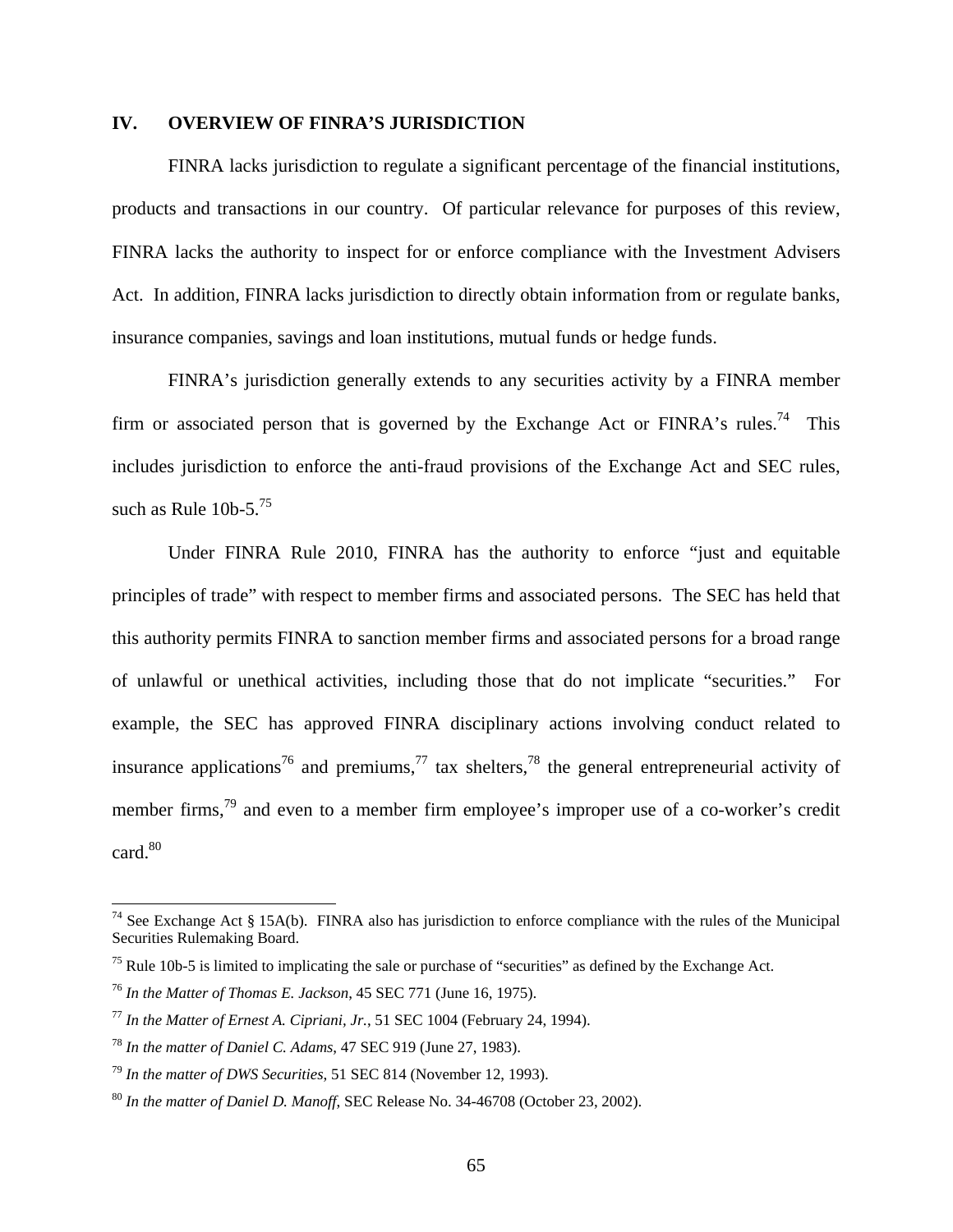FINRA's jurisdiction is limited to activities subject to the Exchange Act and FINRA rules occurring anywhere in the legal entity, regardless of whether the activity is carried out by the nominal broker-dealer unit or by some other unit within the member firm. For example, to enforce compliance with the Exchange Act or FINRA rules, FINRA has jurisdiction to obtain information about securities transactions executed as part of an investment advisory business that is conducted within the legal entity registered as the broker-dealer. $81$  FINRA, however, has not utilized the full extent of its jurisdiction.

The Exchange Act and SEC rules require FINRA to regulate the conduct of certain persons associated with a member firm. Specifically, the Exchange Act and SEC rules require FINRA to regulate the conduct of "securities persons"—that is, partners, officers, or certain employees of the member firm. The Exchange Act and SEC rules also require FINRA to regulate the conduct of "control persons"—that is, those who have the power to direct or cause the direction of the management or policies of the member firm. These definitions can encompass legal as well as natural persons—*i.e.*, both companies and human beings—and are not limited to domestic entities or individuals.<sup>82</sup>

Certain of FINRA's own rules and bylaws, however, limit its jurisdiction—other than for purposes of inspections and review of books and records—to natural persons associated with the member firm.<sup>83</sup> By contrast, NYSE's old rules—which FINRA has only implemented for firms who are members of NYSE—assert broader jurisdiction over certain associated entities. In

<sup>&</sup>lt;sup>81</sup> See Exchange Act §§ 15A & 19(g); SEC Rule 19g2-1, and Adopting Release No. 34-12994 (November 18, 1976); see also FINRA Rule 2010, NASD Rule 2210, and FINRA Regulatory Notice 08-66 (October 2008) (stating that "[FINRA Rule 2010] applies to all of the business of a broker-dealer, not only to its securities and investment banking business," and that "[NASD] Rule 2210 is not limited to a broker-dealer's securities and investment banking business.").

<sup>&</sup>lt;sup>82</sup> See Exchange Act § 19(g)(2); SEC Rule 19g2-1.

<sup>83</sup> See FINRA Rule 0140; FINRA's By-Laws at Article I(rr); see also FINRA Regulation, Inc.'s By-Laws at Article I(gg).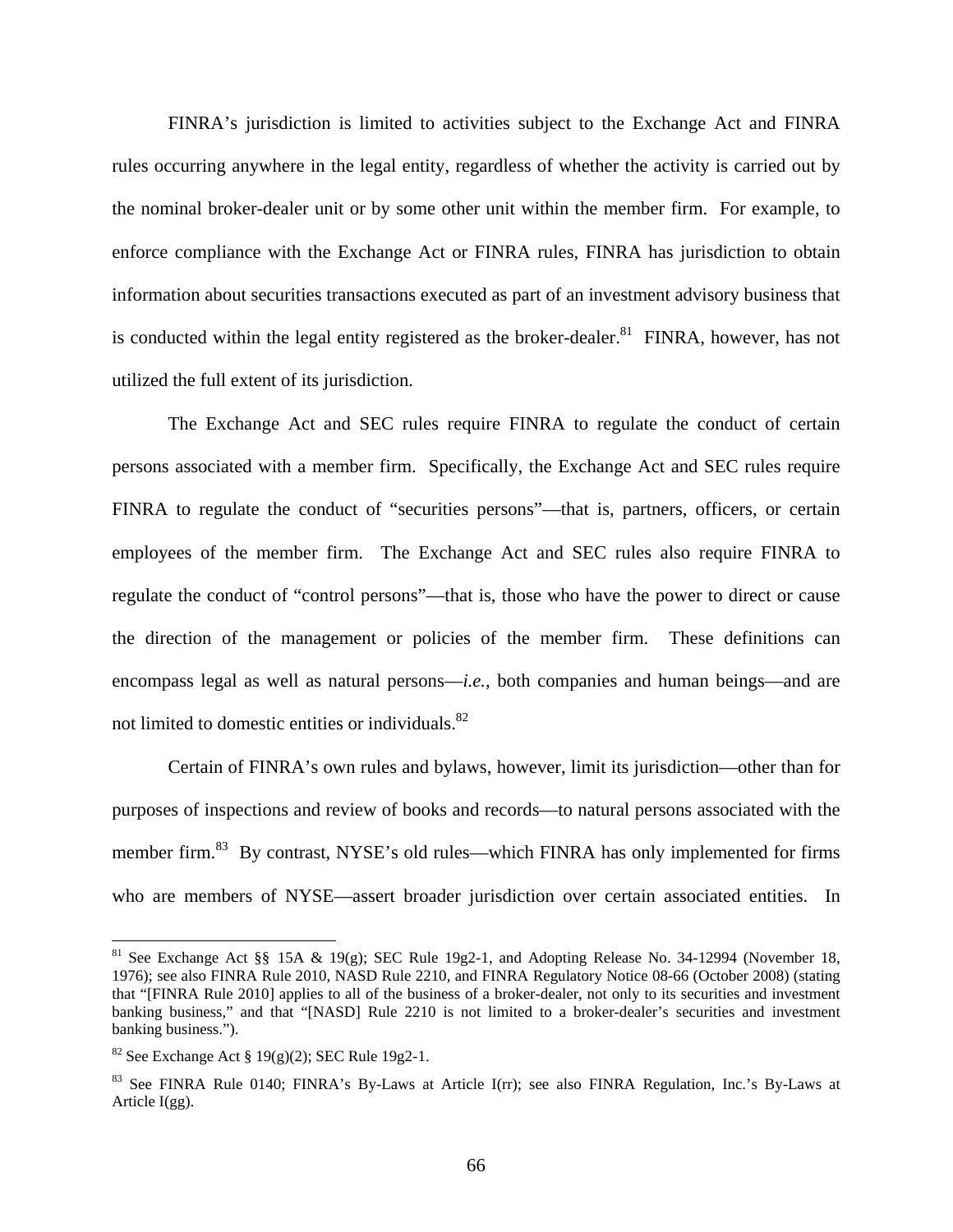particular, NYSE Rule 304 asserts jurisdiction over any legal or natural person who either controls a member firm, or engages in a securities business and is controlled by or under common control with a member firm. The Exchange Act would not preclude FINRA from applying this type of authority to all FINRA member firms, and not just NYSE members.

FINRA is required to enforce compliance with the Exchange Act, Exchange Act rules and FINRA's own rules by each member, its "securities persons" (partners, officers, or certain employees of the member firm), and any person who controls the member. SEC rules relieve FINRA from the obligation to conduct examinations of control persons or other associated persons who are not "securities persons."84 FINRA is, however, not relieved of the duty to enforce compliance by control persons. SEC rules do not prohibit FINRA from conducting examinations of a member firm's control persons and other associated persons if FINRA carefully considers the related burdens on its resources and on the examined entities.

To date, FINRA has not asserted broad authority to examine entities associated with a member firm. Rule 8210 only permits it to inspect the books and records of certain direct owners of a member firm. This review has not found any cases or SEC proceedings addressing this right to inspection, suggesting that FINRA has been reluctant to push the boundaries of Rule 8210. This review also has not found any reported case in which FINRA has attempted to assert inspection authority over indirect owners or affiliates of member firms.

FINRA has broad authority to adopt rules governing the natural persons who carry out member firms' broker-dealer business, imposing qualification standards on those individuals and regulating the substantive conduct of that business. FINRA's ability to regulate individuals' non-broker-dealer activities is more circumscribed. The SEC and the courts have upheld the

 $84$  See SEC Rule 19g2-1.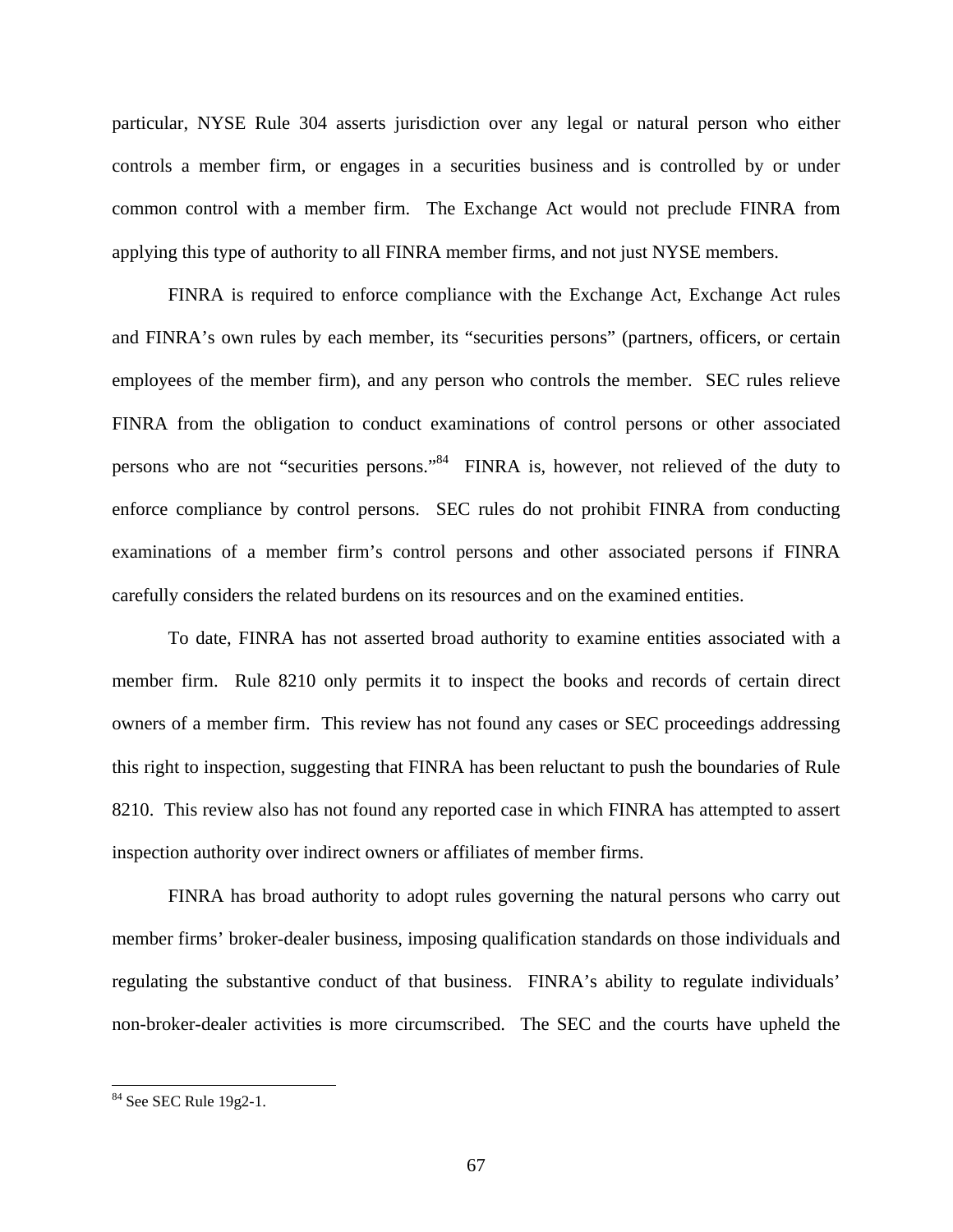application of certain FINRA rules to the non-broker-dealer portions of firms' businesses. Examples include FINRA rules that (a) require individuals to provide their employer with advance notice of outside securities and non-securities activities; $^{85}$  (b) prohibit individuals from engaging in certain outside securities activities without their employer's approval; $86$  and (c) require that certain outside securities activities be supervised and recorded on the employer's books and records as if the activity were being performed on behalf of the employer firm itself.<sup>87</sup>

<sup>85</sup> NASD Rules 3030 and 3040(b).

<sup>86</sup> NASD Rule 3040(c)(3).

<sup>87</sup> NASD Rule 3040(c)(2).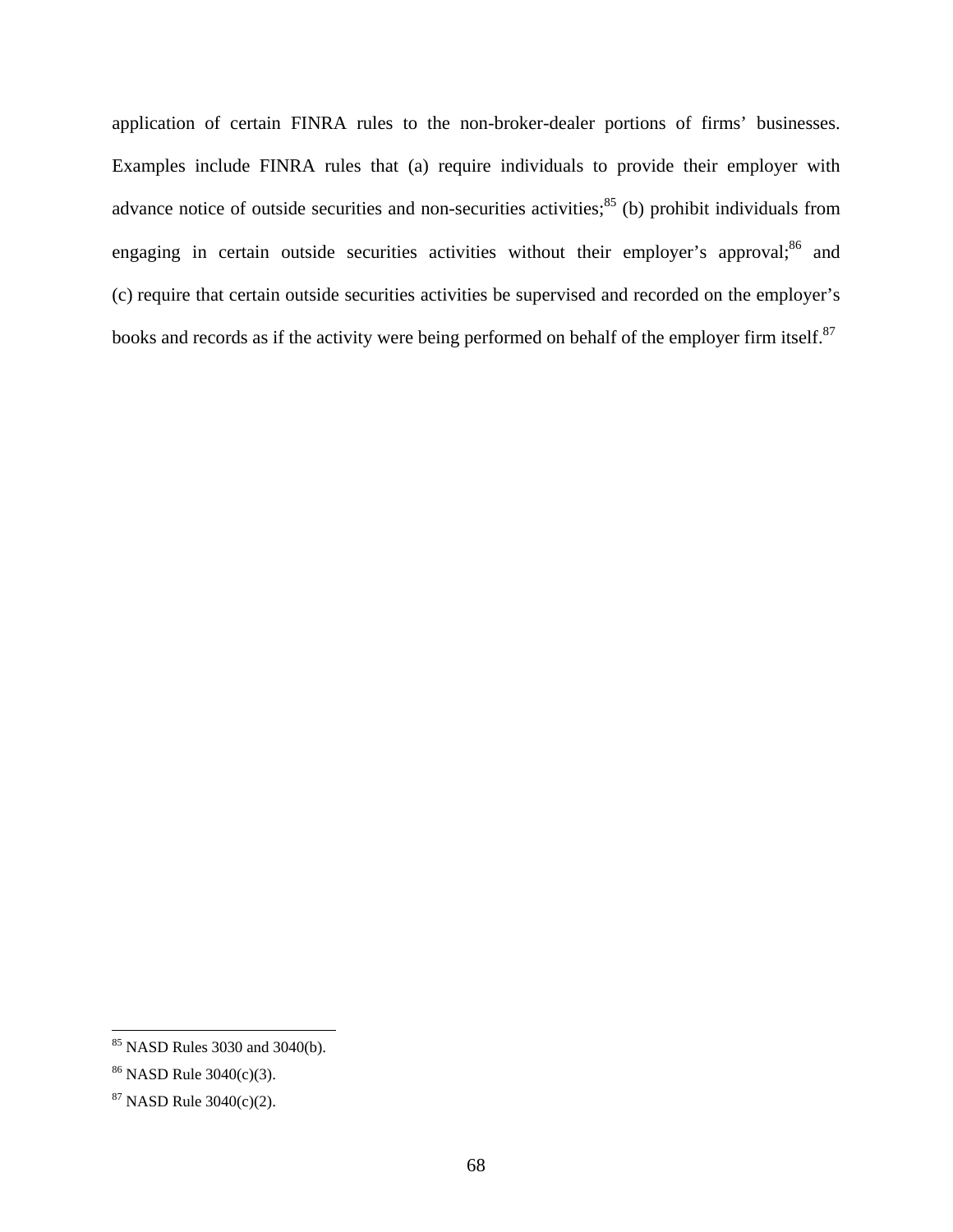# **V. FINRA ACTIONS SINCE THE STANFORD AND MADOFF SCHEMES**

The Special Committee has been informed by FINRA staff that, prior to the completion of this review and subsequent to the Madoff and Stanford schemes coming to light, FINRA has made changes to its regulatory programs to strengthen its efforts in a number of areas. These include the following: enhancing fraud training for examiners; developing more detailed procedures which will better support examiners' efforts to detect potential fraud during examinations; enhancing use of publicly available information during the pre-examination process; reviewing a sub-set of closed cases to evaluate whether they were the product of sound analysis and appropriately documented in the files; and expanding its review of arbitrations to include employer-employee disputes in the event of whistleblower allegations.

In addition, in March 2009, FINRA created the Office of the Whistleblower. The purpose of this initiative was to offer an improved way for those providing complaints or tips to reach senior staff who can quickly assess the level of risk involved and make sure each complaint or tip is properly evaluated. Those complaints warranting additional review and investigation are subject to an expedited regulatory response and are reviewed by experienced senior staff upon receipt. The Office of the Whistleblower can be reached through a toll-free number and through an internet address. This initiative has resulted in twelve referrals to the SEC, three referrals to other self-regulatory organizations and five referrals to other FINRA departments.

Finally, the staff has indicated its plan to develop a financial fraud unit. The purpose of this unit, which will combine the Office of the Whistleblower, Central Review Group, enforcement resources and industry experience, is to heighten FINRA's review of incoming allegations of serious frauds; provide a centralized point of contact internally and externally on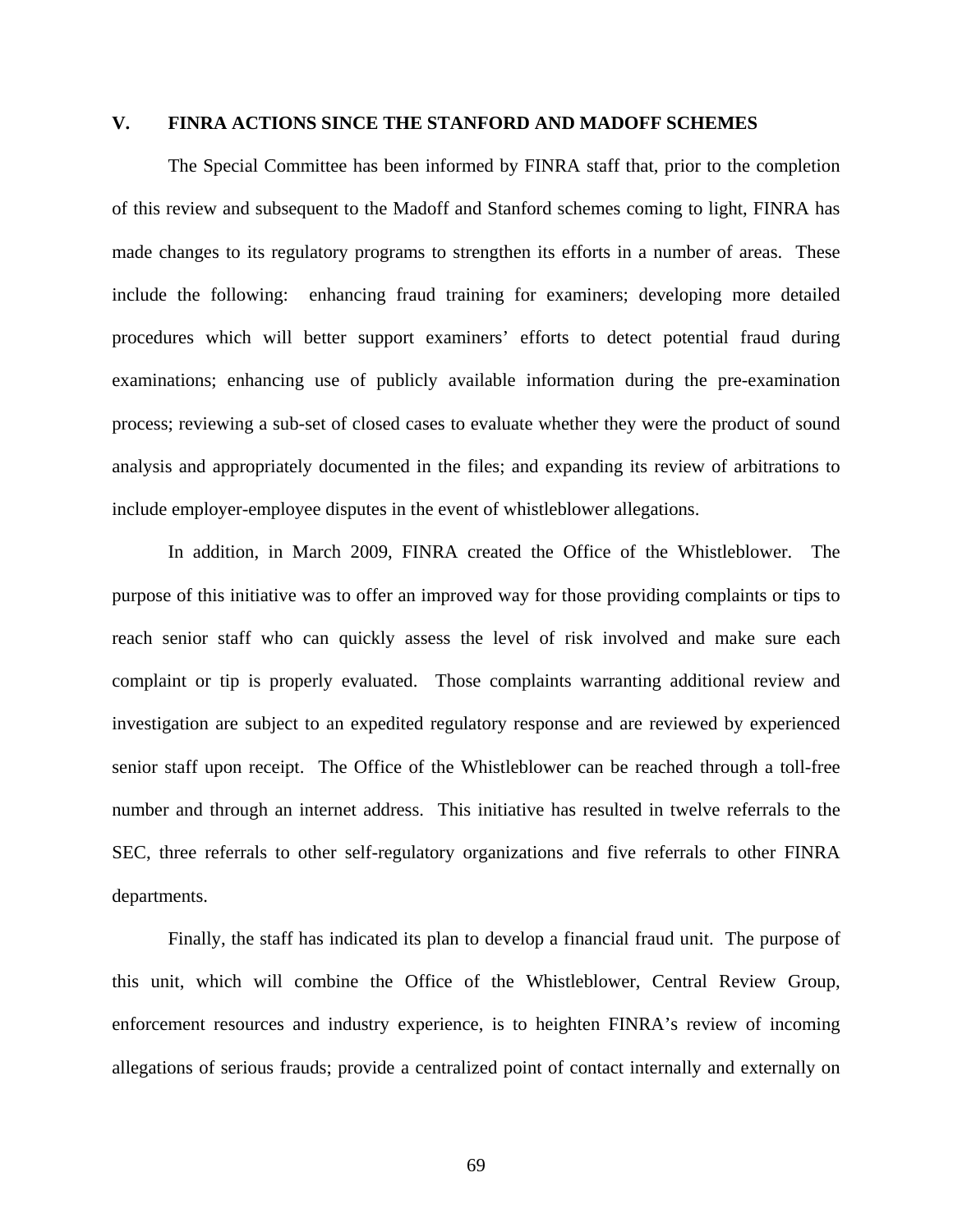fraud issues; have a real-time platform for discussion of potential fraud within the organization; develop internal expertise in expedited fraud detection and investigation; and better consolidate regulatory information.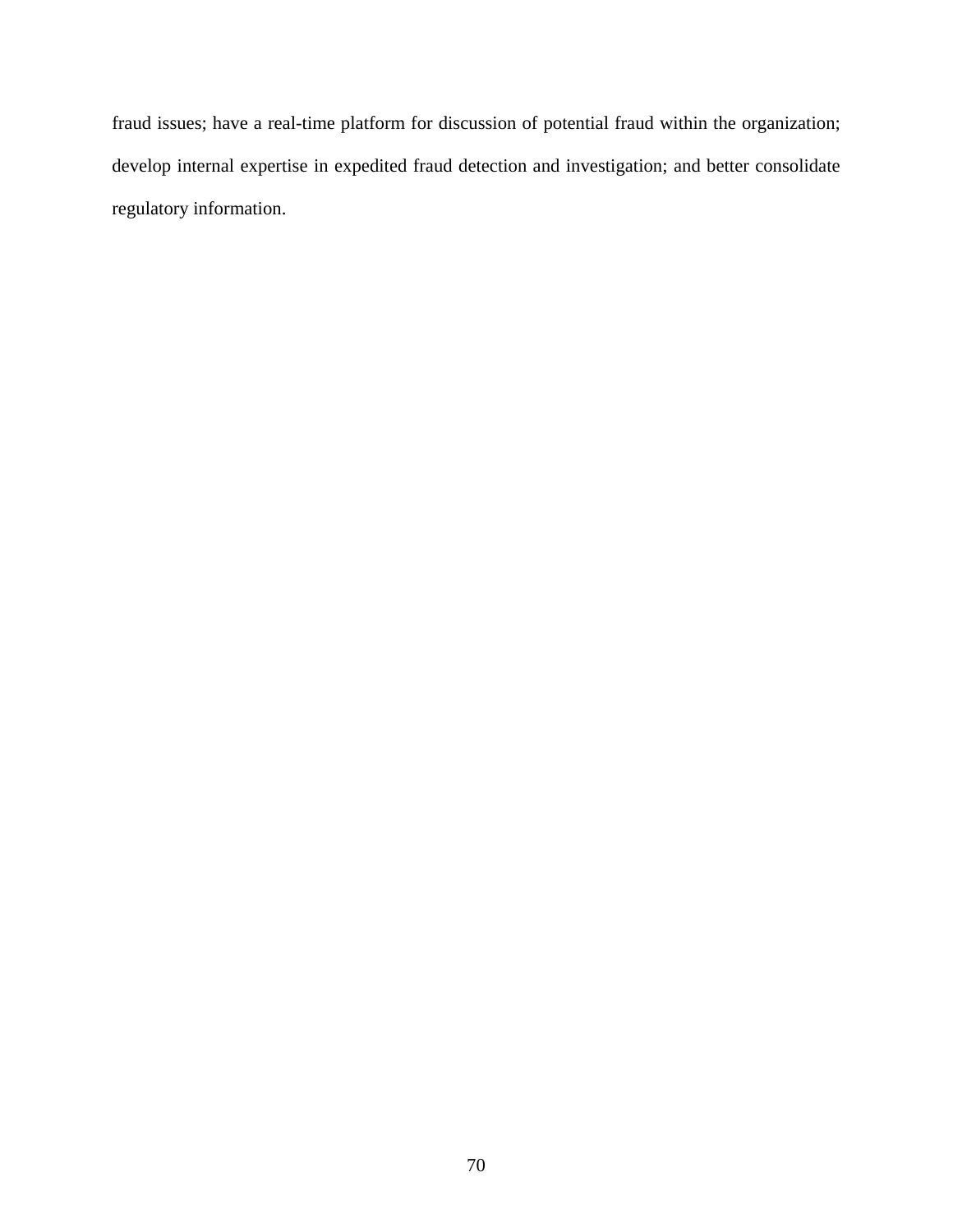## **VI. RECOMMENDATIONS**

The recommendations below are intended to enhance the effectiveness of FINRA's examination program by increasing its ability to detect fraud and improve its investor protection functions. In analyzing these recommendations for implementation, FINRA management should seek to achieve the following strategic objectives: (i) greater emphasis should be placed on the detection of fraud; (ii) potential fraud situations and other situations presenting serious potential risk to investors should be escalated promptly and properly; (iii) examination staff should be diligent in pursuing potentially serious issues, exercising an appropriate degree of skepticism; (iv) all FINRA operating units should closely coordinate and communicate in carrying out the examination program; and (v) FINRA should provide additional resources to strengthen its cause examination program.

While a number of these recommendations can be effected by FINRA alone, others will require the concurrence of the SEC and a critical recommendation as to the expansion of FINRA's jurisdiction will require Congressional action. Virtually all of these recommendations will require FINRA management and the Board to make decisions about resource allocation and adequacy. FINRA should continue to move quickly to implement those recommendations that it can undertake unilaterally.

### 1. Jurisdiction

*A*. *Seek Jurisdiction to Regulate Activities Under the Investment Advisers Act.* FINRA's examination program is fundamentally hampered by its lack of jurisdiction over investment advisory activities. A large number of firms and a significant percentage of registered persons are also registered under the Investment Advisers Act.<sup>88</sup> In providing these

<sup>&</sup>lt;sup>88</sup> As of August 2009, there were 925 firms registered both as broker-dealers and investment advisers.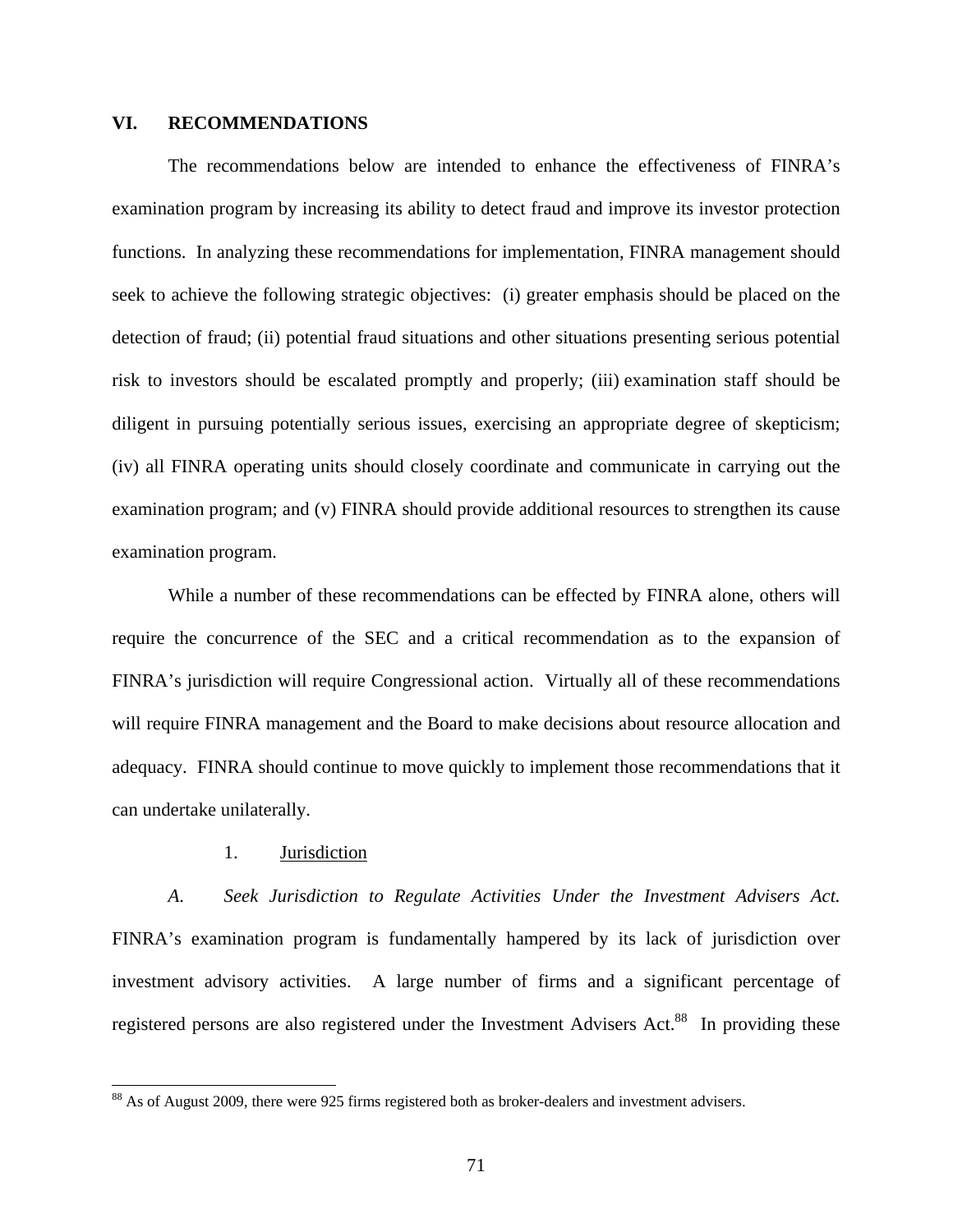services and managing investors' assets, therefore, these firms and individuals are largely beyond the reach of FINRA and under a less robust regulatory scheme. FINRA should proactively seek jurisdiction to regulate activities under the Investment Advisers Act. This additional jurisdiction would enable FINRA to be more effective in detecting fraud in both broker-dealers and investment advisers. If FINRA had an investment adviser examination program, it might well have identified the Madoff fraud at the time of his registration as an investment adviser. If Congress grants FINRA the authority to implement an examination program under the Investment Advisers Act, it will be able to conduct a joint exam and analyze and compare data on both broker-dealer and investment adviser activities to confirm the accuracy of data and identify problematic patterns and potential frauds. This recommendation requires action by Congress.

*B. Clarify FINRA's Current Jurisdiction; Expand Jurisdiction to Affiliates of Member Firms.* FINRA should clarify the extent of its jurisdiction to examine member firms and bring actions to enforce the Exchange Act and FINRA rules and it should utilize that jurisdiction fully in appropriate circumstances. FINRA should determine those situations warranting the exercise of jurisdiction beyond broker-dealer activities, such as situations in which there are indications of fraud involving potential serious harm to investors. FINRA should more aggressively exercise its authority to investigate member firms and associated persons and to gather evidence as a basis for enforcement action. In the Stanford case, for example, by more aggressively using its authority, FINRA could have obtained evidence of wrongdoing much earlier than it did. FINRA should also amend its by-laws or rules to enable it to obtain information from or investigate affiliates of member firms to enforce such firms' compliance with the Exchange Act and FINRA rules. This authority is particularly important to enable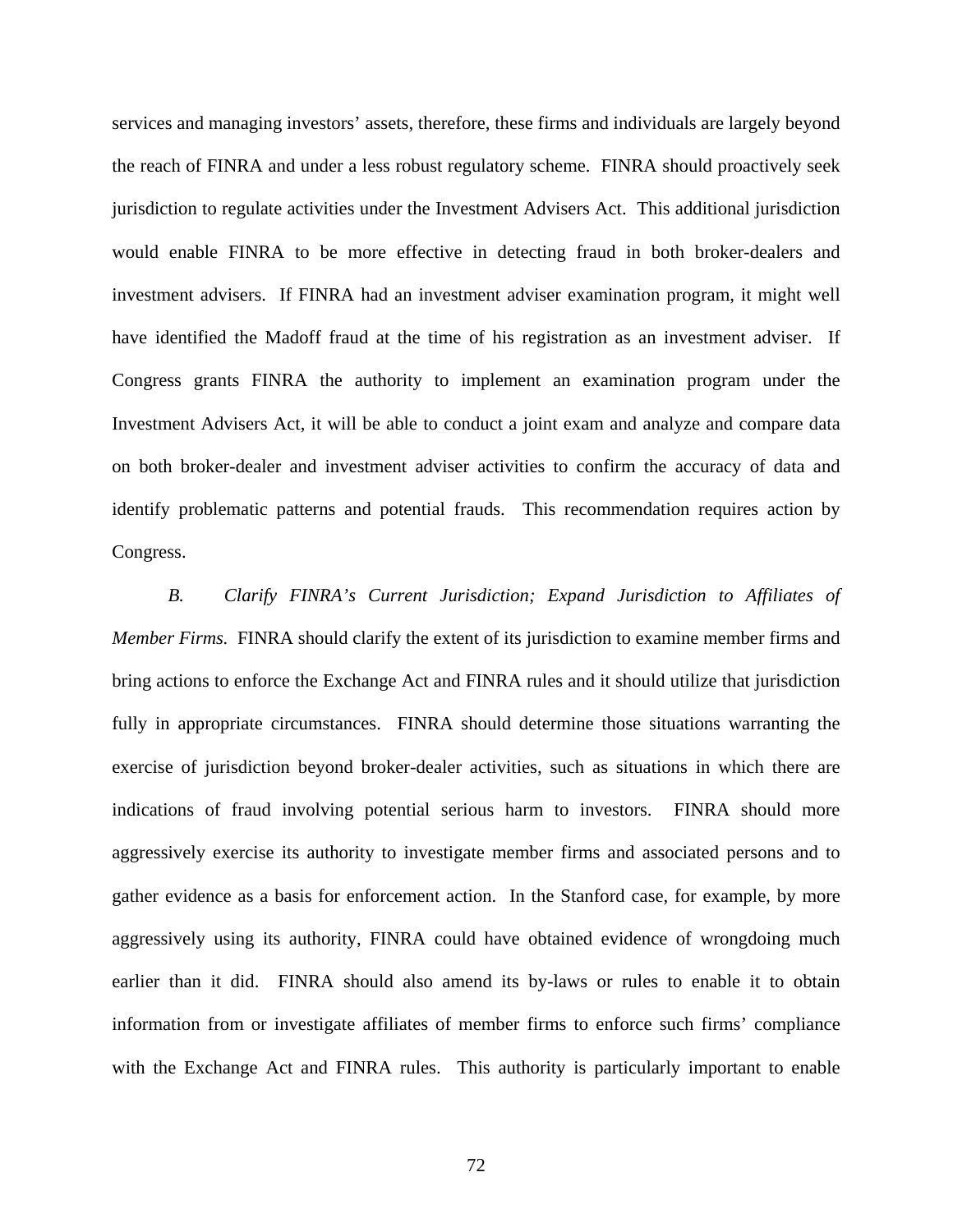FINRA to pursue enforcement actions against member firms or registered persons when it believes there is evidence of fraud or potential serious harm to investors. This recommendation will require SEC approval to expand FINRA's jurisdiction.

#### 2. Examination Process and Personnel

*A. Focus the Examination Program on Fraud; Establish a Fraud Detection Unit.* A core element of FINRA's examination program should be the detection and prevention of fraud. The Special Committee agrees with and supports the plan of FINRA senior management to create a dedicated fraud detection unit. That unit should include highly trained fraud examiners.

*B. Prioritize Examinations and Resources According to the Seriousness of Misconduct.* FINRA should revise the examination program to assure that examinations are properly prioritized and resources allocated accordingly. In particular, the program should expedite any examination that identifies possible fraud involving potential serious harm to investors or continuing serious misconduct.

*C. Strengthen the Cause Examination Program; Revise the Cycle Examination Program.* FINRA should strengthen the cause examination program and revise the cycle examination program, shifting resources from low-risk cycle examinations to higher risk cause examinations. If FINRA is to be more effective at protecting investors from fraud and Ponzi schemes, it will need to significantly expand the resources devoted to cause examinations. This will also require strengthening the procedures for evaluating complaints, tips and other information and improving coordination among various FINRA departments responsible for such evaluation. This recommendation requires SEC concurrence to revise the cycle program.

*D. Assess Structure and Management of District Offices*. FINRA should assess the structure and performance of its district offices to assure that each office is carrying out the

73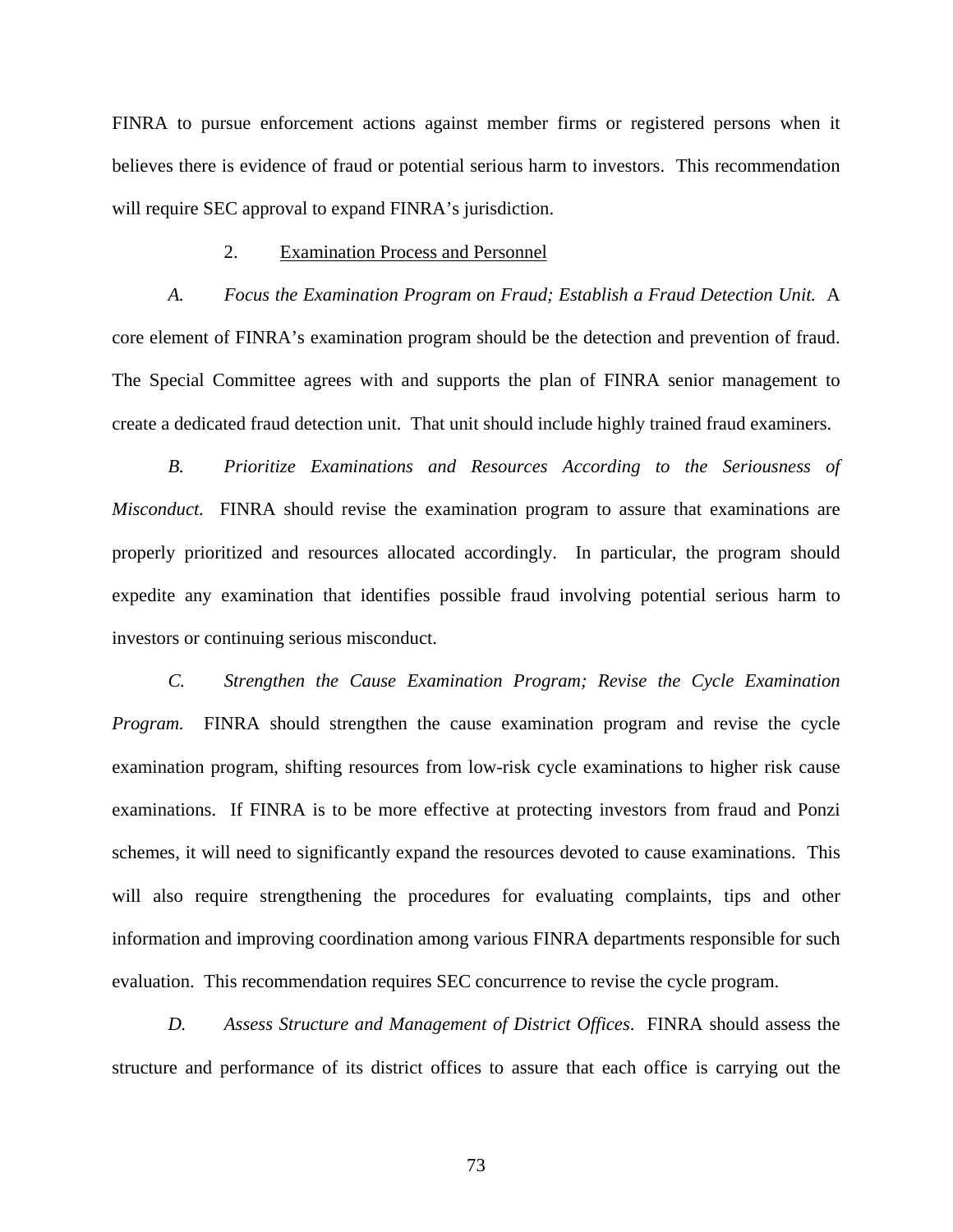examination program efficiently and effectively. Our review of the Stanford and Madoff cases suggested significant inconsistencies in levels of performance and operational standards in the district offices that we reviewed. In particular, evaluation of the program should emphasize quality of examinations and not focus primarily on the quantity of examinations.

*E. Improve Documentation and Tracking of Enforcement Referrals to and from the SEC and Other Authorities.* FINRA should improve its process to record and track enforcement referrals to other agencies and those received by FINRA from the SEC or any other regulatory authority.

*F. Improve Procedures to Assure Legal and Regulatory Issues Are Properly Escalated, Addressed and Documented.* FINRA should revise its procedures for addressing and documenting important legal and regulatory issues that arise in connection with an examination. These include legal issues involving a large amount of funds or having an impact on many members. Such issues, which require legal research and analysis, should be addressed by attorneys, not by examiners or paralegals, and the legal analysis for any significant issue should be documented, reviewed, and approved by a supervising attorney.

*G. Increase Use of Examination Staff with Specialized Qualifications.* FINRA should make greater use of employees with specialized training (*e.g.,* certified public accountants with public accounting and auditing experience in the securities industry; experienced internal auditors and fraud examiners; traders and trading assistants with extensive experience in and understanding of, among other things, trading markets, derivative products, complex financial instruments and financial statement analysis).

*H. Enhance FINRA's Information Technology and Systems.* Technological improvements should be made to the principal information technology systems utilized by the

74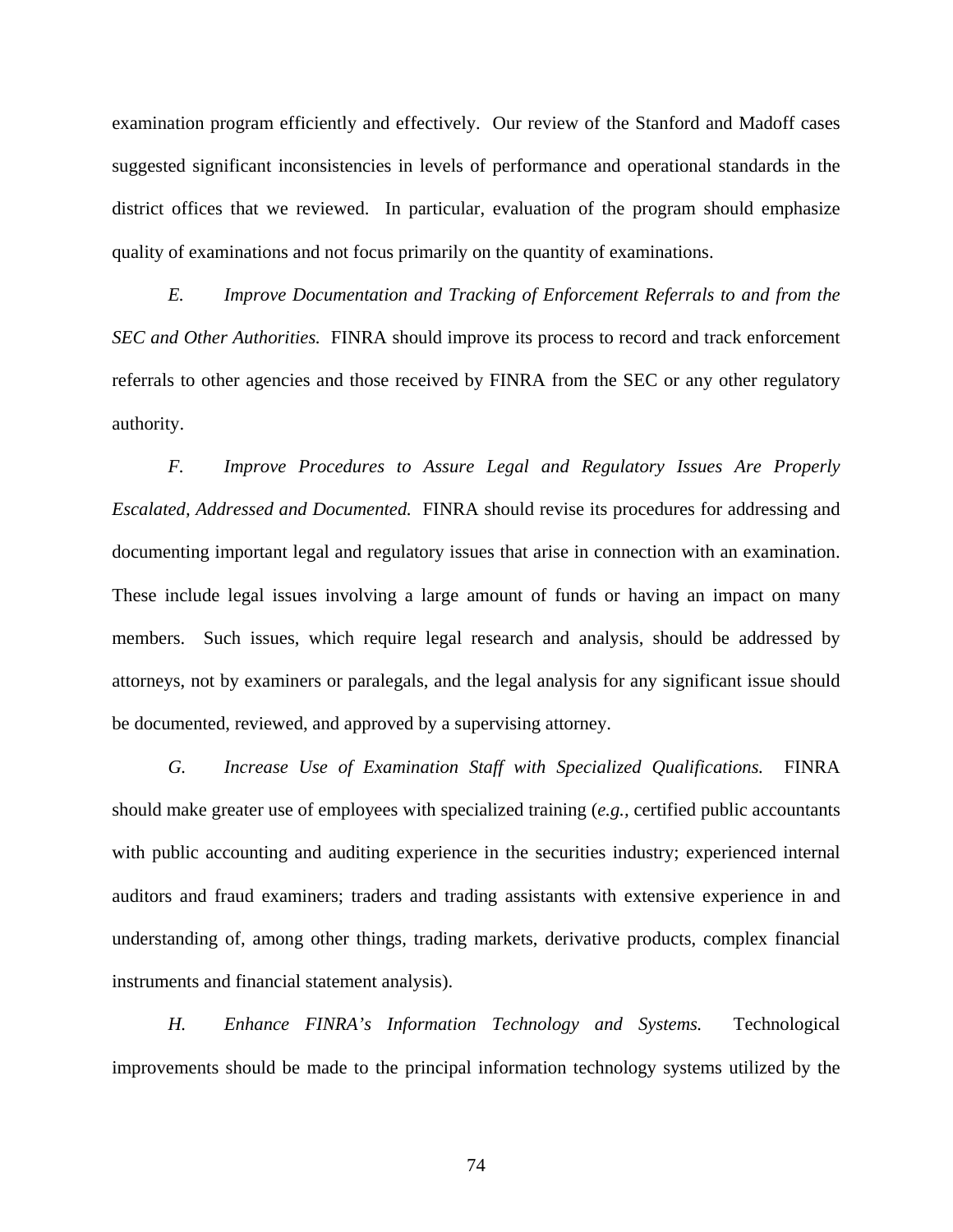examination staff. The goal should be to make more member firm data readily available to the examination staff, including all significant changes in member firms, regulatory actions, and significant documents. FINRA should also improve examiners' capability to analyze firms' financial data electronically.

*I. Confirm Member-Provided Information with Independent Third Parties; Crosscheck Data Provided by Member Firms.* FINRA should require its examination program to include procedures to test member-provided information against information from independent sources, rather than relying almost exclusively on data from member firms. FINRA also should confirm the consistency of data provided to it by each firm by cross-checking data in various submissions by a firm. FINRA should work with the SEC, and other appropriate regulatory agencies such as the Public Company Accounting Oversight Board, to secure consent from third parties (*e.g.,* independent auditors) to provide means for FINRA to validate data provided by its member firms.

#### 3. Coordination with the SEC and Other Regulatory Agencies

*A. Expand Access to and Use of Information from the SEC and Other Agencies.* To improve the effectiveness and efficiency of the examination program, and for investor protection reasons, FINRA should have more complete information on other authorities' actions against FINRA member firms and registered persons. FINRA should be provided with greater access to such information that is available from the SEC and other regulatory and law enforcement agencies. FINRA should continue to provide information to other regulatory agencies as appropriate. This recommendation requires concurrence by the SEC and other agencies.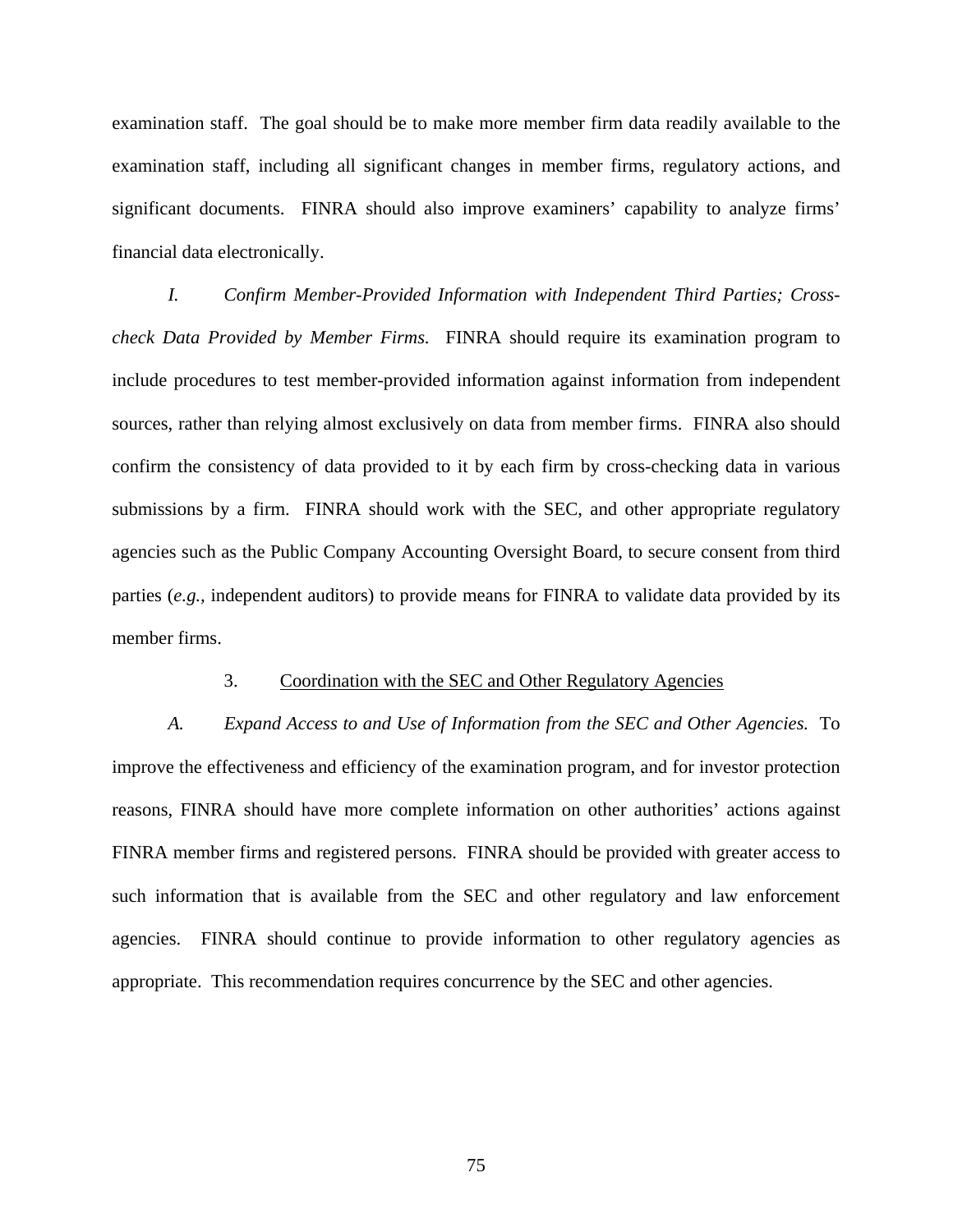*B. Clarify Policies Regarding Concurrent SEC and FINRA Examinations.* FINRA should revise and standardize its policies to clarify the effect of a concurrent SEC examination or investigation on the scope of a FINRA examination of the same member firm.

## 4. Training of FINRA Personnel

*A. Enhance FINRA's Current Training Program.* FINRA should implement new continuing education standards, requiring the examination staff to complete a defined number of training programs or hours over a specified period. FINRA should also expand training initiatives focused on fraud detection and investigation techniques.

## 5. Plan of Action

 The Special Committee believes the recommendations above should be implemented by a Plan of Action developed by management and presented for consideration by the Board. Management has agreed to present a Plan of Action for approval or ratification at the December 2009 Board meeting. Execution of the Plan of Action should be monitored by a designated committee of the FINRA Board.